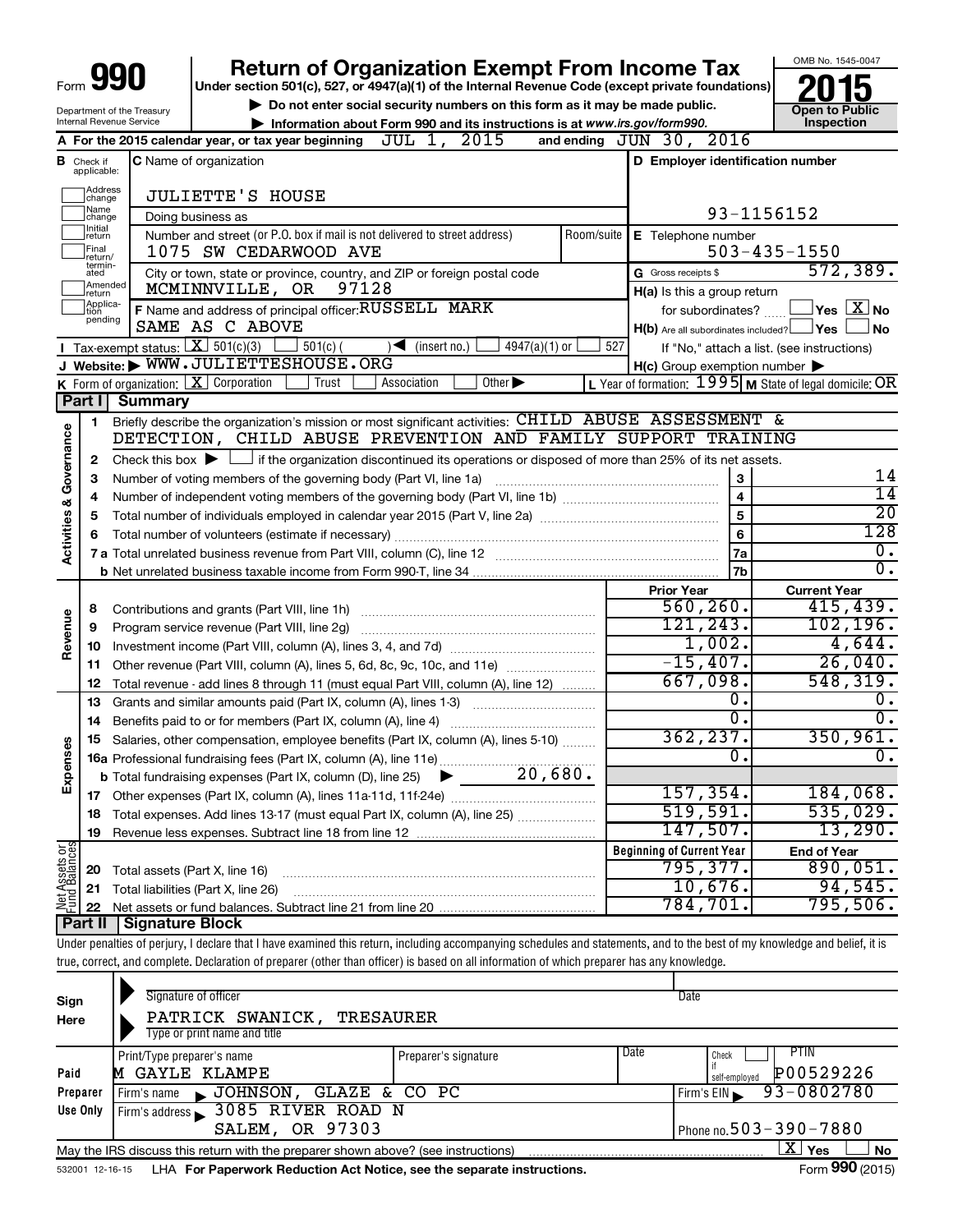|                          | 93-1156152<br><b>JULIETTE'S HOUSE</b><br>Form 990 (2015)                                                                                                                                                                                                                             |                                         | Page 2 |
|--------------------------|--------------------------------------------------------------------------------------------------------------------------------------------------------------------------------------------------------------------------------------------------------------------------------------|-----------------------------------------|--------|
|                          | <b>Statement of Program Service Accomplishments</b><br>Part III                                                                                                                                                                                                                      |                                         |        |
|                          |                                                                                                                                                                                                                                                                                      |                                         |        |
| 1                        | Briefly describe the organization's mission:<br>CHILD ABUSE ASSESSMENT & DETECTION, CHILD ABUSE PREVENTION EDUCATION<br>AND FAMILY SUPPORT TRAINING.                                                                                                                                 |                                         |        |
|                          |                                                                                                                                                                                                                                                                                      |                                         |        |
| $\mathbf{2}$             | Did the organization undertake any significant program services during the year which were not listed on                                                                                                                                                                             |                                         |        |
|                          | the prior Form 990 or 990-EZ?<br>If "Yes," describe these new services on Schedule O.                                                                                                                                                                                                | $\Box$ Yes $[\overline{\mathrm{X}}]$ No |        |
| 3                        | Did the organization cease conducting, or make significant changes in how it conducts, any program services?<br>If "Yes," describe these changes on Schedule O.                                                                                                                      | $\exists$ Yes $\boxed{\text{X}}$ No     |        |
| 4                        | Describe the organization's program service accomplishments for each of its three largest program services, as measured by expenses.<br>Section 501(c)(3) and 501(c)(4) organizations are required to report the amount of grants and allocations to others, the total expenses, and |                                         |        |
| 4a                       | revenue, if any, for each program service reported.<br>$449,581$ . including grants of \$<br>) (Revenue \$<br>) (Expenses \$                                                                                                                                                         | 102, 196.                               |        |
|                          | (Code:<br>THE ORGANIZATION SERVED 138 CHILDREN FOR CHILD ABUSE MEDICAL/FORENSIC<br>ASSESSMENTS. 4,166 CHILDREN WERE PRESENTED WITH IN-SCHOOL ABUSE                                                                                                                                   |                                         |        |
|                          | PREVENTION WORKSHOPS THROUGH SAFE KIDS CAP. 101 CHILDREN WERE REFERRED                                                                                                                                                                                                               |                                         |        |
|                          | TO FORMAL COUNSELING. THE ORGANIZATION PERFORMED 42 SUSPICIOUS PHYSICAL                                                                                                                                                                                                              |                                         |        |
|                          | INJURY (SPI) REVIEWS UNDER KARLY'S LAW.                                                                                                                                                                                                                                              |                                         |        |
|                          |                                                                                                                                                                                                                                                                                      |                                         |        |
|                          |                                                                                                                                                                                                                                                                                      |                                         |        |
|                          |                                                                                                                                                                                                                                                                                      |                                         |        |
|                          |                                                                                                                                                                                                                                                                                      |                                         |        |
|                          |                                                                                                                                                                                                                                                                                      |                                         |        |
| 4b                       | (Code: ) (Expenses \$ ) (Revenue \$ ) (Revenue \$ ) (Revenue \$ ) (Revenue \$ ) (Revenue \$ ) (Revenue \$ ) (Revenue \$ ) (Revenue \$ ) (Revenue \$ ) (Revenue \$ ) (Revenue \$ ) (Revenue \$ ) (Revenue \$ ) (Revenue \$ ) (Revenue \$ ) (Rev                                       |                                         |        |
|                          |                                                                                                                                                                                                                                                                                      |                                         |        |
|                          |                                                                                                                                                                                                                                                                                      |                                         |        |
|                          |                                                                                                                                                                                                                                                                                      |                                         |        |
|                          |                                                                                                                                                                                                                                                                                      |                                         |        |
|                          |                                                                                                                                                                                                                                                                                      |                                         |        |
|                          |                                                                                                                                                                                                                                                                                      |                                         |        |
|                          |                                                                                                                                                                                                                                                                                      |                                         |        |
|                          |                                                                                                                                                                                                                                                                                      |                                         |        |
|                          |                                                                                                                                                                                                                                                                                      |                                         |        |
|                          |                                                                                                                                                                                                                                                                                      |                                         |        |
| 4c                       | $\left(\text{Code:}\right)$<br>(Expenses \$<br>) (Revenue \$<br>including grants of \$                                                                                                                                                                                               |                                         |        |
|                          |                                                                                                                                                                                                                                                                                      |                                         |        |
|                          |                                                                                                                                                                                                                                                                                      |                                         |        |
|                          |                                                                                                                                                                                                                                                                                      |                                         |        |
|                          |                                                                                                                                                                                                                                                                                      |                                         |        |
|                          |                                                                                                                                                                                                                                                                                      |                                         |        |
|                          |                                                                                                                                                                                                                                                                                      |                                         |        |
|                          |                                                                                                                                                                                                                                                                                      |                                         |        |
|                          |                                                                                                                                                                                                                                                                                      |                                         |        |
|                          |                                                                                                                                                                                                                                                                                      |                                         |        |
| 4d                       | Other program services (Describe in Schedule O.)                                                                                                                                                                                                                                     |                                         |        |
|                          | (Expenses \$<br>(Revenue \$<br>including grants of \$                                                                                                                                                                                                                                |                                         |        |
| 4е                       | 449,581.<br>Total program service expenses >                                                                                                                                                                                                                                         | Form 990 (2015)                         |        |
| 532002<br>$12 - 16 - 15$ |                                                                                                                                                                                                                                                                                      |                                         |        |
|                          | 2                                                                                                                                                                                                                                                                                    |                                         |        |
|                          | 08341108 786322 JUL14E0828<br>2015.04030 JULIETTE'S HOUSE                                                                                                                                                                                                                            | <b>JUL14E01</b>                         |        |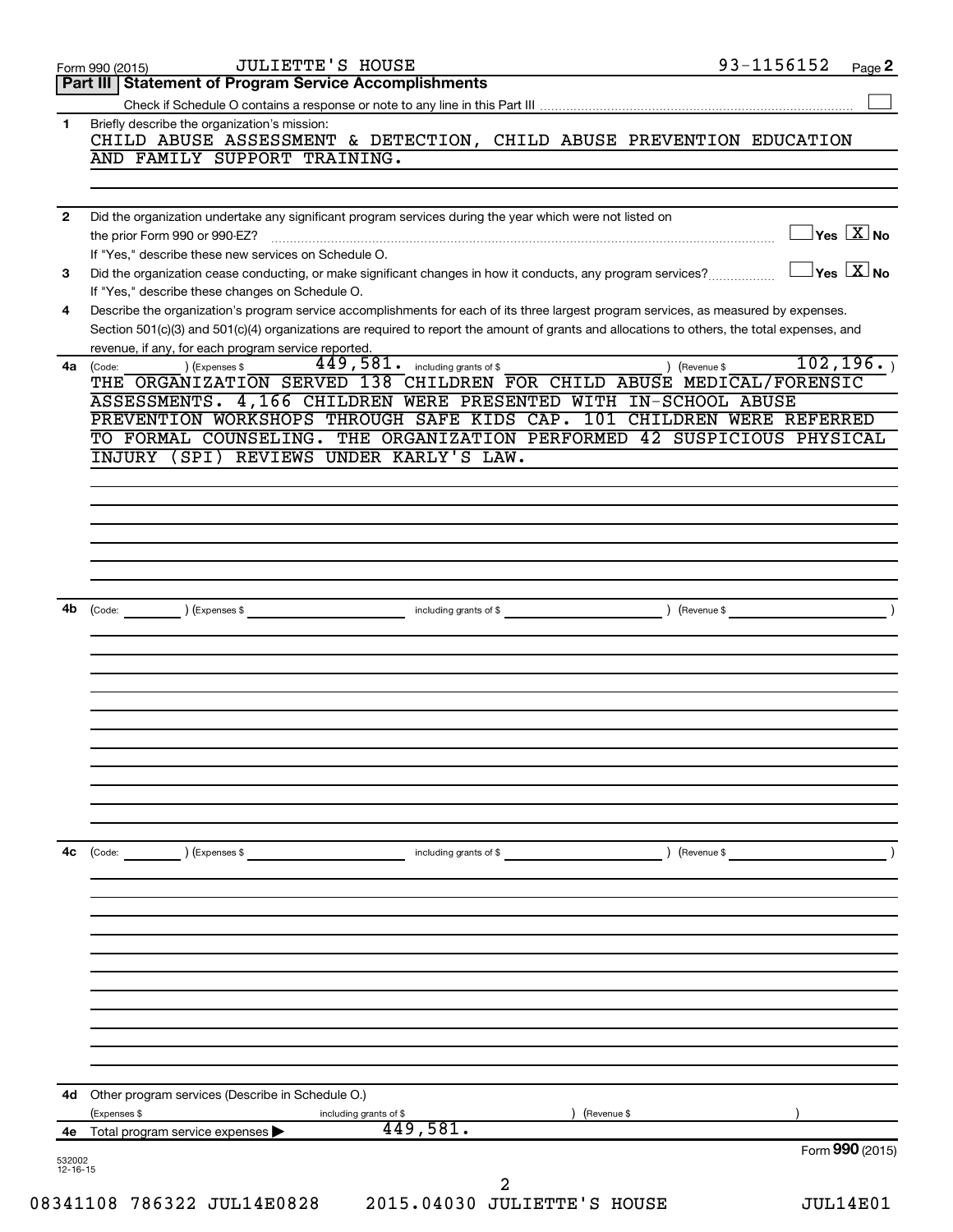| Form 990 (2015) |  |  |
|-----------------|--|--|

**Part IV Checklist of Required Schedules**

|    |                                                                                                                                                                                                                                                                |                | <b>Yes</b>              | No                           |
|----|----------------------------------------------------------------------------------------------------------------------------------------------------------------------------------------------------------------------------------------------------------------|----------------|-------------------------|------------------------------|
| 1  | Is the organization described in section 501(c)(3) or $4947(a)(1)$ (other than a private foundation)?                                                                                                                                                          |                |                         |                              |
|    |                                                                                                                                                                                                                                                                | 1              | X                       |                              |
| 2  | Is the organization required to complete Schedule B, Schedule of Contributors? [11] The organization required to complete Schedule B, Schedule of Contributors?                                                                                                | $\overline{2}$ | $\overline{\textbf{x}}$ |                              |
| 3  | Did the organization engage in direct or indirect political campaign activities on behalf of or in opposition to candidates for<br>public office? If "Yes," complete Schedule C, Part I                                                                        | 3              |                         | х                            |
| 4  | Section 501(c)(3) organizations. Did the organization engage in lobbying activities, or have a section 501(h) election in effect                                                                                                                               | 4              |                         | х                            |
| 5  | Is the organization a section 501(c)(4), 501(c)(5), or 501(c)(6) organization that receives membership dues, assessments, or                                                                                                                                   |                |                         |                              |
|    |                                                                                                                                                                                                                                                                | 5              |                         | х                            |
| 6  | Did the organization maintain any donor advised funds or any similar funds or accounts for which donors have the right to                                                                                                                                      |                |                         |                              |
|    | provide advice on the distribution or investment of amounts in such funds or accounts? If "Yes," complete Schedule D, Part I                                                                                                                                   | 6              |                         | х                            |
| 7  | Did the organization receive or hold a conservation easement, including easements to preserve open space,                                                                                                                                                      |                |                         |                              |
|    |                                                                                                                                                                                                                                                                | $\overline{7}$ |                         | х                            |
| 8  | Did the organization maintain collections of works of art, historical treasures, or other similar assets? If "Yes," complete                                                                                                                                   | 8              |                         | x                            |
| 9  | Did the organization report an amount in Part X, line 21, for escrow or custodial account liability, serve as a custodian for                                                                                                                                  |                |                         |                              |
|    | amounts not listed in Part X; or provide credit counseling, debt management, credit repair, or debt negotiation services?                                                                                                                                      |                |                         |                              |
|    | If "Yes," complete Schedule D, Part IV                                                                                                                                                                                                                         | 9              |                         | x                            |
| 10 | Did the organization, directly or through a related organization, hold assets in temporarily restricted endowments, permanent                                                                                                                                  |                |                         |                              |
|    |                                                                                                                                                                                                                                                                | 10             | x                       |                              |
| 11 | If the organization's answer to any of the following questions is "Yes," then complete Schedule D, Parts VI, VII, VIII, IX, or X                                                                                                                               |                |                         |                              |
|    | as applicable.<br>a Did the organization report an amount for land, buildings, and equipment in Part X, line 10? If "Yes," complete Schedule D,                                                                                                                |                |                         |                              |
|    | Part VI                                                                                                                                                                                                                                                        | 11a            | X                       |                              |
|    | <b>b</b> Did the organization report an amount for investments - other securities in Part X, line 12 that is 5% or more of its total                                                                                                                           |                |                         |                              |
|    |                                                                                                                                                                                                                                                                | 11b            |                         | x                            |
|    | c Did the organization report an amount for investments - program related in Part X, line 13 that is 5% or more of its total                                                                                                                                   |                |                         |                              |
|    |                                                                                                                                                                                                                                                                | 11c            |                         | x                            |
|    | d Did the organization report an amount for other assets in Part X, line 15 that is 5% or more of its total assets reported in                                                                                                                                 |                |                         |                              |
|    |                                                                                                                                                                                                                                                                | 11d            | х                       |                              |
|    | e Did the organization report an amount for other liabilities in Part X, line 25? If "Yes," complete Schedule D, Part X                                                                                                                                        | 11e            |                         | х                            |
| f  | Did the organization's separate or consolidated financial statements for the tax year include a footnote that addresses                                                                                                                                        |                |                         |                              |
|    | the organization's liability for uncertain tax positions under FIN 48 (ASC 740)? If "Yes," complete Schedule D, Part X                                                                                                                                         | 11f            | X                       |                              |
|    | 12a Did the organization obtain separate, independent audited financial statements for the tax year? If "Yes," complete<br>Schedule D, Parts XI and XII                                                                                                        | 12a            | х                       |                              |
|    | <b>b</b> Was the organization included in consolidated, independent audited financial statements for the tax year?                                                                                                                                             |                |                         |                              |
|    | If "Yes," and if the organization answered "No" to line 12a, then completing Schedule D, Parts XI and XII is optional                                                                                                                                          | סצו            |                         | 4<br>$\overline{\mathbf{X}}$ |
| 13 |                                                                                                                                                                                                                                                                | 13             |                         | x                            |
|    | 14a Did the organization maintain an office, employees, or agents outside of the United States?                                                                                                                                                                | 14a            |                         |                              |
|    | <b>b</b> Did the organization have aggregate revenues or expenses of more than \$10,000 from grantmaking, fundraising, business,<br>investment, and program service activities outside the United States, or aggregate foreign investments valued at \$100,000 |                |                         |                              |
|    |                                                                                                                                                                                                                                                                | 14b            |                         | х                            |
| 15 | Did the organization report on Part IX, column (A), line 3, more than \$5,000 of grants or other assistance to or for any                                                                                                                                      |                |                         |                              |
|    |                                                                                                                                                                                                                                                                | 15             |                         | х                            |
| 16 | Did the organization report on Part IX, column (A), line 3, more than \$5,000 of aggregate grants or other assistance to                                                                                                                                       |                |                         |                              |
|    |                                                                                                                                                                                                                                                                | 16             |                         | x                            |
| 17 | Did the organization report a total of more than \$15,000 of expenses for professional fundraising services on Part IX,                                                                                                                                        |                |                         |                              |
|    |                                                                                                                                                                                                                                                                | 17             |                         | х                            |
| 18 | Did the organization report more than \$15,000 total of fundraising event gross income and contributions on Part VIII, lines                                                                                                                                   |                |                         |                              |
|    |                                                                                                                                                                                                                                                                | 18             | х                       |                              |
| 19 | Did the organization report more than \$15,000 of gross income from gaming activities on Part VIII, line 9a? If "Yes,"                                                                                                                                         |                |                         |                              |
|    |                                                                                                                                                                                                                                                                | 19             |                         | x                            |

Form **990** (2015)

532003 12-16-15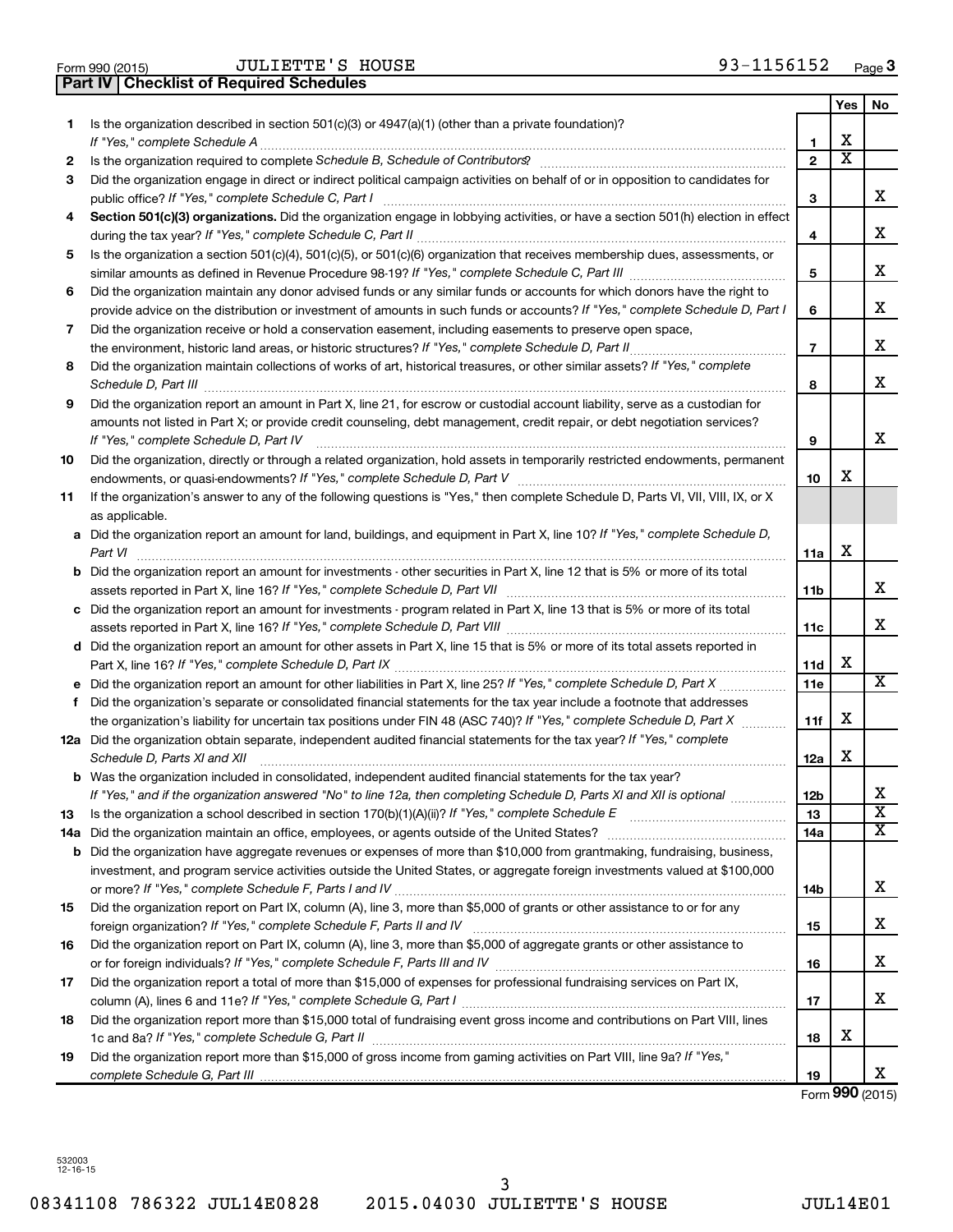|  | Form 990 (2015) |
|--|-----------------|
|  |                 |

*(continued)* **Part IV Checklist of Required Schedules**

|    |                                                                                                                                                                             |                 | Yes | No                      |
|----|-----------------------------------------------------------------------------------------------------------------------------------------------------------------------------|-----------------|-----|-------------------------|
|    | 20a Did the organization operate one or more hospital facilities? If "Yes," complete Schedule H                                                                             | 20a             |     | X                       |
|    | <b>b</b> If "Yes" to line 20a, did the organization attach a copy of its audited financial statements to this return?                                                       | 20 <sub>b</sub> |     |                         |
| 21 | Did the organization report more than \$5,000 of grants or other assistance to any domestic organization or                                                                 |                 |     |                         |
|    | domestic government on Part IX, column (A), line 1? If "Yes," complete Schedule I, Parts I and II                                                                           | 21              |     | x                       |
| 22 | Did the organization report more than \$5,000 of grants or other assistance to or for domestic individuals on                                                               |                 |     |                         |
|    |                                                                                                                                                                             | 22              |     | x                       |
| 23 | Did the organization answer "Yes" to Part VII, Section A, line 3, 4, or 5 about compensation of the organization's current                                                  |                 |     |                         |
|    | and former officers, directors, trustees, key employees, and highest compensated employees? If "Yes," complete                                                              |                 |     |                         |
|    | Schedule J                                                                                                                                                                  | 23              |     | x                       |
|    | 24a Did the organization have a tax-exempt bond issue with an outstanding principal amount of more than \$100,000 as of the                                                 |                 |     |                         |
|    | last day of the year, that was issued after December 31, 2002? If "Yes," answer lines 24b through 24d and complete                                                          |                 |     | x                       |
|    | Schedule K. If "No", go to line 25a                                                                                                                                         | 24a             |     |                         |
| b  | Did the organization invest any proceeds of tax-exempt bonds beyond a temporary period exception?                                                                           | 24b             |     |                         |
| с  | Did the organization maintain an escrow account other than a refunding escrow at any time during the year to defease                                                        | 24c             |     |                         |
|    |                                                                                                                                                                             | 24d             |     |                         |
|    | 25a Section 501(c)(3), 501(c)(4), and 501(c)(29) organizations. Did the organization engage in an excess benefit                                                            |                 |     |                         |
|    |                                                                                                                                                                             | 25a             |     | x                       |
|    | b Is the organization aware that it engaged in an excess benefit transaction with a disqualified person in a prior year, and                                                |                 |     |                         |
|    | that the transaction has not been reported on any of the organization's prior Forms 990 or 990-EZ? If "Yes," complete                                                       |                 |     | x                       |
|    | Schedule L, Part I                                                                                                                                                          | 25b             |     |                         |
| 26 | Did the organization report any amount on Part X, line 5, 6, or 22 for receivables from or payables to any current or                                                       |                 |     |                         |
|    | former officers, directors, trustees, key employees, highest compensated employees, or disqualified persons? If "Yes,"<br>complete Schedule L, Part II                      | 26              |     | x                       |
| 27 | Did the organization provide a grant or other assistance to an officer, director, trustee, key employee, substantial                                                        |                 |     |                         |
|    | contributor or employee thereof, a grant selection committee member, or to a 35% controlled entity or family member                                                         |                 |     |                         |
|    |                                                                                                                                                                             | 27              |     | x                       |
| 28 | Was the organization a party to a business transaction with one of the following parties (see Schedule L, Part IV                                                           |                 |     |                         |
|    | instructions for applicable filing thresholds, conditions, and exceptions):                                                                                                 |                 |     |                         |
| а  | A current or former officer, director, trustee, or key employee? If "Yes," complete Schedule L, Part IV                                                                     | 28a             |     | x                       |
| b  | A family member of a current or former officer, director, trustee, or key employee? If "Yes," complete Schedule L, Part IV                                                  | 28b             |     | $\overline{\mathtt{x}}$ |
| с  | An entity of which a current or former officer, director, trustee, or key employee (or a family member thereof) was an officer,                                             |                 |     |                         |
|    |                                                                                                                                                                             | 28c             |     | х                       |
| 29 | Did the organization receive more than \$25,000 in non-cash contributions? If "Yes," complete Schedule M                                                                    | 29              |     | $\overline{\mathtt{x}}$ |
| 30 | Did the organization receive contributions of art, historical treasures, or other similar assets, or qualified conservation                                                 |                 |     |                         |
|    |                                                                                                                                                                             | 30              |     | x                       |
| 31 | Did the organization liquidate, terminate, or dissolve and cease operations?                                                                                                |                 |     | x                       |
| 32 | Did the organization sell, exchange, dispose of, or transfer more than 25% of its net assets? If "Yes," complete                                                            | 31              |     |                         |
|    | Schedule N, Part II                                                                                                                                                         | 32              |     | x                       |
| 33 | Did the organization own 100% of an entity disregarded as separate from the organization under Regulations                                                                  |                 |     |                         |
|    | sections 301.7701-2 and 301.7701-3? If "Yes," complete Schedule R, Part I [1] [1] [1] [1] [1] [1] sections 301.7701-2 and 301.7701-3? If "Yes," complete Schedule R, Part I | 33              |     | x                       |
| 34 | Was the organization related to any tax-exempt or taxable entity? If "Yes," complete Schedule R, Part II, III, or IV, and                                                   |                 |     |                         |
|    | Part V, line 1                                                                                                                                                              | 34              |     | x                       |
|    |                                                                                                                                                                             | 35a             |     | $\overline{\mathtt{x}}$ |
|    | b If "Yes" to line 35a, did the organization receive any payment from or engage in any transaction with a controlled entity                                                 |                 |     |                         |
|    |                                                                                                                                                                             | 35b             |     |                         |
| 36 | Section 501(c)(3) organizations. Did the organization make any transfers to an exempt non-charitable related organization?                                                  |                 |     |                         |
|    |                                                                                                                                                                             | 36              |     | x                       |
| 37 | Did the organization conduct more than 5% of its activities through an entity that is not a related organization                                                            |                 |     | x                       |
|    |                                                                                                                                                                             | 37              |     |                         |
| 38 | Did the organization complete Schedule O and provide explanations in Schedule O for Part VI, lines 11b and 19?                                                              | 38              | х   |                         |
|    |                                                                                                                                                                             |                 |     |                         |

Form **990** (2015)

532004 12-16-15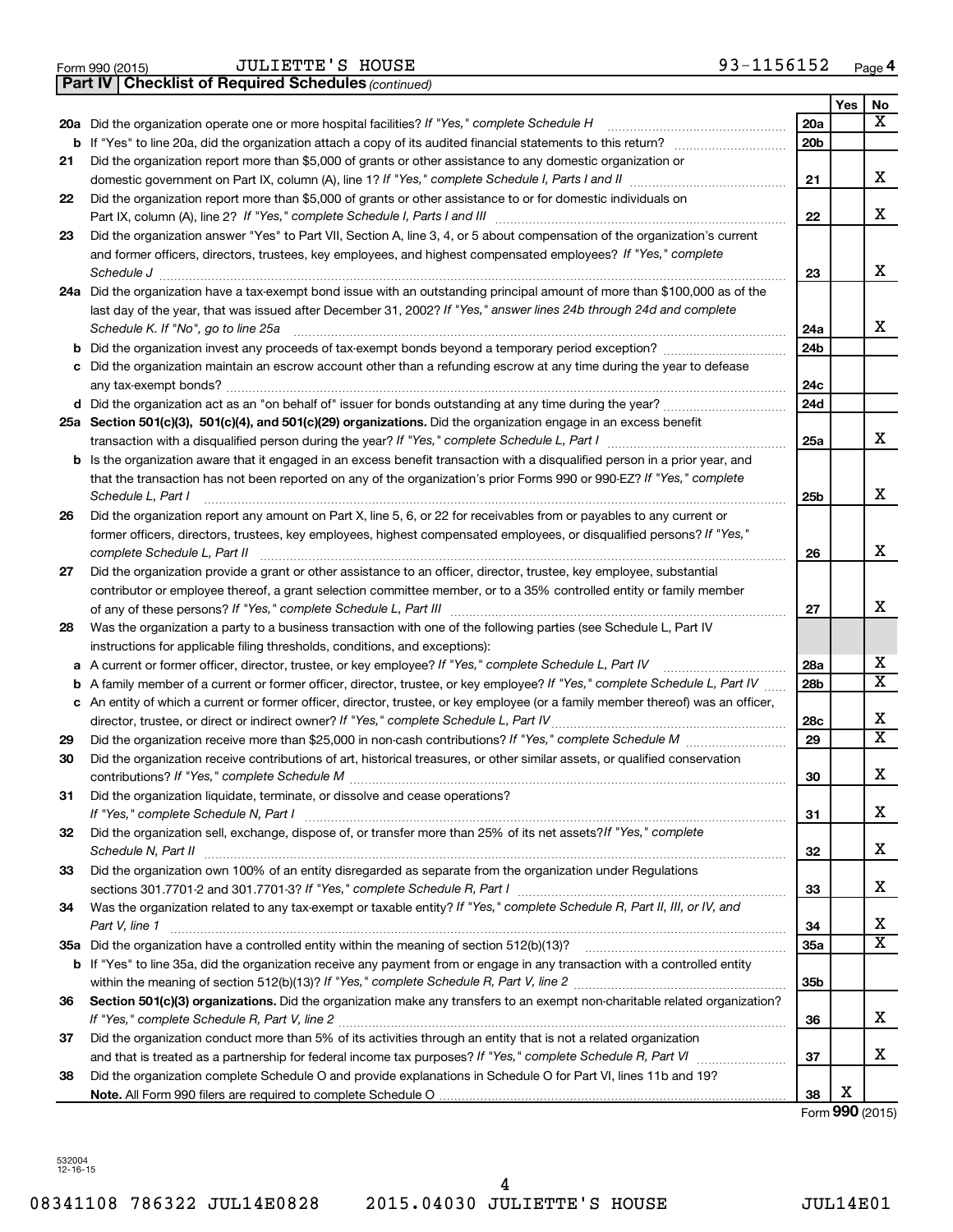|               | 93-1156152<br><b>JULIETTE'S HOUSE</b><br>Form 990 (2015)                                                                                        |                 |                 | Page 5 |
|---------------|-------------------------------------------------------------------------------------------------------------------------------------------------|-----------------|-----------------|--------|
| <b>Part V</b> | <b>Statements Regarding Other IRS Filings and Tax Compliance</b>                                                                                |                 |                 |        |
|               | Check if Schedule O contains a response or note to any line in this Part V                                                                      |                 |                 |        |
|               |                                                                                                                                                 |                 | Yes             | No     |
|               | 3<br>1a                                                                                                                                         |                 |                 |        |
| b             | 1 <sub>b</sub><br>Enter the number of Forms W-2G included in line 1a. Enter -0- if not applicable                                               |                 |                 |        |
| с             | Did the organization comply with backup withholding rules for reportable payments to vendors and reportable gaming                              |                 |                 |        |
|               |                                                                                                                                                 | 1c              | х               |        |
|               | 2a Enter the number of employees reported on Form W-3, Transmittal of Wage and Tax Statements,                                                  |                 |                 |        |
|               | 20 <sub>l</sub><br>filed for the calendar year ending with or within the year covered by this return<br>2a                                      |                 |                 |        |
|               |                                                                                                                                                 | 2 <sub>b</sub>  | X               |        |
|               |                                                                                                                                                 |                 |                 |        |
|               | 3a Did the organization have unrelated business gross income of \$1,000 or more during the year?                                                | За              |                 | x      |
|               | <b>b</b> If "Yes," has it filed a Form 990-T for this year? If "No," to line 3b, provide an explanation in Schedule O manumum                   | 3 <sub>b</sub>  |                 |        |
|               | 4a At any time during the calendar year, did the organization have an interest in, or a signature or other authority over, a                    |                 |                 |        |
|               | financial account in a foreign country (such as a bank account, securities account, or other financial account)?                                | 4a              |                 | x      |
|               | <b>b</b> If "Yes," enter the name of the foreign country: $\blacktriangleright$                                                                 |                 |                 |        |
|               | See instructions for filing requirements for FinCEN Form 114, Report of Foreign Bank and Financial Accounts (FBAR).                             |                 |                 |        |
|               |                                                                                                                                                 | 5a              |                 | х      |
|               |                                                                                                                                                 | 5 <sub>b</sub>  |                 | X      |
| b             |                                                                                                                                                 |                 |                 |        |
| с             |                                                                                                                                                 | 5c              |                 |        |
|               | 6a Does the organization have annual gross receipts that are normally greater than \$100,000, and did the organization solicit                  |                 |                 | x      |
|               |                                                                                                                                                 | 6a              |                 |        |
|               | <b>b</b> If "Yes," did the organization include with every solicitation an express statement that such contributions or gifts                   |                 |                 |        |
|               | were not tax deductible?                                                                                                                        | 6b              |                 |        |
| 7             | Organizations that may receive deductible contributions under section 170(c).                                                                   |                 |                 | x      |
| а             | Did the organization receive a payment in excess of \$75 made partly as a contribution and partly for goods and services provided to the payor? | 7a              |                 |        |
| b             |                                                                                                                                                 | 7b              |                 |        |
|               | c Did the organization sell, exchange, or otherwise dispose of tangible personal property for which it was required                             |                 |                 |        |
|               |                                                                                                                                                 | 7с              |                 | x      |
|               | 7d                                                                                                                                              |                 |                 |        |
| е             |                                                                                                                                                 | 7e              |                 |        |
| f.            | Did the organization, during the year, pay premiums, directly or indirectly, on a personal benefit contract?                                    | 7f              |                 |        |
| g             | If the organization received a contribution of qualified intellectual property, did the organization file Form 8899 as required?                | 7g              |                 |        |
| h             | If the organization received a contribution of cars, boats, airplanes, or other vehicles, did the organization file a Form 1098-C?              | 7h              |                 |        |
| 8             | Sponsoring organizations maintaining donor advised funds. Did a donor advised fund maintained by the                                            |                 |                 |        |
|               |                                                                                                                                                 | 8               |                 |        |
|               | Sponsoring organizations maintaining donor advised funds.                                                                                       |                 |                 |        |
| а             | Did the sponsoring organization make any taxable distributions under section 4966?                                                              | 9а              |                 |        |
| b             |                                                                                                                                                 | 9b              |                 |        |
| 10            | Section 501(c)(7) organizations. Enter:                                                                                                         |                 |                 |        |
| а             | 10a                                                                                                                                             |                 |                 |        |
| b             | 10 <sub>b</sub><br>Gross receipts, included on Form 990, Part VIII, line 12, for public use of club facilities                                  |                 |                 |        |
| 11            | Section 501(c)(12) organizations. Enter:                                                                                                        |                 |                 |        |
| а             | 11a                                                                                                                                             |                 |                 |        |
| b             | Gross income from other sources (Do not net amounts due or paid to other sources against                                                        |                 |                 |        |
|               | 11b                                                                                                                                             |                 |                 |        |
|               | 12a Section 4947(a)(1) non-exempt charitable trusts. Is the organization filing Form 990 in lieu of Form 1041?                                  | 12a             |                 |        |
|               | 12b<br><b>b</b> If "Yes," enter the amount of tax-exempt interest received or accrued during the year                                           |                 |                 |        |
| 13            | Section 501(c)(29) qualified nonprofit health insurance issuers.                                                                                |                 |                 |        |
|               | a Is the organization licensed to issue qualified health plans in more than one state?                                                          | 13a             |                 |        |
|               | Note. See the instructions for additional information the organization must report on Schedule O.                                               |                 |                 |        |
|               | <b>b</b> Enter the amount of reserves the organization is required to maintain by the states in which the                                       |                 |                 |        |
|               | 13b                                                                                                                                             |                 |                 |        |
|               | 13 <sub>c</sub>                                                                                                                                 |                 |                 |        |
|               | 14a Did the organization receive any payments for indoor tanning services during the tax year?                                                  | 14a             |                 | x      |
|               |                                                                                                                                                 | 14 <sub>b</sub> |                 |        |
|               |                                                                                                                                                 |                 | Form 990 (2015) |        |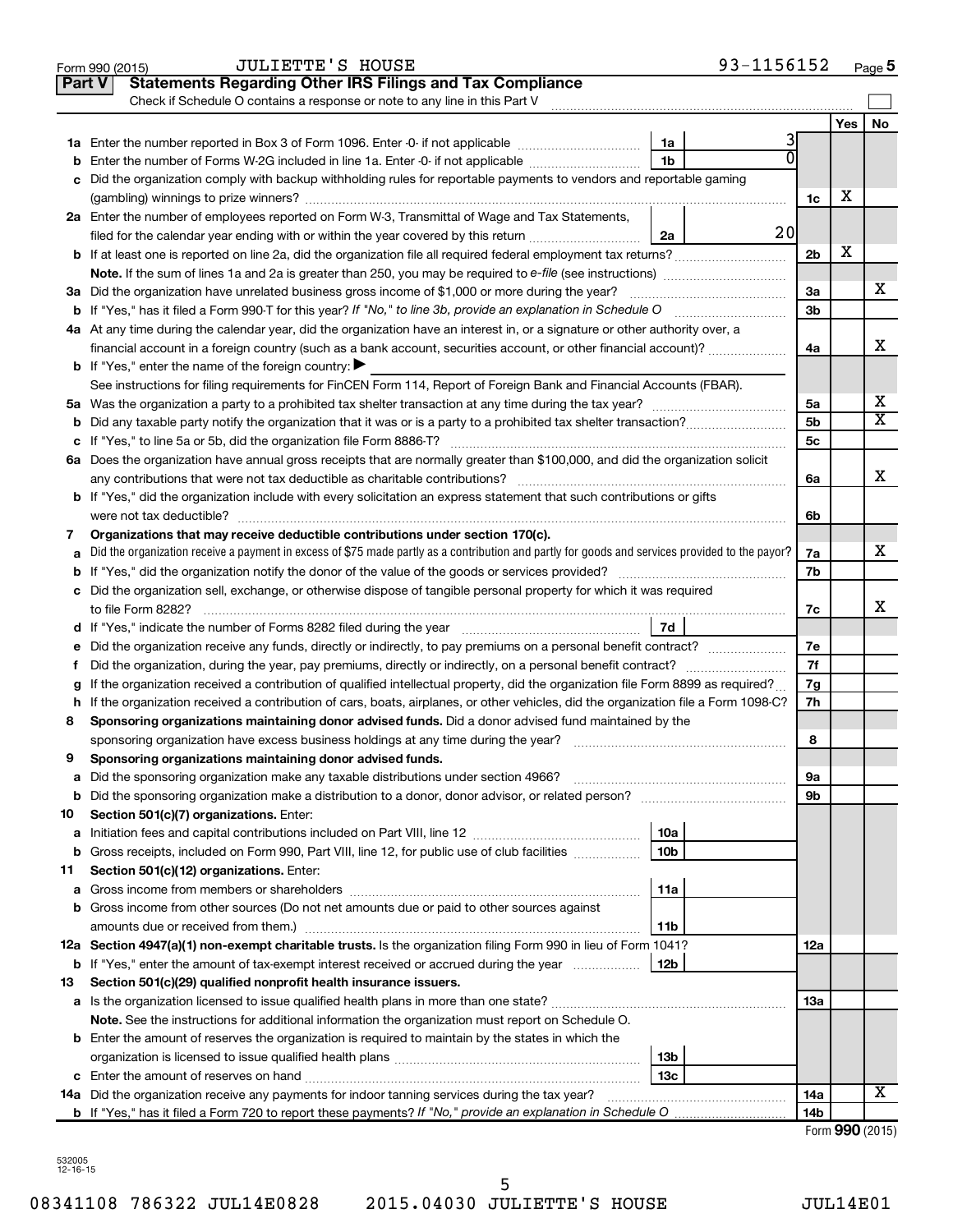|                | Check if Schedule O contains a response or note to any line in this Part VI                                                                                           |                               |                 |                         | $\overline{\mathbf{X}}$ |  |  |  |  |  |  |
|----------------|-----------------------------------------------------------------------------------------------------------------------------------------------------------------------|-------------------------------|-----------------|-------------------------|-------------------------|--|--|--|--|--|--|
|                | <b>Section A. Governing Body and Management</b>                                                                                                                       |                               |                 |                         |                         |  |  |  |  |  |  |
|                |                                                                                                                                                                       |                               |                 | Yes                     | No                      |  |  |  |  |  |  |
|                | 1a Enter the number of voting members of the governing body at the end of the tax year <i>manumum</i>                                                                 | 1a                            | 14              |                         |                         |  |  |  |  |  |  |
|                | If there are material differences in voting rights among members of the governing body, or if the governing                                                           |                               |                 |                         |                         |  |  |  |  |  |  |
|                | body delegated broad authority to an executive committee or similar committee, explain in Schedule O.                                                                 |                               |                 |                         |                         |  |  |  |  |  |  |
|                | <b>b</b> Enter the number of voting members included in line 1a, above, who are independent                                                                           | 1b                            | 14              |                         |                         |  |  |  |  |  |  |
| 2              | Did any officer, director, trustee, or key employee have a family relationship or a business relationship with any other                                              |                               |                 |                         |                         |  |  |  |  |  |  |
|                |                                                                                                                                                                       |                               |                 |                         |                         |  |  |  |  |  |  |
| 3              | Did the organization delegate control over management duties customarily performed by or under the direct supervision                                                 |                               |                 |                         |                         |  |  |  |  |  |  |
|                |                                                                                                                                                                       |                               |                 |                         |                         |  |  |  |  |  |  |
| 4              | Did the organization make any significant changes to its governing documents since the prior Form 990 was filed?                                                      |                               |                 |                         |                         |  |  |  |  |  |  |
| 5              |                                                                                                                                                                       |                               |                 |                         |                         |  |  |  |  |  |  |
| 6              |                                                                                                                                                                       |                               | 6               |                         |                         |  |  |  |  |  |  |
| 7a             | Did the organization have members, stockholders, or other persons who had the power to elect or appoint one or                                                        |                               |                 |                         |                         |  |  |  |  |  |  |
|                |                                                                                                                                                                       |                               | 7a              |                         |                         |  |  |  |  |  |  |
|                | <b>b</b> Are any governance decisions of the organization reserved to (or subject to approval by) members, stockholders, or<br>persons other than the governing body? |                               | 7b              |                         |                         |  |  |  |  |  |  |
| 8              | Did the organization contemporaneously document the meetings held or written actions undertaken during the year by the following:                                     |                               |                 |                         |                         |  |  |  |  |  |  |
| а              |                                                                                                                                                                       |                               | 8а              | х                       |                         |  |  |  |  |  |  |
| b              |                                                                                                                                                                       |                               | 8b              | $\overline{\text{x}}$   |                         |  |  |  |  |  |  |
| 9              | Is there any officer, director, trustee, or key employee listed in Part VII, Section A, who cannot be reached at the                                                  |                               |                 |                         |                         |  |  |  |  |  |  |
|                | organization's mailing address? If "Yes," provide the names and addresses in Schedule O                                                                               |                               | 9               |                         |                         |  |  |  |  |  |  |
|                | Section B. Policies (This Section B requests information about policies not required by the Internal Revenue Code.)                                                   |                               |                 |                         |                         |  |  |  |  |  |  |
|                |                                                                                                                                                                       |                               |                 | Yes                     |                         |  |  |  |  |  |  |
|                |                                                                                                                                                                       |                               | 10a             |                         |                         |  |  |  |  |  |  |
|                | b If "Yes," did the organization have written policies and procedures governing the activities of such chapters, affiliates,                                          |                               |                 |                         |                         |  |  |  |  |  |  |
|                |                                                                                                                                                                       |                               | 10b             |                         |                         |  |  |  |  |  |  |
|                | 11a Has the organization provided a complete copy of this Form 990 to all members of its governing body before filing the form?                                       |                               | 11a             | X                       |                         |  |  |  |  |  |  |
|                | <b>b</b> Describe in Schedule O the process, if any, used by the organization to review this Form 990.                                                                |                               |                 |                         |                         |  |  |  |  |  |  |
| 12a            | Did the organization have a written conflict of interest policy? If "No," go to line 13                                                                               |                               | 12a             | X                       |                         |  |  |  |  |  |  |
|                | Were officers, directors, or trustees, and key employees required to disclose annually interests that could give rise to conflicts?                                   |                               | 12 <sub>b</sub> | $\overline{\textbf{x}}$ |                         |  |  |  |  |  |  |
| b              | Did the organization regularly and consistently monitor and enforce compliance with the policy? If "Yes," describe                                                    |                               |                 |                         |                         |  |  |  |  |  |  |
| c              |                                                                                                                                                                       |                               |                 | X                       |                         |  |  |  |  |  |  |
|                | in Schedule O how this was done                                                                                                                                       |                               | 12c             | $\overline{\mathbf{X}}$ |                         |  |  |  |  |  |  |
| 13             |                                                                                                                                                                       |                               | 13<br>14        | $\overline{\textbf{x}}$ |                         |  |  |  |  |  |  |
| 14             |                                                                                                                                                                       |                               |                 |                         |                         |  |  |  |  |  |  |
| 15             | Did the process for determining compensation of the following persons include a review and approval by independent                                                    |                               |                 |                         |                         |  |  |  |  |  |  |
|                | persons, comparability data, and contemporaneous substantiation of the deliberation and decision?                                                                     |                               |                 |                         |                         |  |  |  |  |  |  |
|                |                                                                                                                                                                       |                               | <b>15a</b>      |                         |                         |  |  |  |  |  |  |
|                |                                                                                                                                                                       |                               | 15 <sub>b</sub> |                         |                         |  |  |  |  |  |  |
|                | If "Yes" to line 15a or 15b, describe the process in Schedule O (see instructions).                                                                                   |                               |                 |                         |                         |  |  |  |  |  |  |
|                | 16a Did the organization invest in, contribute assets to, or participate in a joint venture or similar arrangement with a                                             |                               |                 |                         |                         |  |  |  |  |  |  |
|                | taxable entity during the year?                                                                                                                                       |                               | <b>16a</b>      |                         |                         |  |  |  |  |  |  |
|                | <b>b</b> If "Yes," did the organization follow a written policy or procedure requiring the organization to evaluate its participation                                 |                               |                 |                         |                         |  |  |  |  |  |  |
|                | in joint venture arrangements under applicable federal tax law, and take steps to safeguard the organization's                                                        |                               |                 |                         |                         |  |  |  |  |  |  |
|                |                                                                                                                                                                       |                               | 16b             |                         |                         |  |  |  |  |  |  |
|                | <b>Section C. Disclosure</b>                                                                                                                                          |                               |                 |                         |                         |  |  |  |  |  |  |
|                |                                                                                                                                                                       |                               |                 |                         |                         |  |  |  |  |  |  |
|                | List the states with which a copy of this Form 990 is required to be filed $\blacktriangleright$ OR                                                                   |                               |                 |                         |                         |  |  |  |  |  |  |
|                | Section 6104 requires an organization to make its Forms 1023 (or 1024 if applicable), 990, and 990-T (Section 501(c)(3)s only) available                              |                               |                 |                         |                         |  |  |  |  |  |  |
|                | for public inspection. Indicate how you made these available. Check all that apply.                                                                                   |                               |                 |                         |                         |  |  |  |  |  |  |
|                | $X$ Upon request<br>Another's website<br>Own website                                                                                                                  | Other (explain in Schedule O) |                 |                         |                         |  |  |  |  |  |  |
|                | Describe in Schedule O whether (and if so, how) the organization made its governing documents, conflict of interest policy, and financial                             |                               |                 |                         |                         |  |  |  |  |  |  |
| 17<br>18<br>19 | statements available to the public during the tax year.                                                                                                               |                               |                 |                         |                         |  |  |  |  |  |  |
|                | State the name, address, and telephone number of the person who possesses the organization's books and records:<br><b>JULIETTE'S HOUSE - 503-435-1550</b>             |                               |                 |                         |                         |  |  |  |  |  |  |
| 20             | 1075 SW CEDARWOOD AVE., MCMINNVILLE,<br>97128<br>OR                                                                                                                   |                               |                 |                         |                         |  |  |  |  |  |  |
|                | 532006 12-16-15                                                                                                                                                       |                               |                 | Form 990 (2015)         |                         |  |  |  |  |  |  |

**Part VI** Governance, Management, and Disclosure For each "Yes" response to lines 2 through 7b below, and for a "No" response

Form 990 (2015)  $JULIETTE'S HOUSE$   $100SE$   $93-1156152$   $Page$ 

**6**

*to line 8a, 8b, or 10b below, describe the circumstances, processes, or changes in Schedule O. See instructions.*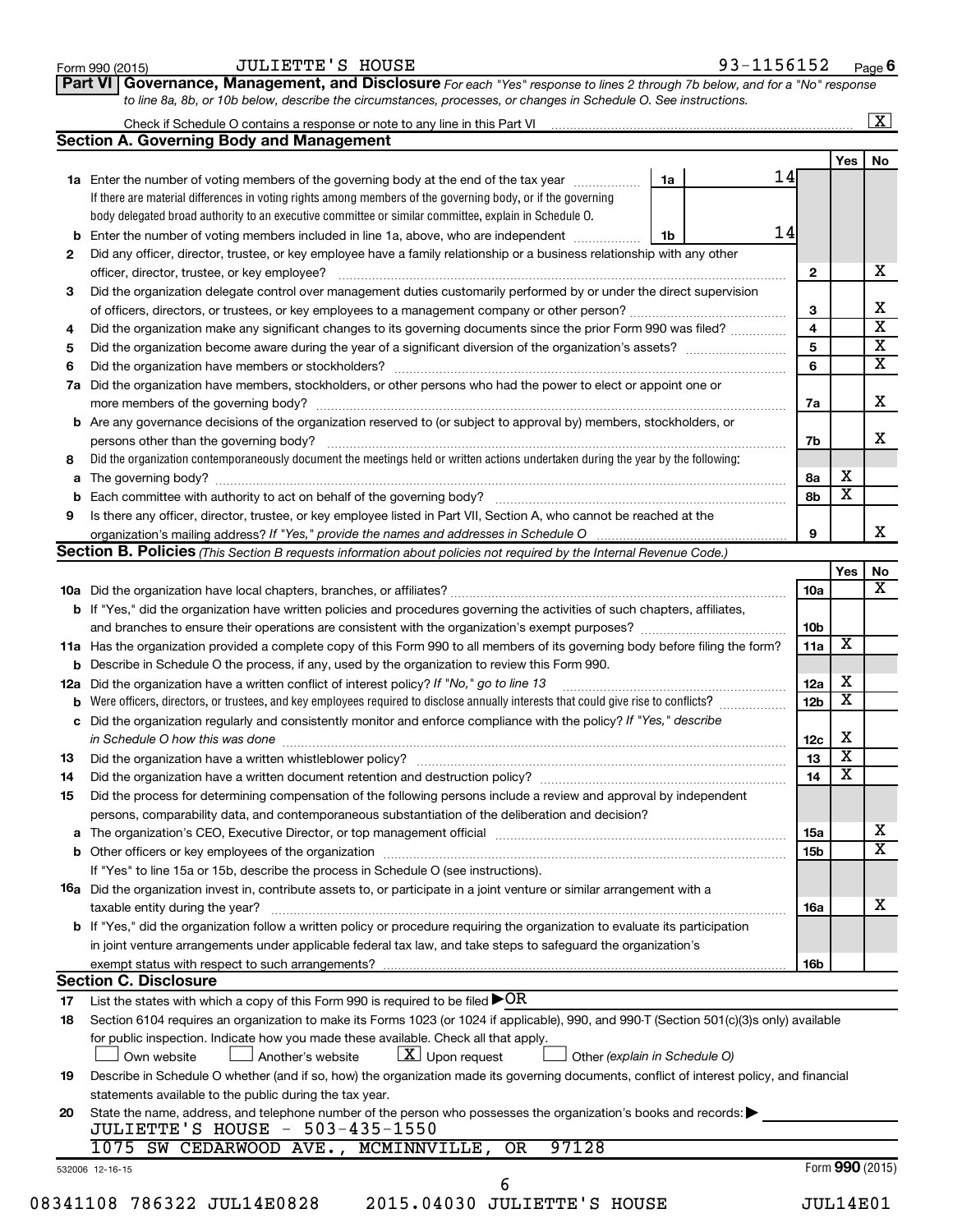$\Box$ 

| Part VII Compensation of Officers, Directors, Trustees, Key Employees, Highest Compensated |
|--------------------------------------------------------------------------------------------|
| <b>Employees, and Independent Contractors</b>                                              |

Check if Schedule O contains a response or note to any line in this Part VII

**Section A. Officers, Directors, Trustees, Key Employees, and Highest Compensated Employees**

**1a**  Complete this table for all persons required to be listed. Report compensation for the calendar year ending with or within the organization's tax year.

**•** List all of the organization's current officers, directors, trustees (whether individuals or organizations), regardless of amount of compensation. Enter -0- in columns  $(D)$ ,  $(E)$ , and  $(F)$  if no compensation was paid.

**•** List all of the organization's **current** key employees, if any. See instructions for definition of "key employee."

**•** List the organization's five current highest compensated employees (other than an officer, director, trustee, or key employee) who received reportable compensation (Box 5 of Form W-2 and/or Box 7 of Form 1099-MISC) of more than \$100,000 from the organization and any related organizations.

**•** List all of the organization's former officers, key employees, and highest compensated employees who received more than \$100,000 of reportable compensation from the organization and any related organizations.

**•** List all of the organization's former directors or trustees that received, in the capacity as a former director or trustee of the organization, more than \$10,000 of reportable compensation from the organization and any related organizations.

List persons in the following order: individual trustees or directors; institutional trustees; officers; key employees; highest compensated employees; and former such persons.

Check this box if neither the organization nor any related organization compensated any current officer, director, or trustee.  $\Box$ 

| (A)                        | (B)                    | (C)                                     |                                                                  |             |              |                                 |        | (D)                 | (E)                              | (F)                      |
|----------------------------|------------------------|-----------------------------------------|------------------------------------------------------------------|-------------|--------------|---------------------------------|--------|---------------------|----------------------------------|--------------------------|
| Name and Title             | Average                | Position<br>(do not check more than one |                                                                  |             |              |                                 |        | Reportable          | Reportable                       | Estimated                |
|                            | hours per              |                                         | box, unless person is both an<br>officer and a director/trustee) |             |              |                                 |        | compensation        | compensation                     | amount of                |
|                            | week                   |                                         |                                                                  |             |              |                                 |        | from                | from related                     | other                    |
|                            | (list any<br>hours for |                                         |                                                                  |             |              |                                 |        | the<br>organization | organizations<br>(W-2/1099-MISC) | compensation<br>from the |
|                            | related                |                                         |                                                                  |             |              |                                 |        | (W-2/1099-MISC)     |                                  | organization             |
|                            | organizations          |                                         |                                                                  |             |              |                                 |        |                     |                                  | and related              |
|                            | below                  | ndividual trustee or director           | Institutional trustee                                            |             | Key employee |                                 |        |                     |                                  | organizations            |
|                            | line)                  |                                         |                                                                  | Officer     |              | Highest compensated<br>employee | Former |                     |                                  |                          |
| <b>KEN WESSELS</b><br>(1)  | 1.00                   |                                         |                                                                  |             |              |                                 |        |                     |                                  |                          |
| <b>CHAIR</b>               |                        | $\mathbf X$                             |                                                                  | $\mathbf X$ |              |                                 |        | $\mathbf 0$         | $\mathbf 0$                      | $\mathbf 0$ .            |
| (2)<br>RICK SORENSEN       | 1.00                   |                                         |                                                                  |             |              |                                 |        |                     |                                  |                          |
| VICE-CHAIR                 |                        | X                                       |                                                                  | X           |              |                                 |        | $\mathbf 0$         | 0.                               | $\mathbf 0$ .            |
| CHRIS EVERS<br>(3)         | 1.00                   |                                         |                                                                  |             |              |                                 |        |                     |                                  |                          |
| <b>SECRETARY</b>           |                        | $\mathbf X$                             |                                                                  | X           |              |                                 |        | $\mathbf 0$         | $\mathbf 0$                      | $\mathbf 0$ .            |
| PATRICK SWANICK<br>(4)     | 2.00                   |                                         |                                                                  |             |              |                                 |        |                     |                                  |                          |
| <b>TREASURER</b>           |                        | X                                       |                                                                  | X           |              |                                 |        | $\mathbf 0$ .       | 0.                               | $\boldsymbol{0}$ .       |
| BETH BLACK<br>(5)          | 1.00                   |                                         |                                                                  |             |              |                                 |        |                     |                                  |                          |
| <b>BOARD MEMBER</b>        |                        | X                                       |                                                                  |             |              |                                 |        | 0.                  | $\mathbf 0$ .                    | $\mathbf 0$ .            |
| KATHIE BUMPUS<br>(6)       | 1.00                   |                                         |                                                                  |             |              |                                 |        |                     |                                  |                          |
| <b>BOARD MEMBER</b>        |                        | $\mathbf X$                             |                                                                  |             |              |                                 |        | $\mathbf 0$ .       | $\mathbf 0$ .                    | $\boldsymbol{0}$ .       |
| CARLA CHAMBERS<br>(7)      | 1.00                   |                                         |                                                                  |             |              |                                 |        |                     |                                  |                          |
| <b>BOARD MEMBER</b>        |                        | $\rm X$                                 |                                                                  |             |              |                                 |        | $\mathbf 0$ .       | $\mathbf 0$ .                    | $\mathbf 0$ .            |
| CINDY FLAKE<br>(8)         | 1.00                   |                                         |                                                                  |             |              |                                 |        |                     |                                  |                          |
| <b>BOARD MEMBER</b>        |                        | $\rm X$                                 |                                                                  |             |              |                                 |        | 0.                  | $\mathbf 0$ .                    | $\mathbf 0$ .            |
| MICHELLE GRAHAM<br>(9)     | 1.00                   |                                         |                                                                  |             |              |                                 |        |                     |                                  |                          |
| <b>BOARD MEMBER</b>        |                        | $\rm X$                                 |                                                                  |             |              |                                 |        | 0.                  | $\mathbf 0$ .                    | $\mathbf 0$ .            |
| (10) FRED KAMPH            | 1.00                   |                                         |                                                                  |             |              |                                 |        |                     |                                  |                          |
| <b>BOARD MEMBER</b>        |                        | X                                       |                                                                  |             |              |                                 |        | $\mathbf 0$ .       | $\mathbf 0$ .                    | $0$ .                    |
| (11) SUBHA VARMA PATHIAL   | 1.00                   |                                         |                                                                  |             |              |                                 |        |                     |                                  |                          |
| <b>BOARD MEMBER</b>        |                        | $\mathbf X$                             |                                                                  |             |              |                                 |        | $\mathbf 0$ .       | $\mathbf 0$ .                    | $0$ .                    |
| (12) AURORA ZAMORA RONNING | 1.00                   |                                         |                                                                  |             |              |                                 |        |                     |                                  |                          |
| <b>BOARD MEMBER</b>        |                        | X                                       |                                                                  |             |              |                                 |        | 0.                  | $\mathbf 0$ .                    | $\mathbf 0$ .            |
| (13) PATTY SLEGERS         | 1.00                   |                                         |                                                                  |             |              |                                 |        |                     |                                  |                          |
| <b>BOARD MEMBER</b>        |                        | $\mathbf X$                             |                                                                  |             |              |                                 |        | 0.                  | $\mathbf 0$ .                    | $\mathbf 0$ .            |
| (14) LORI KERNUTT          | 1.00                   |                                         |                                                                  |             |              |                                 |        |                     |                                  |                          |
| BOARD MEMBER               |                        | X                                       |                                                                  |             |              |                                 |        | $\mathbf 0$         | $\mathbf 0$ .                    | $\mathbf 0$ .            |
| (15) RUSSELL MARK          | 40.00                  |                                         |                                                                  |             |              |                                 |        |                     |                                  |                          |
| EXECUTIVE DIRECTOR         |                        |                                         |                                                                  | X           |              |                                 |        | 0.                  | $\mathbf 0$ .                    | $\mathbf 0$ .            |
| (16) HAYLEY COLLINS        | 40.00                  |                                         |                                                                  |             |              |                                 |        |                     |                                  |                          |
| FORMER EXECUTIVE DIRECTOR  |                        |                                         |                                                                  | X           |              |                                 |        | 55,557.             | О.                               | 5,557.                   |
|                            |                        |                                         |                                                                  |             |              |                                 |        |                     |                                  |                          |
|                            |                        |                                         |                                                                  |             |              |                                 |        |                     |                                  |                          |

532007 12-16-15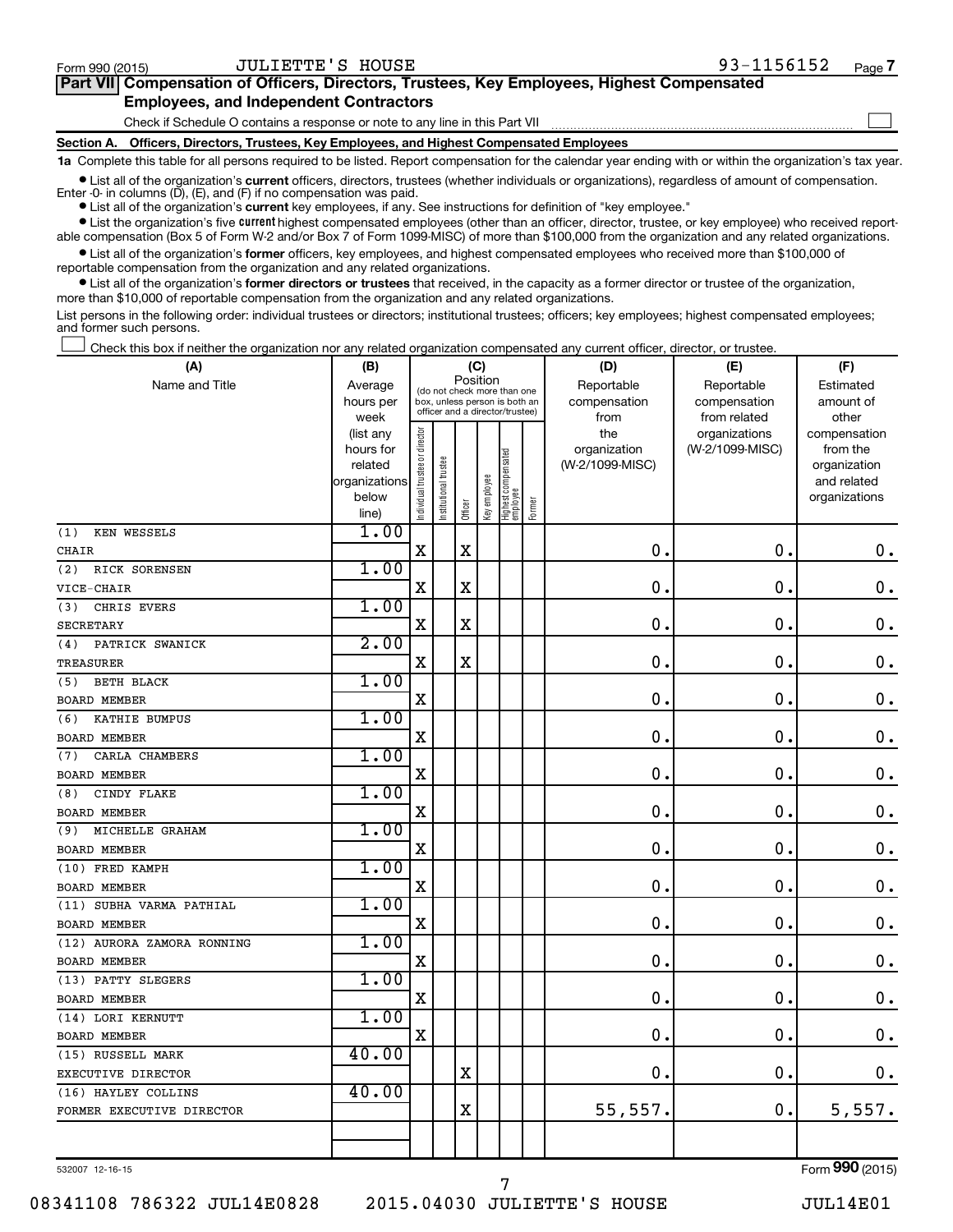|    | <b>JULIETTE'S HOUSE</b><br>Form 990 (2015)                                                                                                                                                                                             |                                                                      |                                                                                                                    |                       |         |              |                                   |        |                                           | 93-1156152                                        |                        |                 | Page 8                                                                   |                  |
|----|----------------------------------------------------------------------------------------------------------------------------------------------------------------------------------------------------------------------------------------|----------------------------------------------------------------------|--------------------------------------------------------------------------------------------------------------------|-----------------------|---------|--------------|-----------------------------------|--------|-------------------------------------------|---------------------------------------------------|------------------------|-----------------|--------------------------------------------------------------------------|------------------|
|    | <b>Part VII</b><br>Section A. Officers, Directors, Trustees, Key Employees, and Highest Compensated Employees (continued)                                                                                                              |                                                                      |                                                                                                                    |                       |         |              |                                   |        |                                           |                                                   |                        |                 |                                                                          |                  |
|    | (A)<br>Name and title                                                                                                                                                                                                                  | (B)<br>Average<br>hours per<br>week                                  | (C)<br>Position<br>(do not check more than one<br>box, unless person is both an<br>officer and a director/trustee) |                       |         |              |                                   |        | (D)<br>Reportable<br>compensation<br>from | (E)<br>Reportable<br>compensation<br>from related |                        |                 | (F)<br>Estimated<br>amount of<br>other                                   |                  |
|    |                                                                                                                                                                                                                                        | (list any<br>hours for<br>related<br>organizations<br>below<br>line) | Individual trustee or director                                                                                     | Institutional trustee | Officer | Key employee | Highest compensated<br>  employee | Former | the<br>organization<br>(W-2/1099-MISC)    | organizations<br>(W-2/1099-MISC)                  |                        |                 | compensation<br>from the<br>organization<br>and related<br>organizations |                  |
|    |                                                                                                                                                                                                                                        |                                                                      |                                                                                                                    |                       |         |              |                                   |        |                                           |                                                   |                        |                 |                                                                          |                  |
|    |                                                                                                                                                                                                                                        |                                                                      |                                                                                                                    |                       |         |              |                                   |        |                                           |                                                   |                        |                 |                                                                          |                  |
|    |                                                                                                                                                                                                                                        |                                                                      |                                                                                                                    |                       |         |              |                                   |        |                                           |                                                   |                        |                 |                                                                          |                  |
|    |                                                                                                                                                                                                                                        |                                                                      |                                                                                                                    |                       |         |              |                                   |        |                                           |                                                   |                        |                 |                                                                          |                  |
|    |                                                                                                                                                                                                                                        |                                                                      |                                                                                                                    |                       |         |              |                                   |        |                                           |                                                   |                        |                 |                                                                          |                  |
|    | 1b Sub-total                                                                                                                                                                                                                           |                                                                      |                                                                                                                    |                       |         |              |                                   |        | 55,557.<br>$\overline{0}$ .               |                                                   | $\overline{0}$ .<br>σ. |                 | 5,557.                                                                   | $\overline{0}$ . |
| 2  | c Total from continuation sheets to Part VII, Section A manufactured by<br>Total number of individuals (including but not limited to those listed above) who received more than \$100,000 of reportable                                |                                                                      |                                                                                                                    |                       |         |              |                                   |        | 55,557.                                   |                                                   | Ο.                     |                 | 5,557.                                                                   |                  |
|    | compensation from the organization $\blacktriangleright$                                                                                                                                                                               |                                                                      |                                                                                                                    |                       |         |              |                                   |        |                                           |                                                   |                        |                 | Yes                                                                      | 0<br>No          |
| 3  | Did the organization list any former officer, director, or trustee, key employee, or highest compensated employee on<br>line 1a? If "Yes," complete Schedule J for such individual manufactured content to the set of the set of the s |                                                                      |                                                                                                                    |                       |         |              |                                   |        |                                           |                                                   |                        | 3               |                                                                          | х                |
|    | For any individual listed on line 1a, is the sum of reportable compensation and other compensation from the organization<br>and related organizations greater than \$150,000? If "Yes," complete Schedule J for such individual        |                                                                      |                                                                                                                    |                       |         |              |                                   |        |                                           |                                                   |                        | 4               |                                                                          | х                |
| 5  | Did any person listed on line 1a receive or accrue compensation from any unrelated organization or individual for services<br><b>Section B. Independent Contractors</b>                                                                |                                                                      |                                                                                                                    |                       |         |              |                                   |        |                                           |                                                   |                        | 5               |                                                                          | х                |
| 1. | Complete this table for your five highest compensated independent contractors that received more than \$100,000 of compensation from                                                                                                   |                                                                      |                                                                                                                    |                       |         |              |                                   |        |                                           |                                                   |                        |                 |                                                                          |                  |
|    | the organization. Report compensation for the calendar year ending with or within the organization's tax year.<br>(A)<br>Name and business address                                                                                     |                                                                      |                                                                                                                    | <b>NONE</b>           |         |              |                                   |        | (B)<br>Description of services            |                                                   | (C)<br>Compensation    |                 |                                                                          |                  |
|    |                                                                                                                                                                                                                                        |                                                                      |                                                                                                                    |                       |         |              |                                   |        |                                           |                                                   |                        |                 |                                                                          |                  |
|    |                                                                                                                                                                                                                                        |                                                                      |                                                                                                                    |                       |         |              |                                   |        |                                           |                                                   |                        |                 |                                                                          |                  |
|    |                                                                                                                                                                                                                                        |                                                                      |                                                                                                                    |                       |         |              |                                   |        |                                           |                                                   |                        |                 |                                                                          |                  |
|    |                                                                                                                                                                                                                                        |                                                                      |                                                                                                                    |                       |         |              |                                   |        |                                           |                                                   |                        |                 |                                                                          |                  |
| 2  | Total number of independent contractors (including but not limited to those listed above) who received more than<br>\$100,000 of compensation from the organization                                                                    |                                                                      |                                                                                                                    |                       |         |              | 0                                 |        |                                           |                                                   |                        |                 |                                                                          |                  |
|    |                                                                                                                                                                                                                                        |                                                                      |                                                                                                                    |                       |         |              |                                   |        |                                           |                                                   |                        | Form 990 (2015) |                                                                          |                  |

532008 12-16-15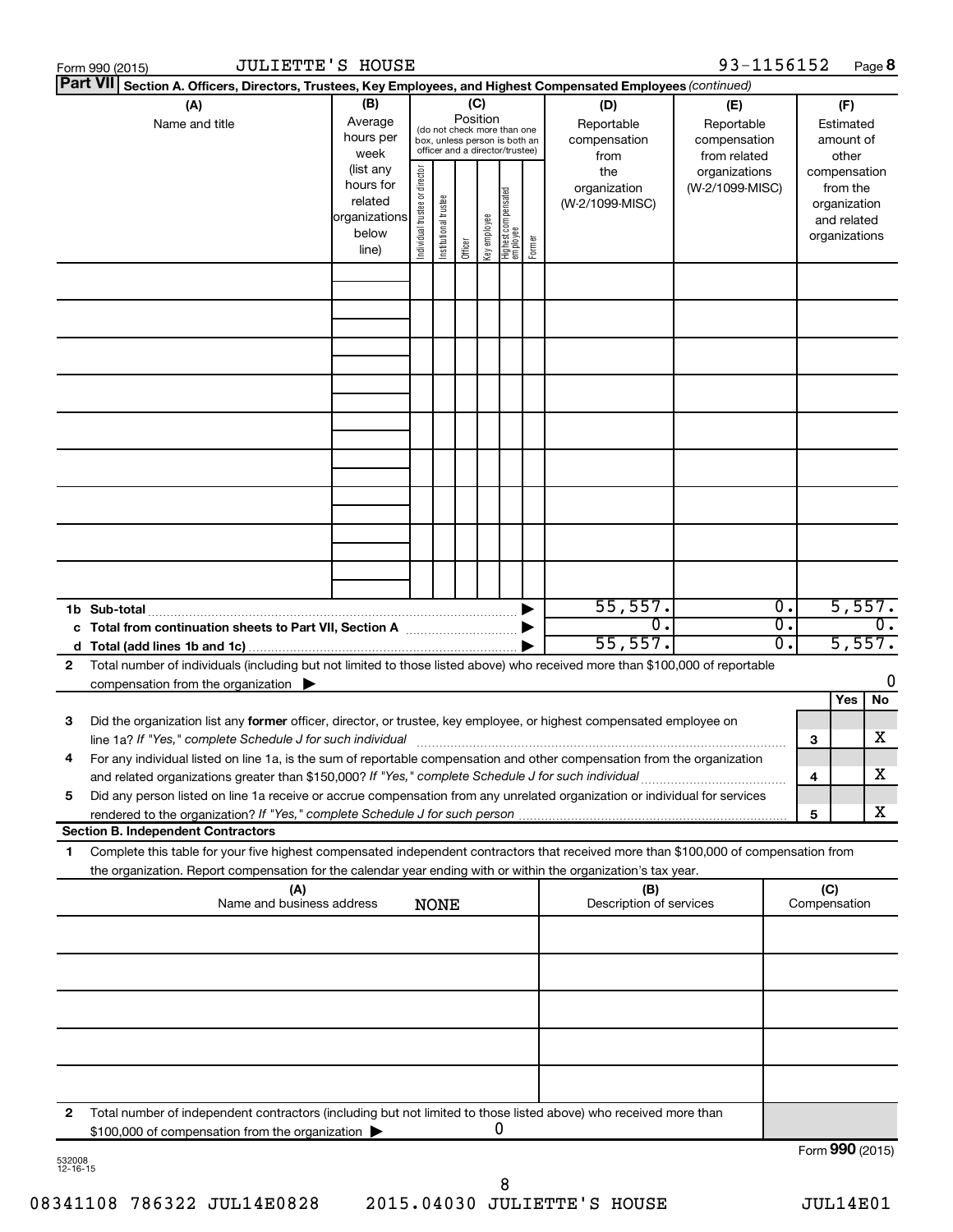|                                                           |                 |                                                             |                |                                | Total revenue | (B)<br>Related or<br>exempt function<br>revenue | (C)<br>Unrelated<br>business<br>revenue | (D)<br>Revenue excluded<br>trom tax under<br>sections<br>512 - 514 |
|-----------------------------------------------------------|-----------------|-------------------------------------------------------------|----------------|--------------------------------|---------------|-------------------------------------------------|-----------------------------------------|--------------------------------------------------------------------|
|                                                           |                 | 1 a Federated campaigns                                     | 1a             |                                |               |                                                 |                                         |                                                                    |
|                                                           |                 | <b>b</b> Membership dues                                    | 1 <sub>b</sub> |                                |               |                                                 |                                         |                                                                    |
|                                                           |                 | c Fundraising events                                        | 1 <sub>c</sub> | 54, 217.                       |               |                                                 |                                         |                                                                    |
|                                                           |                 | d Related organizations                                     | 1 <sub>d</sub> |                                |               |                                                 |                                         |                                                                    |
|                                                           |                 | e Government grants (contributions)                         | 1e             | 185,749.                       |               |                                                 |                                         |                                                                    |
|                                                           |                 | f All other contributions, gifts, grants, and               |                |                                |               |                                                 |                                         |                                                                    |
|                                                           |                 |                                                             |                | 175,473.                       |               |                                                 |                                         |                                                                    |
|                                                           |                 | similar amounts not included above                          | 1f             | 21,987.                        |               |                                                 |                                         |                                                                    |
| Contributions, Gifts, Grants<br>and Other Similar Amounts |                 | g Noncash contributions included in lines 1a-1f: \$         |                |                                | 415,439.      |                                                 |                                         |                                                                    |
|                                                           |                 |                                                             |                |                                |               |                                                 |                                         |                                                                    |
|                                                           |                 | 2 a MEDICAL BILLINGS                                        |                | <b>Business Code</b><br>624100 | 98,703.       | 98,703.                                         |                                         |                                                                    |
|                                                           |                 | <b>COURT BILLINGS</b>                                       |                | 624100                         | 3,493.        | 3,493.                                          |                                         |                                                                    |
| Program Service<br>Revenue                                | $\mathbf b$     |                                                             |                |                                |               |                                                 |                                         |                                                                    |
|                                                           | c               | the control of the control of the control of the control of |                |                                |               |                                                 |                                         |                                                                    |
|                                                           | d               |                                                             |                |                                |               |                                                 |                                         |                                                                    |
|                                                           | е               |                                                             |                |                                |               |                                                 |                                         |                                                                    |
|                                                           | f.              | All other program service revenue                           |                |                                |               |                                                 |                                         |                                                                    |
|                                                           |                 |                                                             |                | ►                              | 102, 196.     |                                                 |                                         |                                                                    |
|                                                           | 3               | Investment income (including dividends, interest, and       |                |                                |               |                                                 |                                         |                                                                    |
|                                                           |                 |                                                             |                |                                | 4,644.        |                                                 |                                         | 4,644.                                                             |
|                                                           | 4               | Income from investment of tax-exempt bond proceeds          |                |                                |               |                                                 |                                         |                                                                    |
|                                                           | 5               |                                                             |                |                                |               |                                                 |                                         |                                                                    |
|                                                           |                 |                                                             | (i) Real       | (ii) Personal                  |               |                                                 |                                         |                                                                    |
|                                                           |                 | 6 a Gross rents                                             |                |                                |               |                                                 |                                         |                                                                    |
|                                                           |                 | <b>b</b> Less: rental expenses                              |                |                                |               |                                                 |                                         |                                                                    |
|                                                           |                 | c Rental income or (loss)                                   |                |                                |               |                                                 |                                         |                                                                    |
|                                                           |                 |                                                             |                |                                |               |                                                 |                                         |                                                                    |
|                                                           |                 | <b>7 a</b> Gross amount from sales of                       | (i) Securities | (ii) Other                     |               |                                                 |                                         |                                                                    |
|                                                           |                 | assets other than inventory                                 |                |                                |               |                                                 |                                         |                                                                    |
|                                                           |                 | <b>b</b> Less: cost or other basis                          |                |                                |               |                                                 |                                         |                                                                    |
|                                                           |                 | and sales expenses                                          |                |                                |               |                                                 |                                         |                                                                    |
|                                                           |                 |                                                             |                |                                |               |                                                 |                                         |                                                                    |
|                                                           |                 |                                                             |                | ▶                              |               |                                                 |                                         |                                                                    |
|                                                           |                 | 8 a Gross income from fundraising events (not               |                |                                |               |                                                 |                                         |                                                                    |
| g                                                         |                 | including $\frac{217}{100}$ .                               |                |                                |               |                                                 |                                         |                                                                    |
|                                                           |                 | contributions reported on line 1c). See                     |                |                                |               |                                                 |                                         |                                                                    |
|                                                           |                 |                                                             | al             | 50, 110.                       |               |                                                 |                                         |                                                                    |
| Other Rever                                               |                 |                                                             | $\mathbf{b}$   | 24,070.                        |               |                                                 |                                         |                                                                    |
|                                                           |                 | c Net income or (loss) from fundraising events              |                | .                              | 26,040.       |                                                 |                                         | 26,040.                                                            |
|                                                           |                 | 9 a Gross income from gaming activities. See                |                |                                |               |                                                 |                                         |                                                                    |
|                                                           |                 |                                                             |                |                                |               |                                                 |                                         |                                                                    |
|                                                           |                 |                                                             | b              |                                |               |                                                 |                                         |                                                                    |
|                                                           |                 | c Net income or (loss) from gaming activities               |                | ▶                              |               |                                                 |                                         |                                                                    |
|                                                           |                 | 10 a Gross sales of inventory, less returns                 |                |                                |               |                                                 |                                         |                                                                    |
|                                                           |                 |                                                             |                |                                |               |                                                 |                                         |                                                                    |
|                                                           |                 |                                                             | $\mathbf{b}$   |                                |               |                                                 |                                         |                                                                    |
|                                                           |                 | c Net income or (loss) from sales of inventory              |                |                                |               |                                                 |                                         |                                                                    |
|                                                           |                 | Miscellaneous Revenue                                       |                | <b>Business Code</b>           |               |                                                 |                                         |                                                                    |
|                                                           | 11a             | the control of the control of the control of the control of |                |                                |               |                                                 |                                         |                                                                    |
|                                                           | b               |                                                             |                |                                |               |                                                 |                                         |                                                                    |
|                                                           | с               |                                                             |                |                                |               |                                                 |                                         |                                                                    |
|                                                           | d               | <u> 1990 - Johann Barbara, martxa alemaniar a</u>           |                |                                |               |                                                 |                                         |                                                                    |
|                                                           |                 |                                                             |                | $\blacktriangleright$          |               |                                                 |                                         |                                                                    |
|                                                           | 12              |                                                             |                |                                | 548, 319.     | 102, 196.                                       | $\overline{0}$ .                        | 30,684.                                                            |
|                                                           | 532009 12-16-15 |                                                             |                |                                |               |                                                 |                                         | Form 990 (2015)                                                    |

532009 12-16-15

08341108 786322 JUL14E0828 2015.04030 JULIETTE'S HOUSE JUL14E01

9

Form 990 (2015) Page JULIETTE'S HOUSE 93-1156152

**Part VIII Statement of Revenue**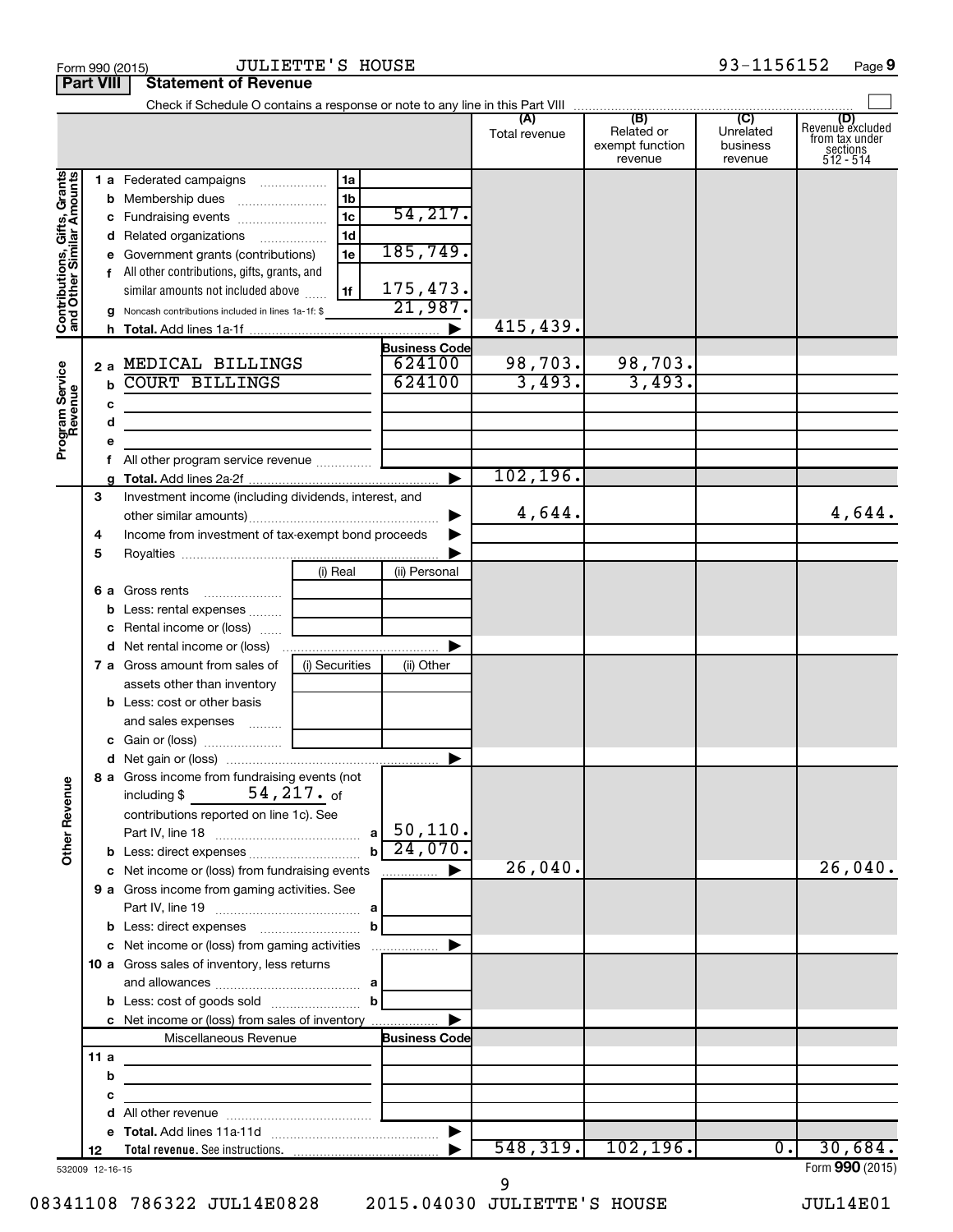Form 990 (2015)  $JULIENTE'S$   $HOUSE$   $93-1156152$   $Page$ 

**Part IX Statement of Functional Expenses** 

| Section 501(c)(3) and 501(c)(4) organizations must complete all columns. All other organizations must complete column (A). |                                                                                                                                                                                                             |                       |                                    |                                           |                                |  |  |  |  |
|----------------------------------------------------------------------------------------------------------------------------|-------------------------------------------------------------------------------------------------------------------------------------------------------------------------------------------------------------|-----------------------|------------------------------------|-------------------------------------------|--------------------------------|--|--|--|--|
|                                                                                                                            | $\vert$ X $\vert$<br>Check if Schedule O contains a response or note to any line in this Part IX                                                                                                            |                       |                                    |                                           |                                |  |  |  |  |
|                                                                                                                            | Do not include amounts reported on lines 6b,<br>7b, 8b, 9b, and 10b of Part VIII.                                                                                                                           | (A)<br>Total expenses | (B)<br>Program service<br>expenses | (C)<br>Management and<br>general expenses | (D)<br>Fundraising<br>expenses |  |  |  |  |
| 1.                                                                                                                         | Grants and other assistance to domestic organizations                                                                                                                                                       |                       |                                    |                                           |                                |  |  |  |  |
|                                                                                                                            | and domestic governments. See Part IV, line 21                                                                                                                                                              |                       |                                    |                                           |                                |  |  |  |  |
| 2                                                                                                                          | Grants and other assistance to domestic                                                                                                                                                                     |                       |                                    |                                           |                                |  |  |  |  |
|                                                                                                                            | individuals. See Part IV, line 22                                                                                                                                                                           |                       |                                    |                                           |                                |  |  |  |  |
| 3                                                                                                                          | Grants and other assistance to foreign                                                                                                                                                                      |                       |                                    |                                           |                                |  |  |  |  |
|                                                                                                                            | organizations, foreign governments, and foreign                                                                                                                                                             |                       |                                    |                                           |                                |  |  |  |  |
|                                                                                                                            | individuals. See Part IV, lines 15 and 16                                                                                                                                                                   |                       |                                    |                                           |                                |  |  |  |  |
| 4                                                                                                                          | Benefits paid to or for members                                                                                                                                                                             |                       |                                    |                                           |                                |  |  |  |  |
| 5                                                                                                                          | Compensation of current officers, directors,                                                                                                                                                                |                       |                                    |                                           |                                |  |  |  |  |
|                                                                                                                            | trustees, and key employees                                                                                                                                                                                 | 41,770.               | 20,885.                            | 20,885.                                   |                                |  |  |  |  |
| 6                                                                                                                          | Compensation not included above, to disqualified                                                                                                                                                            |                       |                                    |                                           |                                |  |  |  |  |
|                                                                                                                            | persons (as defined under section 4958(f)(1)) and                                                                                                                                                           |                       |                                    |                                           |                                |  |  |  |  |
|                                                                                                                            | persons described in section 4958(c)(3)(B)                                                                                                                                                                  | 269,507.              | 246,812.                           | 8,686.                                    | 14,009.                        |  |  |  |  |
| 7                                                                                                                          | Other salaries and wages                                                                                                                                                                                    |                       |                                    |                                           |                                |  |  |  |  |
| 8                                                                                                                          | Pension plan accruals and contributions (include                                                                                                                                                            |                       |                                    |                                           |                                |  |  |  |  |
|                                                                                                                            | section 401(k) and 403(b) employer contributions)                                                                                                                                                           | 14,814.               | 12,800.                            | 1,481.                                    | 533.                           |  |  |  |  |
| 9                                                                                                                          |                                                                                                                                                                                                             | 24,870.               | 21,488.                            | 2,487.                                    | 895.                           |  |  |  |  |
| 10                                                                                                                         |                                                                                                                                                                                                             |                       |                                    |                                           |                                |  |  |  |  |
| 11                                                                                                                         | Fees for services (non-employees):                                                                                                                                                                          |                       |                                    |                                           |                                |  |  |  |  |
| a                                                                                                                          |                                                                                                                                                                                                             | 1,058.                |                                    | 1,058.                                    |                                |  |  |  |  |
| b                                                                                                                          |                                                                                                                                                                                                             | 10,991.               | 5,481.                             | 5,205.                                    | 305.                           |  |  |  |  |
| c<br>d                                                                                                                     |                                                                                                                                                                                                             |                       |                                    |                                           |                                |  |  |  |  |
|                                                                                                                            | Professional fundraising services. See Part IV, line 17                                                                                                                                                     |                       |                                    |                                           |                                |  |  |  |  |
| f                                                                                                                          | Investment management fees                                                                                                                                                                                  |                       |                                    |                                           |                                |  |  |  |  |
| a                                                                                                                          | Other. (If line 11g amount exceeds 10% of line 25,                                                                                                                                                          |                       |                                    |                                           |                                |  |  |  |  |
|                                                                                                                            | column (A) amount, list line 11g expenses on Sch O.)                                                                                                                                                        | 72,325.               | 60,591.                            | 9,731.                                    | 2,003.                         |  |  |  |  |
| 12                                                                                                                         |                                                                                                                                                                                                             |                       |                                    |                                           |                                |  |  |  |  |
| 13                                                                                                                         |                                                                                                                                                                                                             |                       |                                    |                                           |                                |  |  |  |  |
| 14                                                                                                                         |                                                                                                                                                                                                             |                       |                                    |                                           |                                |  |  |  |  |
| 15                                                                                                                         |                                                                                                                                                                                                             |                       |                                    |                                           |                                |  |  |  |  |
| 16                                                                                                                         |                                                                                                                                                                                                             | 11,105.               | 10,021.                            | 542.                                      | 542.                           |  |  |  |  |
| 17                                                                                                                         |                                                                                                                                                                                                             | 8,596.                | 8,596.                             |                                           |                                |  |  |  |  |
| 18                                                                                                                         | Payments of travel or entertainment expenses                                                                                                                                                                |                       |                                    |                                           |                                |  |  |  |  |
|                                                                                                                            | for any federal, state, or local public officials                                                                                                                                                           |                       |                                    |                                           |                                |  |  |  |  |
| 19                                                                                                                         | Conferences, conventions, and meetings                                                                                                                                                                      |                       |                                    |                                           |                                |  |  |  |  |
| 20                                                                                                                         | Interest                                                                                                                                                                                                    |                       |                                    |                                           |                                |  |  |  |  |
| 21                                                                                                                         |                                                                                                                                                                                                             |                       |                                    |                                           |                                |  |  |  |  |
| 22                                                                                                                         | Depreciation, depletion, and amortization                                                                                                                                                                   | 13,627.               | 1,327.                             | 12,300.                                   |                                |  |  |  |  |
| 23                                                                                                                         | Insurance                                                                                                                                                                                                   | 13,688.               | 12,320.                            | 684.                                      | 684.                           |  |  |  |  |
| 24                                                                                                                         | Other expenses. Itemize expenses not covered<br>above. (List miscellaneous expenses in line 24e. If line<br>24e amount exceeds 10% of line 25, column (A)<br>amount, list line 24e expenses on Schedule O.) |                       |                                    |                                           |                                |  |  |  |  |
| a                                                                                                                          | <b>SUPPLIES</b>                                                                                                                                                                                             | 18,979.               | 17,207.                            | 886.                                      | 886.                           |  |  |  |  |
| b                                                                                                                          | DUES & SUBSCRIPTIONS                                                                                                                                                                                        | 13,660.               | 13,660.                            |                                           |                                |  |  |  |  |
| C                                                                                                                          | EQUIPMENT RENTAL & MAIN                                                                                                                                                                                     | 7,519.                | 6,785.                             | 367.                                      | 367.                           |  |  |  |  |
| d                                                                                                                          | <b>TELEPHONE</b>                                                                                                                                                                                            | 4,980.                | 4,482.                             | 249.                                      | 249.                           |  |  |  |  |
|                                                                                                                            | e All other expenses                                                                                                                                                                                        | 7,540.                | 7,126.                             | 207.                                      | 207.                           |  |  |  |  |
| 25                                                                                                                         | Total functional expenses. Add lines 1 through 24e                                                                                                                                                          | 535,029.              | 449,581.                           | 64,768.                                   | 20,680.                        |  |  |  |  |
| 26                                                                                                                         | <b>Joint costs.</b> Complete this line only if the organization                                                                                                                                             |                       |                                    |                                           |                                |  |  |  |  |
|                                                                                                                            | reported in column (B) joint costs from a combined                                                                                                                                                          |                       |                                    |                                           |                                |  |  |  |  |
|                                                                                                                            | educational campaign and fundraising solicitation.                                                                                                                                                          |                       |                                    |                                           |                                |  |  |  |  |
|                                                                                                                            | Check here $\blacktriangleright$<br>if following SOP 98-2 (ASC 958-720)                                                                                                                                     |                       |                                    |                                           |                                |  |  |  |  |
|                                                                                                                            | 532010 12-16-15                                                                                                                                                                                             |                       |                                    |                                           | Form 990 (2015)                |  |  |  |  |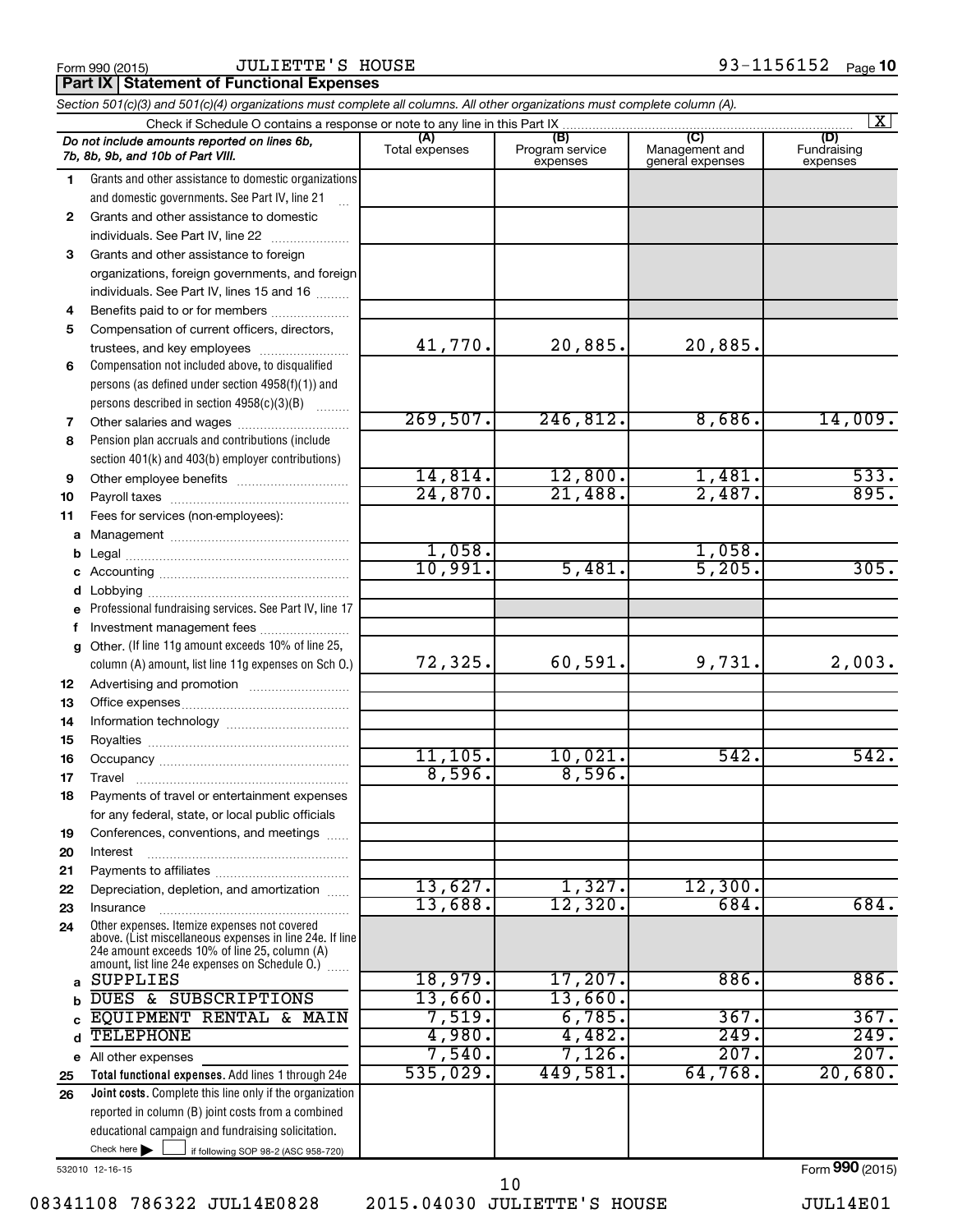**33 34**

**Net Assets or Fund Balances**

**Vet Assets or Fund Balances** 

Form 990 (2015) Page **11** JULIETTE'S HOUSE

Check if Schedule O contains a response or note to any line in this Part X

**(A) (B) 1 2 3** Pledges and grants receivable, net ~~~~~~~~~~~~~~~~~~~~~ **4** Accounts receivable, net ~~~~~~~~~~~~~~~~~~~~~~~~~~ **5** Loans and other receivables from current and former officers, directors, **6** Loans and other receivables from other disqualified persons (as defined under **7 8 9 10 a** Land, buildings, and equipment: cost or other **11** Investments - publicly traded securities ~~~~~~~~~~~~~~~~~~~ **12** Investments - other securities. See Part IV, line 11 ~~~~~~~~~~~~~~ **13 14 15 16 17 18 19 20 21 22 23 24 25 26 27 28 29 30 31 32 1 2 3 4 5 6 7 8 9 10c 11 12 13 14 15 16 17 18 19 20 21 22 23 24 25 26 b** Less: accumulated depreciation  $\ldots$  [10b basis. Complete Part VI of Schedule D  $\frac{1}{10}$  10a **Total assets.**  Add lines 1 through 15 (must equal line 34) **Total liabilities.**  Add lines 17 through 25 Organizations that follow SFAS 117 (ASC 958), check here  $\blacktriangleright$   $\boxed{X}$  and **complete lines 27 through 29, and lines 33 and 34. 27 28 29 Organizations that do not follow SFAS 117 (ASC 958), check here** | † **and complete lines 30 through 34. 30 31 32 33** Beginning of year | | End of year Cash - non-interest-bearing ~~~~~~~~~~~~~~~~~~~~~~~~~ Savings and temporary cash investments ~~~~~~~~~~~~~~~~~~ trustees, key employees, and highest compensated employees. Complete Part II of Schedule L ~~~~~~~~~~~~~~~~~~~~~~~~~~~~ section 4958(f)(1)), persons described in section 4958(c)(3)(B), and contributing employers and sponsoring organizations of section 501(c)(9) voluntary employees' beneficiary organizations (see instr). Complete Part II of Sch L ...... Notes and loans receivable, net ~~~~~~~~~~~~~~~~~~~~~~~ Inventories for sale or use ~~~~~~~~~~~~~~~~~~~~~~~~~~ Prepaid expenses and deferred charges ~~~~~~~~~~~~~~~~~~ Investments - program-related. See Part IV, line 11 ~~~~~~~~~~~~~ Intangible assets ~~~~~~~~~~~~~~~~~~~~~~~~~~~~~~ Other assets. See Part IV, line 11 ~~~~~~~~~~~~~~~~~~~~~~ Accounts payable and accrued expenses ~~~~~~~~~~~~~~~~~~ Grants payable ~~~~~~~~~~~~~~~~~~~~~~~~~~~~~~~ Deferred revenue ~~~~~~~~~~~~~~~~~~~~~~~~~~~~~~ Tax-exempt bond liabilities ~~~~~~~~~~~~~~~~~~~~~~~~~ Escrow or custodial account liability. Complete Part IV of Schedule D ........... Loans and other payables to current and former officers, directors, trustees, key employees, highest compensated employees, and disqualified persons. Complete Part II of Schedule L ~~~~~~~~~~~~~~~~~~~~~~~ Secured mortgages and notes payable to unrelated third parties  $\ldots$  ................. Unsecured notes and loans payable to unrelated third parties ~~~~~~~~ Other liabilities (including federal income tax, payables to related third parties, and other liabilities not included on lines 17-24). Complete Part X of Schedule D ~~~~~~~~~~~~~~~~~~~~~~~~~~~~~~~~ Unrestricted net assets ~~~~~~~~~~~~~~~~~~~~~~~~~~~ Temporarily restricted net assets ~~~~~~~~~~~~~~~~~~~~~~ Permanently restricted net assets ~~~~~~~~~~~~~~~~~~~~~ Capital stock or trust principal, or current funds ~~~~~~~~~~~~~~~ Paid-in or capital surplus, or land, building, or equipment fund ....................... Retained earnings, endowment, accumulated income, or other funds ............ Total net assets or fund balances ~~~~~~~~~~~~~~~~~~~~~~  $6,180.$   $1$   $1$   $5,611.$  $188,020$ .  $2$  | 198,052. 41,734. 132,865. 16,624. 19,478. 747,035.  $296, 156.$  460,586.  $10c$  450,879. 12,630. 9,184. 73,049. 70,536.  $\overline{795,377.}$  16 890,051. 10,676. 21,735. 72,810. 10,676. 94,545.  $549,701$ .  $27$  560,506.  $235,000$ .  $235,000$ . 784,701. 795,506.

 $\perp$ 

Form (2015) **990**

**34**

795,377**.** <sub>34</sub> 890,051.

Total liabilities and net assets/fund balances

**Part X** | **Balance Sheet** 

**Assets**

**Liabilities**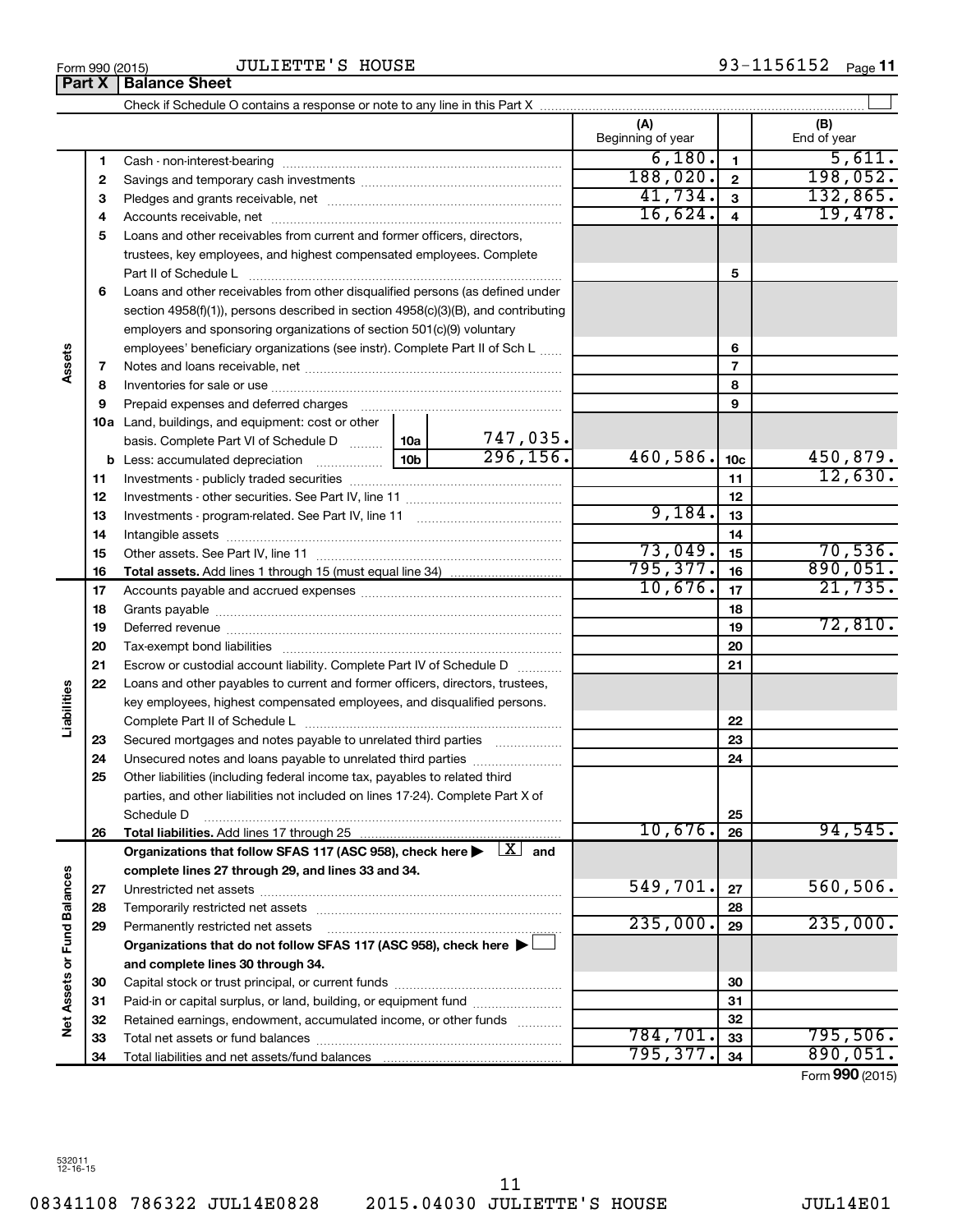|    | <b>JULIETTE'S HOUSE</b><br>Form 990 (2015)                                                                                                                                                                                                                                                                                                                                                                                                                                                          |                         | 93-1156152     |               | Page 12          |
|----|-----------------------------------------------------------------------------------------------------------------------------------------------------------------------------------------------------------------------------------------------------------------------------------------------------------------------------------------------------------------------------------------------------------------------------------------------------------------------------------------------------|-------------------------|----------------|---------------|------------------|
|    | <b>Part XI   Reconciliation of Net Assets</b>                                                                                                                                                                                                                                                                                                                                                                                                                                                       |                         |                |               |                  |
|    | Check if Schedule O contains a response or note to any line in this Part XI [11] [12] Check if Schedule O contains a response or note to any line in this Part XI                                                                                                                                                                                                                                                                                                                                   |                         |                |               |                  |
|    |                                                                                                                                                                                                                                                                                                                                                                                                                                                                                                     |                         |                |               |                  |
| 1  |                                                                                                                                                                                                                                                                                                                                                                                                                                                                                                     | $\mathbf{1}$            |                |               | 548,319.         |
| 2  |                                                                                                                                                                                                                                                                                                                                                                                                                                                                                                     | $\overline{2}$          |                |               | 535,029.         |
| З  | Revenue less expenses. Subtract line 2 from line 1                                                                                                                                                                                                                                                                                                                                                                                                                                                  | 3                       |                |               | 13,290.          |
| 4  |                                                                                                                                                                                                                                                                                                                                                                                                                                                                                                     | $\overline{\mathbf{4}}$ |                |               | 784, 701.        |
| 5  |                                                                                                                                                                                                                                                                                                                                                                                                                                                                                                     | 5                       |                |               | $-2,485.$        |
| 6  | Donated services and use of facilities                                                                                                                                                                                                                                                                                                                                                                                                                                                              | 6                       |                |               |                  |
| 7  | Investment expenses                                                                                                                                                                                                                                                                                                                                                                                                                                                                                 | $\overline{7}$          |                |               |                  |
| 8  | Prior period adjustments                                                                                                                                                                                                                                                                                                                                                                                                                                                                            | 8                       |                |               |                  |
| 9  |                                                                                                                                                                                                                                                                                                                                                                                                                                                                                                     | 9                       |                |               | $\overline{0}$ . |
| 10 | Net assets or fund balances at end of year. Combine lines 3 through 9 (must equal Part X, line 33,                                                                                                                                                                                                                                                                                                                                                                                                  |                         |                |               |                  |
|    | column (B))<br>$\begin{minipage}{0.9\linewidth} \begin{tabular}{l} \hline \textbf{0.01} \end{tabular} \end{minipage} \begin{tabular}{l} \hline \textbf{1.01} \end{tabular} \end{minipage} \begin{tabular}{l} \hline \textbf{1.01} \end{tabular} \end{minipage} \begin{minipage}{0.9\linewidth} \textbf{1.01} \end{minipage} \begin{tabular}{l} \hline \textbf{1.01} \end{tabular} \end{minipage} \begin{minipage}{0.9\linewidth} \textbf{1.01} \end{minipage} \begin{tabular}{l} \hline \textbf{1.$ | 10                      |                |               | 795,506.         |
|    | Part XII Financial Statements and Reporting                                                                                                                                                                                                                                                                                                                                                                                                                                                         |                         |                |               |                  |
|    |                                                                                                                                                                                                                                                                                                                                                                                                                                                                                                     |                         |                |               |                  |
|    |                                                                                                                                                                                                                                                                                                                                                                                                                                                                                                     |                         |                | <b>Yes</b>    | <b>No</b>        |
| 1  | Accounting method used to prepare the Form 990: $\Box$ Cash $\Box X$ Accrual<br>$\Box$ Other                                                                                                                                                                                                                                                                                                                                                                                                        |                         |                |               |                  |
|    | If the organization changed its method of accounting from a prior year or checked "Other," explain in Schedule O.                                                                                                                                                                                                                                                                                                                                                                                   |                         |                |               |                  |
|    |                                                                                                                                                                                                                                                                                                                                                                                                                                                                                                     |                         | 2a             |               | х                |
|    | If "Yes," check a box below to indicate whether the financial statements for the year were compiled or reviewed on a                                                                                                                                                                                                                                                                                                                                                                                |                         |                |               |                  |
|    | separate basis, consolidated basis, or both:                                                                                                                                                                                                                                                                                                                                                                                                                                                        |                         |                |               |                  |
|    | Both consolidated and separate basis<br>Separate basis<br>Consolidated basis                                                                                                                                                                                                                                                                                                                                                                                                                        |                         |                |               |                  |
|    |                                                                                                                                                                                                                                                                                                                                                                                                                                                                                                     |                         | 2 <sub>b</sub> | х             |                  |
|    | If "Yes," check a box below to indicate whether the financial statements for the year were audited on a separate basis,                                                                                                                                                                                                                                                                                                                                                                             |                         |                |               |                  |
|    | consolidated basis, or both:                                                                                                                                                                                                                                                                                                                                                                                                                                                                        |                         |                |               |                  |
|    | $ \mathbf{X} $ Separate basis<br>Consolidated basis<br>Both consolidated and separate basis                                                                                                                                                                                                                                                                                                                                                                                                         |                         |                |               |                  |
|    | c If "Yes" to line 2a or 2b, does the organization have a committee that assumes responsibility for oversight of the audit,                                                                                                                                                                                                                                                                                                                                                                         |                         |                |               |                  |
|    | review, or compilation of its financial statements and selection of an independent accountant?                                                                                                                                                                                                                                                                                                                                                                                                      |                         | 2c             |               | x                |
|    | If the organization changed either its oversight process or selection process during the tax year, explain in Schedule O.                                                                                                                                                                                                                                                                                                                                                                           |                         |                |               |                  |
|    | 3a As a result of a federal award, was the organization required to undergo an audit or audits as set forth in the Single Audit                                                                                                                                                                                                                                                                                                                                                                     |                         |                |               |                  |
|    |                                                                                                                                                                                                                                                                                                                                                                                                                                                                                                     |                         | За             |               | x                |
|    | <b>b</b> If "Yes," did the organization undergo the required audit or audits? If the organization did not undergo the required audit                                                                                                                                                                                                                                                                                                                                                                |                         |                |               |                  |
|    |                                                                                                                                                                                                                                                                                                                                                                                                                                                                                                     |                         | 3b             | $000 \approx$ |                  |
|    |                                                                                                                                                                                                                                                                                                                                                                                                                                                                                                     |                         |                |               |                  |

Form (2015) **990**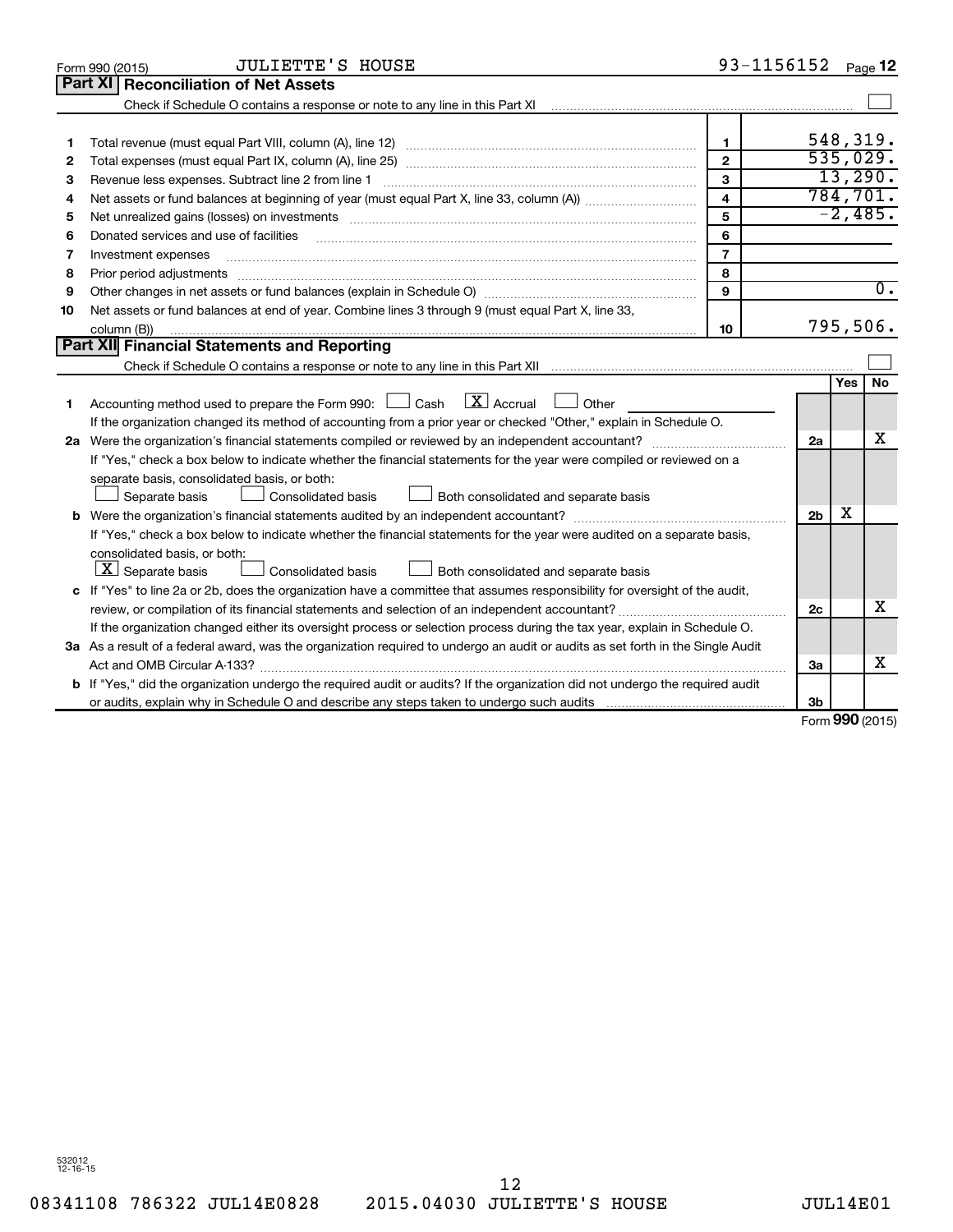| (Form 990 or 990-EZ |  |  |  |  |
|---------------------|--|--|--|--|
|---------------------|--|--|--|--|

# **Public Charity Status and Public Support**<br> **Public Charity Status and Public Support**<br> **2015**

**(Form 990 or 990-EZ) Complete if the organization is a section 501(c)(3) organization or a section**

**4947(a)(1) nonexempt charitable trust. | Attach to Form 990 or Form 990-EZ.** 

|  | <b>Open to Public</b> |
|--|-----------------------|
|  |                       |
|  | Inspection            |

OMB No. 1545-0047

| Department of the Treasury<br>Internal Revenue Service |                          | Attach to Form 990 or Form 990-EZ.<br>Information about Schedule A (Form 990 or 990-EZ) and its instructions is at WWW.irs.gov/form990. |                                                                                        |                                                                                                                                                                                                                                               |     |                           |                                        | <b>Open to Public</b><br><b>Inspection</b> |                                       |
|--------------------------------------------------------|--------------------------|-----------------------------------------------------------------------------------------------------------------------------------------|----------------------------------------------------------------------------------------|-----------------------------------------------------------------------------------------------------------------------------------------------------------------------------------------------------------------------------------------------|-----|---------------------------|----------------------------------------|--------------------------------------------|---------------------------------------|
|                                                        | Name of the organization |                                                                                                                                         |                                                                                        |                                                                                                                                                                                                                                               |     |                           |                                        |                                            | <b>Employer identification number</b> |
|                                                        |                          |                                                                                                                                         | <b>JULIETTE'S HOUSE</b>                                                                |                                                                                                                                                                                                                                               |     |                           |                                        |                                            | 93-1156152                            |
| Part I                                                 |                          |                                                                                                                                         |                                                                                        | Reason for Public Charity Status (All organizations must complete this part.) See instructions.                                                                                                                                               |     |                           |                                        |                                            |                                       |
|                                                        |                          |                                                                                                                                         |                                                                                        | The organization is not a private foundation because it is: (For lines 1 through 11, check only one box.)                                                                                                                                     |     |                           |                                        |                                            |                                       |
| 1                                                      |                          |                                                                                                                                         |                                                                                        | A church, convention of churches, or association of churches described in section 170(b)(1)(A)(i).                                                                                                                                            |     |                           |                                        |                                            |                                       |
| 2                                                      |                          |                                                                                                                                         |                                                                                        | A school described in section 170(b)(1)(A)(ii). (Attach Schedule E (Form 990 or 990-EZ).)                                                                                                                                                     |     |                           |                                        |                                            |                                       |
| 3                                                      |                          |                                                                                                                                         |                                                                                        | A hospital or a cooperative hospital service organization described in section 170(b)(1)(A)(iii).                                                                                                                                             |     |                           |                                        |                                            |                                       |
| 4                                                      |                          |                                                                                                                                         |                                                                                        | A medical research organization operated in conjunction with a hospital described in section 170(b)(1)(A)(iii). Enter the hospital's name,                                                                                                    |     |                           |                                        |                                            |                                       |
|                                                        | city, and state:         |                                                                                                                                         |                                                                                        |                                                                                                                                                                                                                                               |     |                           |                                        |                                            |                                       |
| 5                                                      |                          |                                                                                                                                         |                                                                                        | An organization operated for the benefit of a college or university owned or operated by a governmental unit described in                                                                                                                     |     |                           |                                        |                                            |                                       |
|                                                        |                          |                                                                                                                                         | section 170(b)(1)(A)(iv). (Complete Part II.)                                          |                                                                                                                                                                                                                                               |     |                           |                                        |                                            |                                       |
| 6                                                      |                          |                                                                                                                                         |                                                                                        | A federal, state, or local government or governmental unit described in section 170(b)(1)(A)(v).                                                                                                                                              |     |                           |                                        |                                            |                                       |
| $\overline{7}$                                         | <u>X  </u>               |                                                                                                                                         |                                                                                        | An organization that normally receives a substantial part of its support from a governmental unit or from the general public described in                                                                                                     |     |                           |                                        |                                            |                                       |
|                                                        |                          |                                                                                                                                         | section 170(b)(1)(A)(vi). (Complete Part II.)                                          |                                                                                                                                                                                                                                               |     |                           |                                        |                                            |                                       |
| 8                                                      |                          |                                                                                                                                         |                                                                                        | A community trust described in section 170(b)(1)(A)(vi). (Complete Part II.)                                                                                                                                                                  |     |                           |                                        |                                            |                                       |
| 9                                                      |                          |                                                                                                                                         |                                                                                        | An organization that normally receives: (1) more than 33 1/3% of its support from contributions, membership fees, and gross receipts from                                                                                                     |     |                           |                                        |                                            |                                       |
|                                                        |                          |                                                                                                                                         |                                                                                        | activities related to its exempt functions - subject to certain exceptions, and (2) no more than 33 1/3% of its support from gross investment                                                                                                 |     |                           |                                        |                                            |                                       |
|                                                        |                          |                                                                                                                                         |                                                                                        | income and unrelated business taxable income (less section 511 tax) from businesses acquired by the organization after June 30, 1975.                                                                                                         |     |                           |                                        |                                            |                                       |
|                                                        |                          |                                                                                                                                         | See section 509(a)(2). (Complete Part III.)                                            |                                                                                                                                                                                                                                               |     |                           |                                        |                                            |                                       |
| 10                                                     |                          |                                                                                                                                         |                                                                                        | An organization organized and operated exclusively to test for public safety. See section 509(a)(4).                                                                                                                                          |     |                           |                                        |                                            |                                       |
| 11                                                     |                          |                                                                                                                                         |                                                                                        | An organization organized and operated exclusively for the benefit of, to perform the functions of, or to carry out the purposes of one or                                                                                                    |     |                           |                                        |                                            |                                       |
|                                                        |                          |                                                                                                                                         |                                                                                        | more publicly supported organizations described in section 509(a)(1) or section 509(a)(2). See section 509(a)(3). Check the box in                                                                                                            |     |                           |                                        |                                            |                                       |
| а                                                      |                          |                                                                                                                                         |                                                                                        | lines 11a through 11d that describes the type of supporting organization and complete lines 11e, 11f, and 11g.<br>Type I. A supporting organization operated, supervised, or controlled by its supported organization(s), typically by giving |     |                           |                                        |                                            |                                       |
|                                                        |                          |                                                                                                                                         |                                                                                        | the supported organization(s) the power to regularly appoint or elect a majority of the directors or trustees of the supporting                                                                                                               |     |                           |                                        |                                            |                                       |
|                                                        |                          |                                                                                                                                         | organization. You must complete Part IV, Sections A and B.                             |                                                                                                                                                                                                                                               |     |                           |                                        |                                            |                                       |
| b                                                      |                          |                                                                                                                                         |                                                                                        | Type II. A supporting organization supervised or controlled in connection with its supported organization(s), by having                                                                                                                       |     |                           |                                        |                                            |                                       |
|                                                        |                          |                                                                                                                                         |                                                                                        | control or management of the supporting organization vested in the same persons that control or manage the supported                                                                                                                          |     |                           |                                        |                                            |                                       |
|                                                        |                          |                                                                                                                                         | organization(s). You must complete Part IV, Sections A and C.                          |                                                                                                                                                                                                                                               |     |                           |                                        |                                            |                                       |
| с                                                      |                          |                                                                                                                                         |                                                                                        | Type III functionally integrated. A supporting organization operated in connection with, and functionally integrated with,                                                                                                                    |     |                           |                                        |                                            |                                       |
|                                                        |                          |                                                                                                                                         |                                                                                        | its supported organization(s) (see instructions). You must complete Part IV, Sections A, D, and E.                                                                                                                                            |     |                           |                                        |                                            |                                       |
| d                                                      |                          |                                                                                                                                         |                                                                                        | Type III non-functionally integrated. A supporting organization operated in connection with its supported organization(s)                                                                                                                     |     |                           |                                        |                                            |                                       |
|                                                        |                          |                                                                                                                                         |                                                                                        | that is not functionally integrated. The organization generally must satisfy a distribution requirement and an attentiveness                                                                                                                  |     |                           |                                        |                                            |                                       |
|                                                        |                          |                                                                                                                                         |                                                                                        | requirement (see instructions). You must complete Part IV, Sections A and D, and Part V.                                                                                                                                                      |     |                           |                                        |                                            |                                       |
| е                                                      |                          |                                                                                                                                         |                                                                                        | Check this box if the organization received a written determination from the IRS that it is a Type I, Type II, Type III                                                                                                                       |     |                           |                                        |                                            |                                       |
|                                                        |                          |                                                                                                                                         |                                                                                        | functionally integrated, or Type III non-functionally integrated supporting organization.                                                                                                                                                     |     |                           |                                        |                                            |                                       |
|                                                        |                          |                                                                                                                                         |                                                                                        |                                                                                                                                                                                                                                               |     |                           |                                        |                                            |                                       |
|                                                        | (i) Name of supported    |                                                                                                                                         | g Provide the following information about the supported organization(s).<br>$(ii)$ EIN |                                                                                                                                                                                                                                               |     | (iv) Is the organization  |                                        |                                            |                                       |
|                                                        | organization             |                                                                                                                                         |                                                                                        | (iii) Type of organization<br>(described on lines 1-9                                                                                                                                                                                         |     | listed in your            | (v) Amount of monetary<br>support (see |                                            | (vi) Amount of<br>other support (see  |
|                                                        |                          |                                                                                                                                         |                                                                                        | above (see instructions))                                                                                                                                                                                                                     | Yes | governing document?<br>No | instructions)                          |                                            | instructions)                         |
|                                                        |                          |                                                                                                                                         |                                                                                        |                                                                                                                                                                                                                                               |     |                           |                                        |                                            |                                       |
|                                                        |                          |                                                                                                                                         |                                                                                        |                                                                                                                                                                                                                                               |     |                           |                                        |                                            |                                       |
|                                                        |                          |                                                                                                                                         |                                                                                        |                                                                                                                                                                                                                                               |     |                           |                                        |                                            |                                       |
|                                                        |                          |                                                                                                                                         |                                                                                        |                                                                                                                                                                                                                                               |     |                           |                                        |                                            |                                       |
|                                                        |                          |                                                                                                                                         |                                                                                        |                                                                                                                                                                                                                                               |     |                           |                                        |                                            |                                       |
|                                                        |                          |                                                                                                                                         |                                                                                        |                                                                                                                                                                                                                                               |     |                           |                                        |                                            |                                       |
|                                                        |                          |                                                                                                                                         |                                                                                        |                                                                                                                                                                                                                                               |     |                           |                                        |                                            |                                       |
|                                                        |                          |                                                                                                                                         |                                                                                        |                                                                                                                                                                                                                                               |     |                           |                                        |                                            |                                       |
|                                                        |                          |                                                                                                                                         |                                                                                        |                                                                                                                                                                                                                                               |     |                           |                                        |                                            |                                       |
|                                                        |                          |                                                                                                                                         |                                                                                        |                                                                                                                                                                                                                                               |     |                           |                                        |                                            |                                       |
|                                                        |                          |                                                                                                                                         |                                                                                        |                                                                                                                                                                                                                                               |     |                           |                                        |                                            |                                       |
| Total                                                  |                          |                                                                                                                                         |                                                                                        |                                                                                                                                                                                                                                               |     |                           |                                        |                                            |                                       |

LHA **For Paperwork Reduction Act Notice, see the Instructions for** 

Form 990 or 990-EZ. 532021 09-23-15

08341108 786322 JUL14E0828 2015.04030 JULIETTE'S HOUSE JUL14E01 13

**Schedule A (Form 990 or 990-EZ) 2015**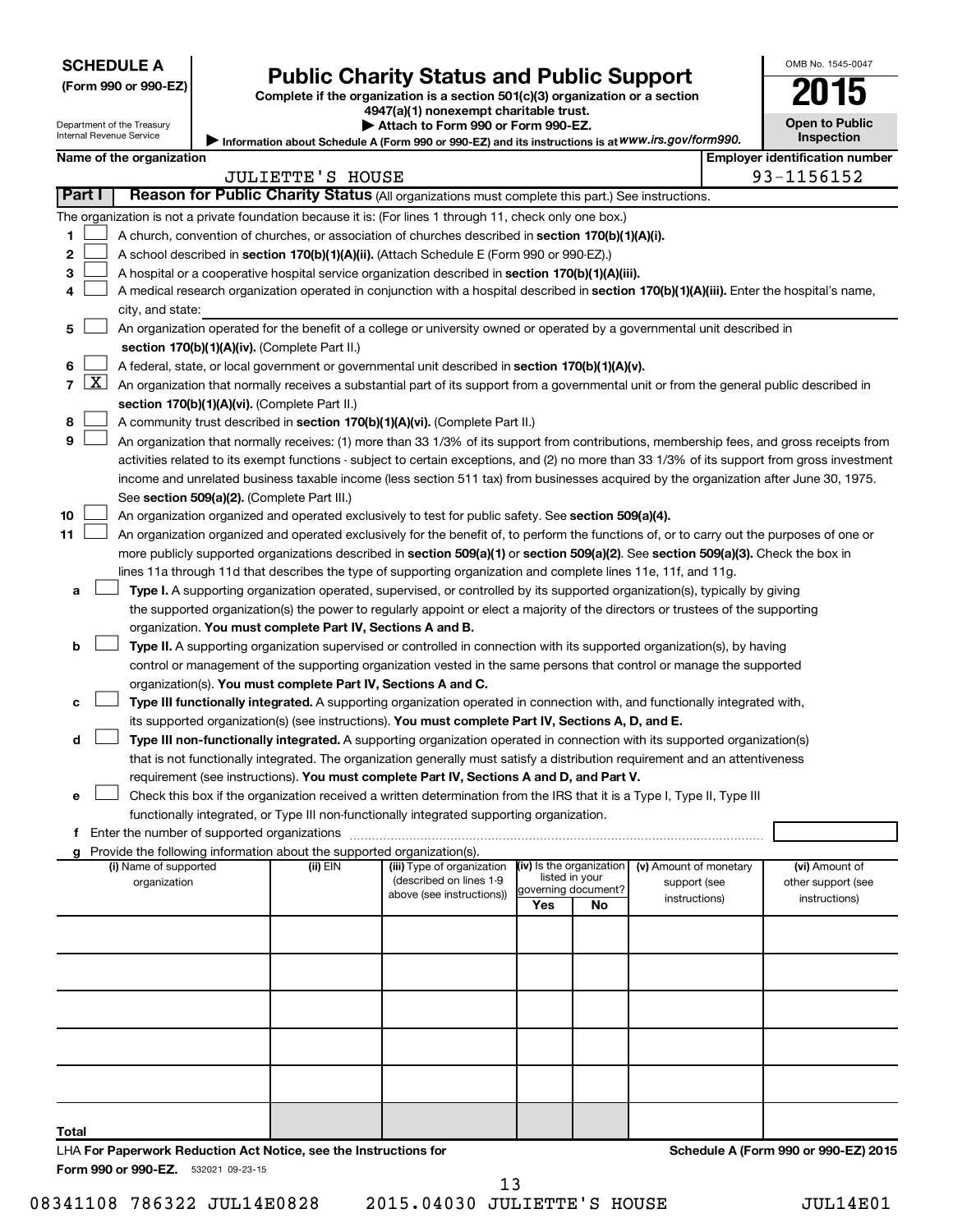# Schedule A (Form 990 or 990-EZ) 2015  $JULIETTE'S$   $HOUSE$   $93-1156152$   $Page$

93-1156152 Page 2

**Part II Support Schedule for Organizations Described in Sections 170(b)(1)(A)(iv) and 170(b)(1)(A)(vi)**

(Complete only if you checked the box on line 5, 7, or 8 of Part I or if the organization failed to qualify under Part III. If the organization fails to qualify under the tests listed below, please complete Part III.)

|    | <b>Section A. Public Support</b>                                                                                                               |                                |                          |                     |                                     |          |                                          |
|----|------------------------------------------------------------------------------------------------------------------------------------------------|--------------------------------|--------------------------|---------------------|-------------------------------------|----------|------------------------------------------|
|    | Calendar year (or fiscal year beginning in)                                                                                                    | (a) 2011                       | (b) 2012                 | $(c)$ 2013          | $(d)$ 2014                          | (e) 2015 | (f) Total                                |
|    | 1 Gifts, grants, contributions, and                                                                                                            |                                |                          |                     |                                     |          |                                          |
|    | membership fees received. (Do not                                                                                                              |                                |                          |                     |                                     |          |                                          |
|    | include any "unusual grants.")                                                                                                                 | 293, 811.                      | 240, 260.                | 208, 112.           | 468,488.                            | 465,549. | 1,676,220.                               |
|    | 2 Tax revenues levied for the organ-                                                                                                           |                                |                          |                     |                                     |          |                                          |
|    | ization's benefit and either paid to                                                                                                           |                                |                          |                     |                                     |          |                                          |
|    | or expended on its behalf                                                                                                                      |                                |                          |                     |                                     |          |                                          |
|    | 3 The value of services or facilities                                                                                                          |                                |                          |                     |                                     |          |                                          |
|    | furnished by a governmental unit to                                                                                                            |                                |                          |                     |                                     |          |                                          |
|    | the organization without charge                                                                                                                |                                |                          |                     |                                     |          |                                          |
|    | 4 Total. Add lines 1 through 3                                                                                                                 | 293,811.                       | 240, 260.                | 208, 112.           | 468,488.                            | 465,549. | 1,676,220.                               |
| 5. | The portion of total contributions                                                                                                             |                                |                          |                     |                                     |          |                                          |
|    | by each person (other than a                                                                                                                   |                                |                          |                     |                                     |          |                                          |
|    | governmental unit or publicly                                                                                                                  |                                |                          |                     |                                     |          |                                          |
|    | supported organization) included                                                                                                               |                                |                          |                     |                                     |          |                                          |
|    | on line 1 that exceeds 2% of the                                                                                                               |                                |                          |                     |                                     |          |                                          |
|    | amount shown on line 11,                                                                                                                       |                                |                          |                     |                                     |          |                                          |
|    | column (f)                                                                                                                                     |                                |                          |                     |                                     |          |                                          |
|    | 6 Public support. Subtract line 5 from line 4.                                                                                                 |                                |                          |                     |                                     |          | 1,676,220.                               |
|    | <b>Section B. Total Support</b>                                                                                                                |                                |                          |                     |                                     |          |                                          |
|    | Calendar year (or fiscal year beginning in)                                                                                                    |                                |                          |                     | $(d)$ 2014                          | (e) 2015 | (f) Total                                |
|    | <b>7</b> Amounts from line 4                                                                                                                   | $\frac{$ (a) 2011<br>293, 811. | (b) $2012$<br>$240, 260$ | $\frac{c}{208,112}$ | $\overline{468}$ , $\overline{488}$ | 465,549. | 1,676,220.                               |
|    | 8 Gross income from interest,                                                                                                                  |                                |                          |                     |                                     |          |                                          |
|    | dividends, payments received on                                                                                                                |                                |                          |                     |                                     |          |                                          |
|    | securities loans, rents, royalties                                                                                                             |                                |                          |                     |                                     |          |                                          |
|    | and income from similar sources                                                                                                                |                                | 2,758.                   | 5,516.              | 1,002.                              | 4,644.   | 13,920.                                  |
|    | <b>9</b> Net income from unrelated business                                                                                                    |                                |                          |                     |                                     |          |                                          |
|    | activities, whether or not the                                                                                                                 |                                |                          |                     |                                     |          |                                          |
|    | business is regularly carried on                                                                                                               |                                |                          |                     |                                     |          |                                          |
|    | 10 Other income. Do not include gain                                                                                                           |                                |                          |                     |                                     |          |                                          |
|    | or loss from the sale of capital                                                                                                               |                                |                          |                     |                                     |          |                                          |
|    | assets (Explain in Part VI.)                                                                                                                   |                                |                          |                     |                                     |          |                                          |
|    | 11 Total support. Add lines 7 through 10                                                                                                       |                                |                          |                     |                                     |          | 1,690,140.                               |
|    | <b>12</b> Gross receipts from related activities, etc. (see instructions)                                                                      |                                |                          |                     |                                     | 12       | 1, 200, 779.                             |
|    | 13 First five years. If the Form 990 is for the organization's first, second, third, fourth, or fifth tax year as a section 501(c)(3)          |                                |                          |                     |                                     |          |                                          |
|    | organization, check this box and stop here                                                                                                     |                                |                          |                     |                                     |          |                                          |
|    | <b>Section C. Computation of Public Support Percentage</b>                                                                                     |                                |                          |                     |                                     |          |                                          |
|    |                                                                                                                                                |                                |                          |                     |                                     | 14       | 99.18<br>%                               |
|    |                                                                                                                                                |                                |                          |                     |                                     | 15       | 99.24<br>%                               |
|    | 16a 33 1/3% support test - 2015. If the organization did not check the box on line 13, and line 14 is 33 1/3% or more, check this box and      |                                |                          |                     |                                     |          |                                          |
|    | stop here. The organization qualifies as a publicly supported organization manufaction manufacture or the organization                         |                                |                          |                     |                                     |          | $\blacktriangleright$ $\boxed{\text{X}}$ |
|    | b 33 1/3% support test - 2014. If the organization did not check a box on line 13 or 16a, and line 15 is 33 1/3% or more, check this box       |                                |                          |                     |                                     |          |                                          |
|    |                                                                                                                                                |                                |                          |                     |                                     |          |                                          |
|    | 17a 10% -facts-and-circumstances test - 2015. If the organization did not check a box on line 13, 16a, or 16b, and line 14 is 10% or more,     |                                |                          |                     |                                     |          |                                          |
|    | and if the organization meets the "facts-and-circumstances" test, check this box and stop here. Explain in Part VI how the organization        |                                |                          |                     |                                     |          |                                          |
|    |                                                                                                                                                |                                |                          |                     |                                     |          |                                          |
|    | <b>b 10%</b> -facts-and-circumstances test - 2014. If the organization did not check a box on line 13, 16a, 16b, or 17a, and line 15 is 10% or |                                |                          |                     |                                     |          |                                          |
|    | more, and if the organization meets the "facts-and-circumstances" test, check this box and stop here. Explain in Part VI how the               |                                |                          |                     |                                     |          |                                          |
|    | organization meets the "facts-and-circumstances" test. The organization qualifies as a publicly supported organization                         |                                |                          |                     |                                     |          |                                          |
| 18 | Private foundation. If the organization did not check a box on line 13, 16a, 16b, 17a, or 17b, check this box and see instructions             |                                |                          |                     |                                     |          |                                          |
|    |                                                                                                                                                |                                |                          |                     |                                     |          | $000 - 000 F21004F$                      |

**Schedule A (Form 990 or 990-EZ) 2015**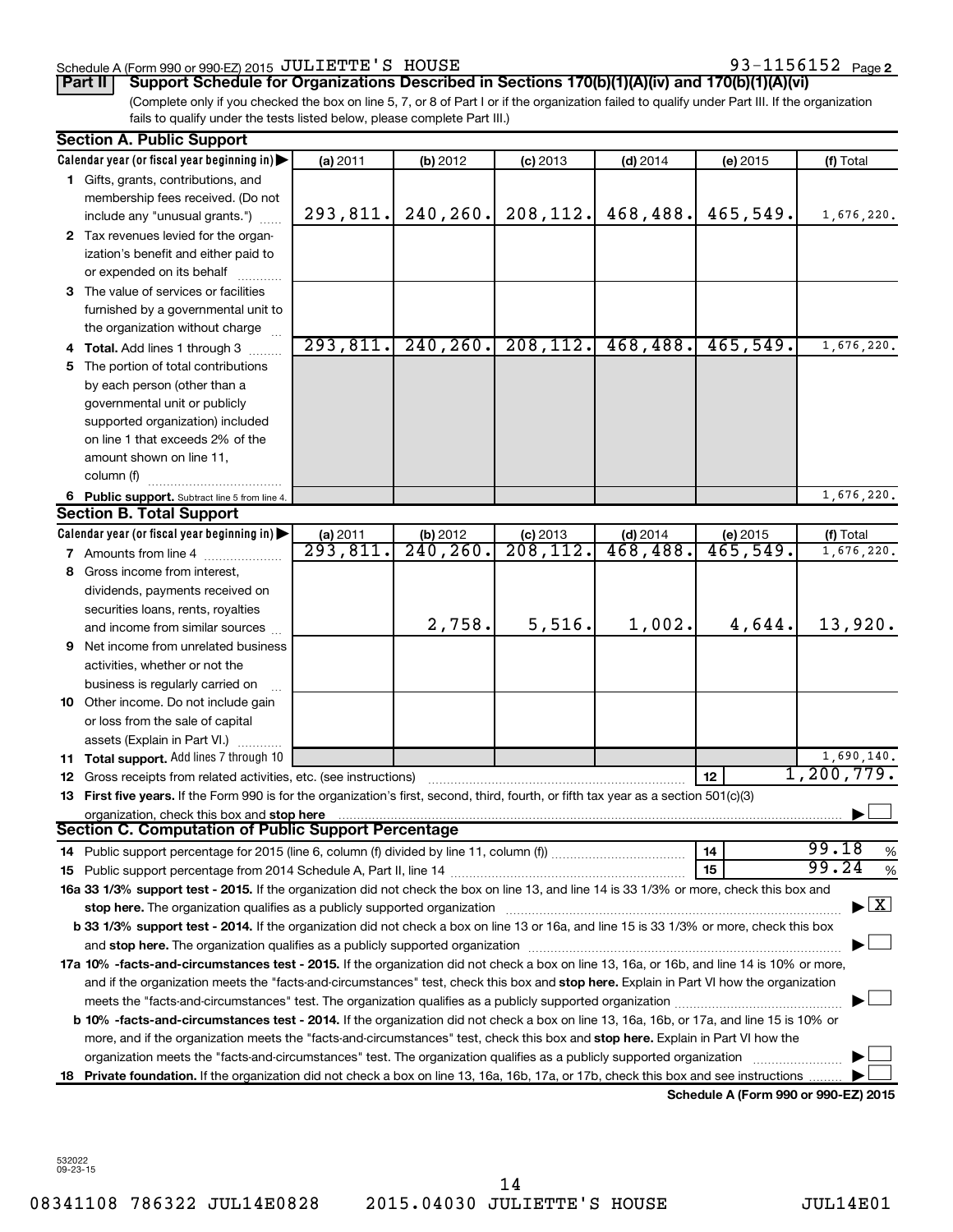# Schedule A (Form 990 or 990-EZ) 2015  $JULIETTE'S$   $HOUSE$   $93-1156152$   $Page$

# **Part III Support Schedule for Organizations Described in Section 509(a)(2)**

(Complete only if you checked the box on line 9 of Part I or if the organization failed to qualify under Part II. If the organization fails to qualify under the tests listed below, please complete Part II.)

| <b>Section A. Public Support</b>                                                                                                                                                                                                    |          |          |            |            |          |                                      |
|-------------------------------------------------------------------------------------------------------------------------------------------------------------------------------------------------------------------------------------|----------|----------|------------|------------|----------|--------------------------------------|
| Calendar year (or fiscal year beginning in)                                                                                                                                                                                         | (a) 2011 | (b) 2012 | $(c)$ 2013 | $(d)$ 2014 | (e) 2015 | (f) Total                            |
| 1 Gifts, grants, contributions, and                                                                                                                                                                                                 |          |          |            |            |          |                                      |
| membership fees received. (Do not                                                                                                                                                                                                   |          |          |            |            |          |                                      |
| include any "unusual grants.")                                                                                                                                                                                                      |          |          |            |            |          |                                      |
| 2 Gross receipts from admissions,<br>merchandise sold or services per-<br>formed, or facilities furnished in<br>any activity that is related to the                                                                                 |          |          |            |            |          |                                      |
| organization's tax-exempt purpose                                                                                                                                                                                                   |          |          |            |            |          |                                      |
| <b>3</b> Gross receipts from activities that                                                                                                                                                                                        |          |          |            |            |          |                                      |
| are not an unrelated trade or bus-                                                                                                                                                                                                  |          |          |            |            |          |                                      |
| iness under section 513                                                                                                                                                                                                             |          |          |            |            |          |                                      |
| 4 Tax revenues levied for the organ-<br>ization's benefit and either paid to                                                                                                                                                        |          |          |            |            |          |                                      |
| or expended on its behalf                                                                                                                                                                                                           |          |          |            |            |          |                                      |
| 5 The value of services or facilities                                                                                                                                                                                               |          |          |            |            |          |                                      |
| furnished by a governmental unit to                                                                                                                                                                                                 |          |          |            |            |          |                                      |
| the organization without charge                                                                                                                                                                                                     |          |          |            |            |          |                                      |
| <b>6 Total.</b> Add lines 1 through 5                                                                                                                                                                                               |          |          |            |            |          |                                      |
| 7a Amounts included on lines 1, 2, and                                                                                                                                                                                              |          |          |            |            |          |                                      |
| 3 received from disqualified persons                                                                                                                                                                                                |          |          |            |            |          |                                      |
| <b>b</b> Amounts included on lines 2 and 3 received<br>from other than disqualified persons that<br>exceed the greater of \$5,000 or 1% of the<br>amount on line 13 for the year                                                    |          |          |            |            |          |                                      |
| c Add lines 7a and 7b                                                                                                                                                                                                               |          |          |            |            |          |                                      |
| 8 Public support. (Subtract line 7c from line 6.)                                                                                                                                                                                   |          |          |            |            |          |                                      |
| <b>Section B. Total Support</b>                                                                                                                                                                                                     |          |          |            |            |          |                                      |
| Calendar year (or fiscal year beginning in)                                                                                                                                                                                         | (a) 2011 | (b) 2012 | $(c)$ 2013 | $(d)$ 2014 | (e) 2015 | (f) Total                            |
| <b>9</b> Amounts from line 6                                                                                                                                                                                                        |          |          |            |            |          |                                      |
| <b>10a</b> Gross income from interest,<br>dividends, payments received on<br>securities loans, rents, royalties<br>and income from similar sources                                                                                  |          |          |            |            |          |                                      |
| <b>b</b> Unrelated business taxable income                                                                                                                                                                                          |          |          |            |            |          |                                      |
| (less section 511 taxes) from businesses<br>acquired after June 30, 1975                                                                                                                                                            |          |          |            |            |          |                                      |
| c Add lines 10a and 10b                                                                                                                                                                                                             |          |          |            |            |          |                                      |
| <b>11</b> Net income from unrelated business<br>activities not included in line 10b.<br>whether or not the business is<br>regularly carried on                                                                                      |          |          |            |            |          |                                      |
| <b>12</b> Other income. Do not include gain<br>or loss from the sale of capital<br>assets (Explain in Part VI.)                                                                                                                     |          |          |            |            |          |                                      |
| <b>13</b> Total support. (Add lines 9, 10c, 11, and 12.)                                                                                                                                                                            |          |          |            |            |          |                                      |
| 14 First five years. If the Form 990 is for the organization's first, second, third, fourth, or fifth tax year as a section 501(c)(3) organization,                                                                                 |          |          |            |            |          |                                      |
| check this box and stop here <i>macuum content and a content and a content and stop here</i> and stop here and stop here and stop the state of the state of the state of the state of the state of the state of the state of the st |          |          |            |            |          |                                      |
| Section C. Computation of Public Support Percentage                                                                                                                                                                                 |          |          |            |            |          |                                      |
|                                                                                                                                                                                                                                     |          |          |            |            | 15       | ℅                                    |
| 16 Public support percentage from 2014 Schedule A, Part III, line 15                                                                                                                                                                |          |          |            |            | 16       | %                                    |
| Section D. Computation of Investment Income Percentage                                                                                                                                                                              |          |          |            |            |          |                                      |
|                                                                                                                                                                                                                                     |          |          |            |            | 17       | %                                    |
| 18 Investment income percentage from 2014 Schedule A, Part III, line 17                                                                                                                                                             |          |          |            |            | 18       | %                                    |
| 19a 33 1/3% support tests - 2015. If the organization did not check the box on line 14, and line 15 is more than 33 1/3%, and line 17 is not                                                                                        |          |          |            |            |          |                                      |
| more than 33 1/3%, check this box and stop here. The organization qualifies as a publicly supported organization                                                                                                                    |          |          |            |            |          |                                      |
| b 33 1/3% support tests - 2014. If the organization did not check a box on line 14 or line 19a, and line 16 is more than 33 1/3%, and                                                                                               |          |          |            |            |          |                                      |
| line 18 is not more than 33 1/3%, check this box and stop here. The organization qualifies as a publicly supported organization                                                                                                     |          |          |            |            |          |                                      |
|                                                                                                                                                                                                                                     |          |          |            |            |          |                                      |
| 532023 09-23-15                                                                                                                                                                                                                     |          |          |            |            |          | Schedule A (Form 990 or 990-EZ) 2015 |
|                                                                                                                                                                                                                                     |          |          | 15         |            |          |                                      |

08341108 786322 JUL14E0828 2015.04030 JULIETTE'S HOUSE JUL14E01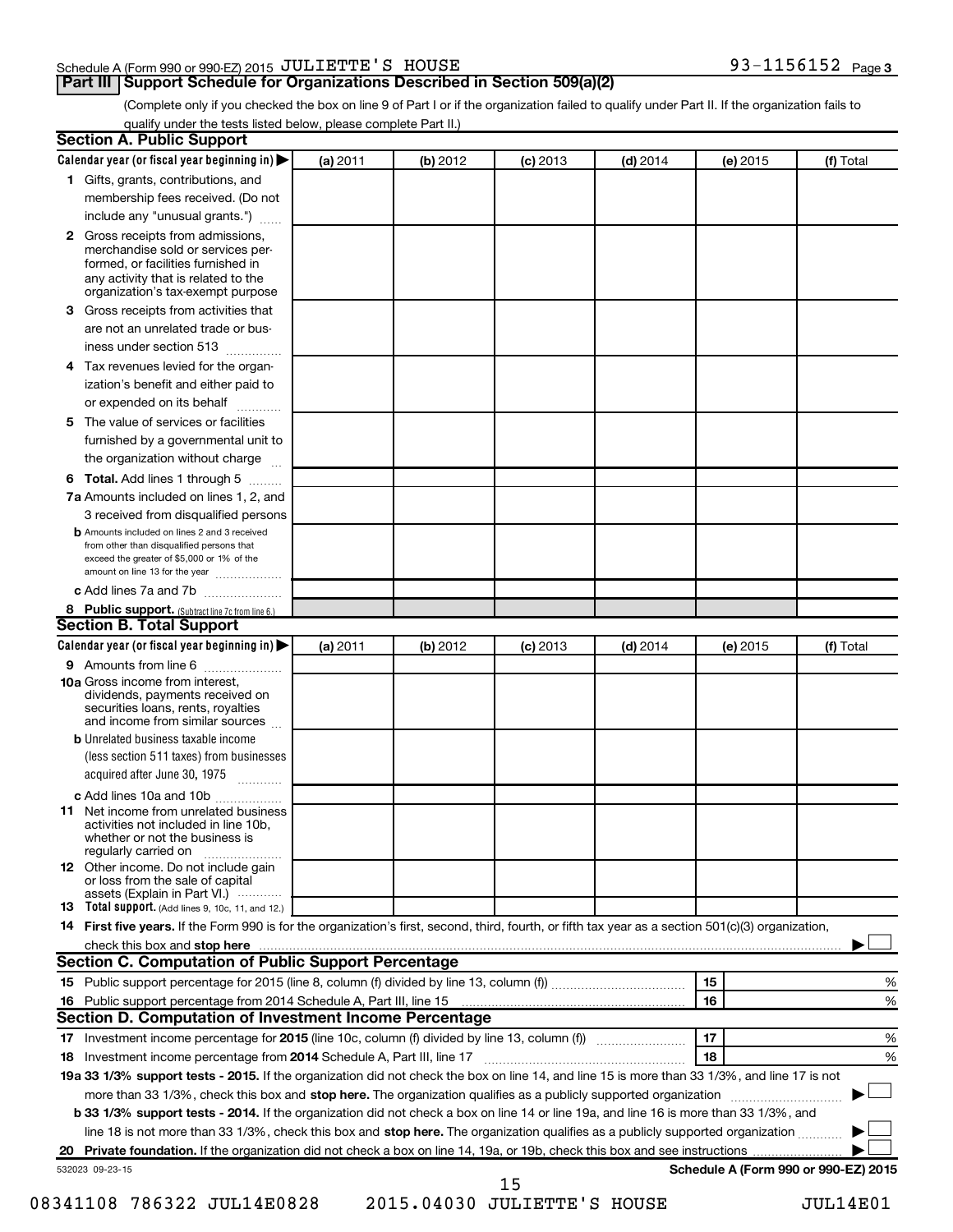**1**

**2**

**3a**

**3b**

**3c**

**4a**

**4b**

**4c**

**5a**

**5b 5c**

**6**

**7**

**8**

**9a**

**9b**

**9c**

**10a**

**10b**

**Yes No**

# **Part IV Supporting Organizations**

(Complete only if you checked a box in line 11 on Part I. If you checked 11a of Part I, complete Sections A and B. If you checked 11b of Part I, complete Sections A and C. If you checked 11c of Part I, complete Sections A, D, and E. If you checked 11d of Part I, complete Sections A and D, and complete Part V.)

# **Section A. All Supporting Organizations**

- **1** Are all of the organization's supported organizations listed by name in the organization's governing documents? If "No" describe in Part VI how the supported organizations are designated. If designated by *class or purpose, describe the designation. If historic and continuing relationship, explain.*
- **2** Did the organization have any supported organization that does not have an IRS determination of status under section 509(a)(1) or (2)? If "Yes," explain in Part VI how the organization determined that the supported *organization was described in section 509(a)(1) or (2).*
- **3a** Did the organization have a supported organization described in section 501(c)(4), (5), or (6)? If "Yes," answer *(b) and (c) below.*
- **b** Did the organization confirm that each supported organization qualified under section 501(c)(4), (5), or (6) and satisfied the public support tests under section 509(a)(2)? If "Yes," describe in Part VI when and how the *organization made the determination.*
- **c** Did the organization ensure that all support to such organizations was used exclusively for section 170(c)(2)(B) purposes? If "Yes," explain in Part VI what controls the organization put in place to ensure such use.
- **4 a** *If* Was any supported organization not organized in the United States ("foreign supported organization")? *"Yes," and if you checked 11a or 11b in Part I, answer (b) and (c) below.*
- **b** Did the organization have ultimate control and discretion in deciding whether to make grants to the foreign supported organization? If "Yes," describe in Part VI how the organization had such control and discretion *despite being controlled or supervised by or in connection with its supported organizations.*
- **c** Did the organization support any foreign supported organization that does not have an IRS determination under sections 501(c)(3) and 509(a)(1) or (2)? If "Yes," explain in Part VI what controls the organization used *to ensure that all support to the foreign supported organization was used exclusively for section 170(c)(2)(B) purposes.*
- **5a** Did the organization add, substitute, or remove any supported organizations during the tax year? If "Yes," answer (b) and (c) below (if applicable). Also, provide detail in Part VI, including (i) the names and EIN *numbers of the supported organizations added, substituted, or removed; (ii) the reasons for each such action; (iii) the authority under the organization's organizing document authorizing such action; and (iv) how the action was accomplished (such as by amendment to the organizing document).*
- **b Type I or Type II only.** Was any added or substituted supported organization part of a class already designated in the organization's organizing document?
- **c Substitutions only.**  Was the substitution the result of an event beyond the organization's control?
- **6** Did the organization provide support (whether in the form of grants or the provision of services or facilities) to support or benefit one or more of the filing organization's supported organizations? If "Yes," provide detail in anyone other than (i) its supported organizations, (ii) individuals that are part of the charitable class benefited by one or more of its supported organizations, or (iii) other supporting organizations that also *Part VI.*
- **7** Did the organization provide a grant, loan, compensation, or other similar payment to a substantial contributor regard to a substantial contributor? If "Yes," complete Part I of Schedule L (Form 990 or 990-EZ). (defined in section 4958(c)(3)(C)), a family member of a substantial contributor, or a 35% controlled entity with
- **8** Did the organization make a loan to a disqualified person (as defined in section 4958) not described in line 7? *If "Yes," complete Part I of Schedule L (Form 990 or 990-EZ).*
- **9 a** Was the organization controlled directly or indirectly at any time during the tax year by one or more in section 509(a)(1) or (2))? If "Yes," provide detail in Part VI. disqualified persons as defined in section 4946 (other than foundation managers and organizations described
- **b** Did one or more disqualified persons (as defined in line 9a) hold a controlling interest in any entity in which the supporting organization had an interest? If "Yes," provide detail in Part VI.
- **c** Did a disqualified person (as defined in line 9a) have an ownership interest in, or derive any personal benefit from, assets in which the supporting organization also had an interest? If "Yes," provide detail in Part VI.
- **10 a** Was the organization subject to the excess business holdings rules of section 4943 because of section supporting organizations)? If "Yes," answer 10b below. 4943(f) (regarding certain Type II supporting organizations, and all Type III non-functionally integrated
	- **b** Did the organization have any excess business holdings in the tax year? (Use Schedule C, Form 4720, to *determine whether the organization had excess business holdings.)*

532024 09-23-15

**Schedule A (Form 990 or 990-EZ) 2015**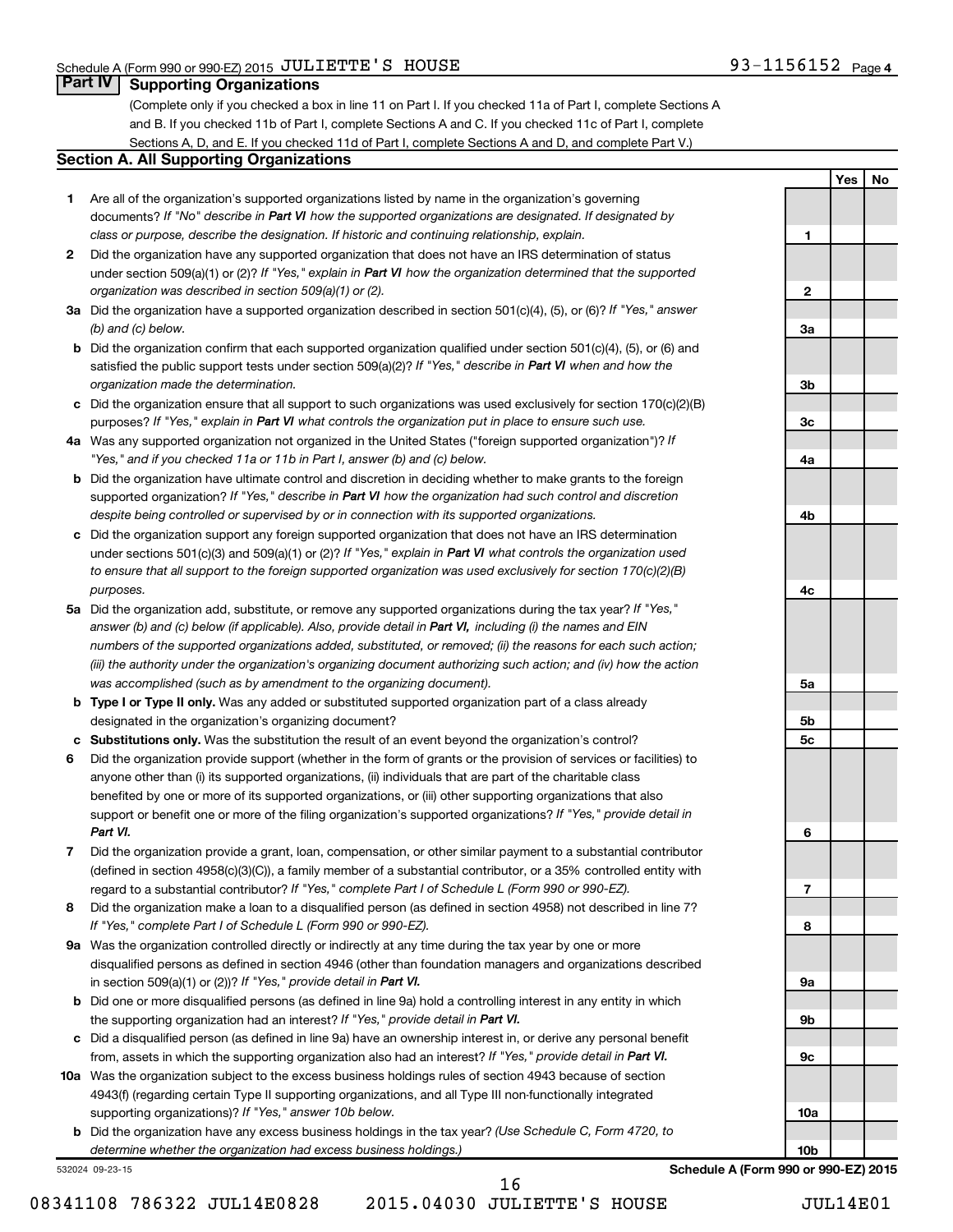|             | Part IV<br><b>Supporting Organizations (continued)</b>                                                                                                                        |                 |     |    |
|-------------|-------------------------------------------------------------------------------------------------------------------------------------------------------------------------------|-----------------|-----|----|
|             |                                                                                                                                                                               |                 | Yes | No |
| 11          | Has the organization accepted a gift or contribution from any of the following persons?                                                                                       |                 |     |    |
|             | a A person who directly or indirectly controls, either alone or together with persons described in (b) and (c)                                                                |                 |     |    |
|             | below, the governing body of a supported organization?                                                                                                                        | 11a             |     |    |
|             | <b>b</b> A family member of a person described in (a) above?                                                                                                                  | 11 <sub>b</sub> |     |    |
|             | c A 35% controlled entity of a person described in (a) or (b) above? If "Yes" to a, b, or c, provide detail in Part VI.                                                       | 11c             |     |    |
|             | <b>Section B. Type I Supporting Organizations</b>                                                                                                                             |                 |     |    |
|             |                                                                                                                                                                               |                 | Yes | No |
| 1           | Did the directors, trustees, or membership of one or more supported organizations have the power to                                                                           |                 |     |    |
|             | regularly appoint or elect at least a majority of the organization's directors or trustees at all times during the                                                            |                 |     |    |
|             | tax year? If "No," describe in Part VI how the supported organization(s) effectively operated, supervised, or                                                                 |                 |     |    |
|             | controlled the organization's activities. If the organization had more than one supported organization,                                                                       |                 |     |    |
|             | describe how the powers to appoint and/or remove directors or trustees were allocated among the supported                                                                     |                 |     |    |
|             | organizations and what conditions or restrictions, if any, applied to such powers during the tax year.                                                                        | 1               |     |    |
| 2           | Did the organization operate for the benefit of any supported organization other than the supported                                                                           |                 |     |    |
|             | organization(s) that operated, supervised, or controlled the supporting organization? If "Yes," explain in                                                                    |                 |     |    |
|             | Part VI how providing such benefit carried out the purposes of the supported organization(s) that operated,                                                                   |                 |     |    |
|             | supervised, or controlled the supporting organization.                                                                                                                        | 2               |     |    |
|             | <b>Section C. Type II Supporting Organizations</b>                                                                                                                            |                 |     |    |
|             |                                                                                                                                                                               |                 | Yes | No |
| 1           | Were a majority of the organization's directors or trustees during the tax year also a majority of the directors                                                              |                 |     |    |
|             | or trustees of each of the organization's supported organization(s)? If "No," describe in Part VI how control                                                                 |                 |     |    |
|             | or management of the supporting organization was vested in the same persons that controlled or managed                                                                        |                 |     |    |
|             | the supported organization(s).                                                                                                                                                | 1               |     |    |
|             | <b>Section D. All Type III Supporting Organizations</b>                                                                                                                       |                 |     |    |
|             |                                                                                                                                                                               |                 | Yes | No |
| 1           | Did the organization provide to each of its supported organizations, by the last day of the fifth month of the                                                                |                 |     |    |
|             | organization's tax year, (i) a written notice describing the type and amount of support provided during the prior tax                                                         |                 |     |    |
|             | year, (ii) a copy of the Form 990 that was most recently filed as of the date of notification, and (iii) copies of the                                                        |                 |     |    |
|             | organization's governing documents in effect on the date of notification, to the extent not previously provided?                                                              | 1               |     |    |
| 2           | Were any of the organization's officers, directors, or trustees either (i) appointed or elected by the supported                                                              |                 |     |    |
|             | organization(s) or (ii) serving on the governing body of a supported organization? If "No," explain in Part VI how                                                            |                 |     |    |
|             |                                                                                                                                                                               | 2               |     |    |
|             | the organization maintained a close and continuous working relationship with the supported organization(s).                                                                   |                 |     |    |
| 3           | By reason of the relationship described in (2), did the organization's supported organizations have a                                                                         |                 |     |    |
|             | significant voice in the organization's investment policies and in directing the use of the organization's                                                                    |                 |     |    |
|             | income or assets at all times during the tax year? If "Yes," describe in Part VI the role the organization's                                                                  |                 |     |    |
|             | supported organizations played in this regard.<br>Section E. Type III Functionally-Integrated Supporting Organizations                                                        | з               |     |    |
| 1           | Check the box next to the method that the organization used to satisfy the Integral Part Test during the yealsee instructions):                                               |                 |     |    |
| a           | The organization satisfied the Activities Test. Complete line 2 below.                                                                                                        |                 |     |    |
| $\mathbf b$ | The organization is the parent of each of its supported organizations. Complete line 3 below.                                                                                 |                 |     |    |
|             |                                                                                                                                                                               |                 |     |    |
| c<br>2      | The organization supported a governmental entity. Describe in Part VI how you supported a government entity (see instructions).<br>Activities Test. Answer (a) and (b) below. |                 | Yes | No |
| а           | Did substantially all of the organization's activities during the tax year directly further the exempt purposes of                                                            |                 |     |    |
|             | the supported organization(s) to which the organization was responsive? If "Yes," then in Part VI identify                                                                    |                 |     |    |
|             | those supported organizations and explain<br>how these activities directly furthered their exempt purposes,                                                                   |                 |     |    |
|             | how the organization was responsive to those supported organizations, and how the organization determined                                                                     |                 |     |    |
|             | that these activities constituted substantially all of its activities.                                                                                                        | 2a              |     |    |
|             |                                                                                                                                                                               |                 |     |    |
|             | b Did the activities described in (a) constitute activities that, but for the organization's involvement, one or more                                                         |                 |     |    |
|             | of the organization's supported organization(s) would have been engaged in? If "Yes," explain in Part VI the                                                                  |                 |     |    |
|             | reasons for the organization's position that its supported organization(s) would have engaged in these                                                                        |                 |     |    |
|             | activities but for the organization's involvement.                                                                                                                            | 2b              |     |    |
| з           | Parent of Supported Organizations. Answer (a) and (b) below.                                                                                                                  |                 |     |    |
|             | a Did the organization have the power to regularly appoint or elect a majority of the officers, directors, or                                                                 |                 |     |    |
|             | trustees of each of the supported organizations? Provide details in Part VI.                                                                                                  | За              |     |    |
|             | <b>b</b> Did the organization exercise a substantial degree of direction over the policies, programs, and activities of each                                                  |                 |     |    |
|             | of its supported organizations? If "Yes," describe in Part VI the role played by the organization in this regard.                                                             | 3b              |     |    |
|             | Schedule A (Form 990 or 990-EZ) 2015<br>532025 09-23-15<br>17                                                                                                                 |                 |     |    |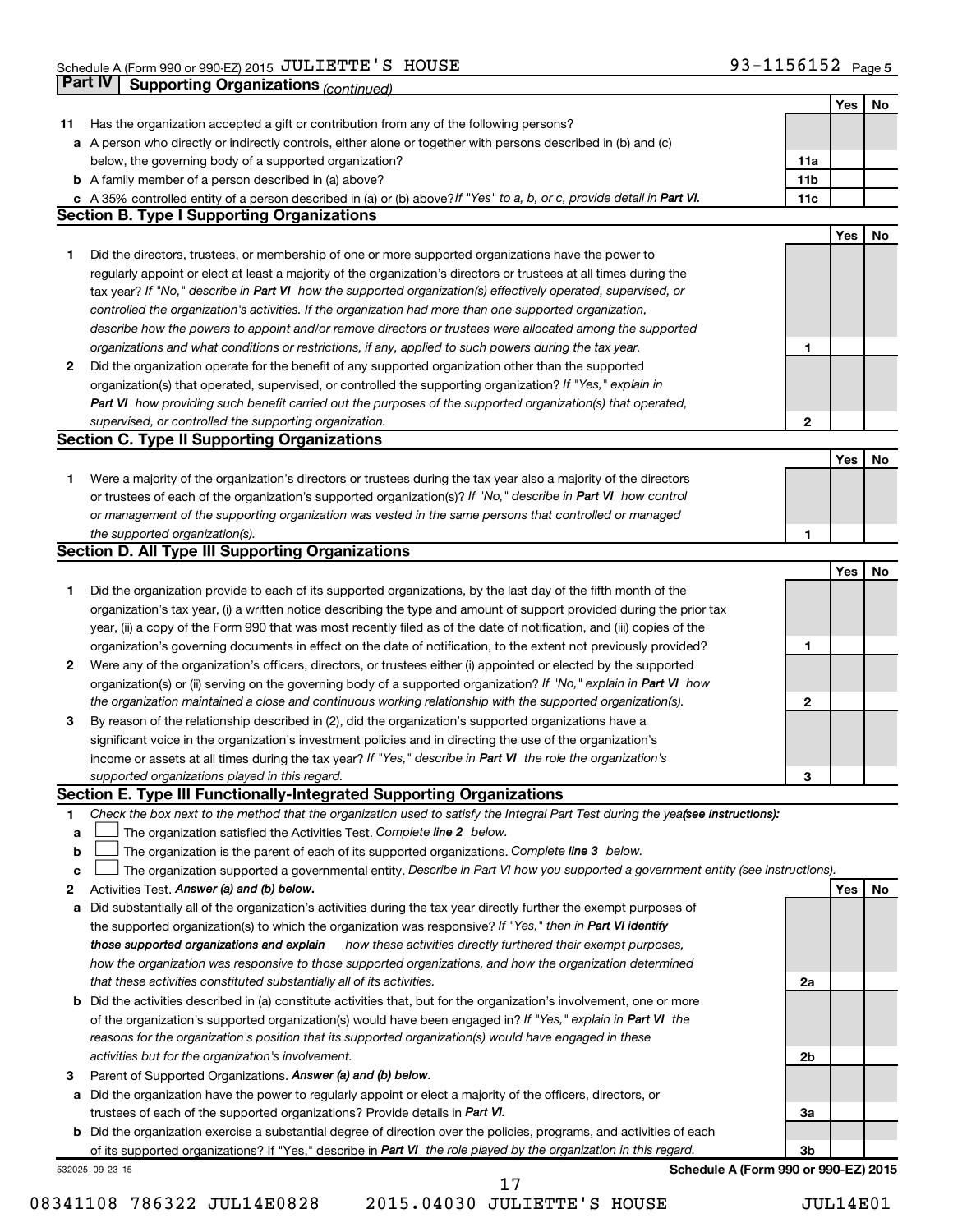# Schedule A (Form 990 or 990-EZ) 2015  $JULIETTE'S$   $HOUSE$   $93-1156152$   $Page$

1 **Letter on Reck here if the organization satisfied the Integral Part Test as a qualifying trust on Nov. 20, 1970. See instructions. All** other Type III non-functionally integrated supporting organizations must complete Sections A through E. **Part V Type III Non-Functionally Integrated 509(a)(3) Supporting Organizations** 

|              | Section A - Adjusted Net Income                                                                                                   | (A) Prior Year | (B) Current Year<br>(optional) |                                |
|--------------|-----------------------------------------------------------------------------------------------------------------------------------|----------------|--------------------------------|--------------------------------|
| 1            | Net short-term capital gain                                                                                                       | 1              |                                |                                |
| $\mathbf{2}$ | Recoveries of prior-year distributions                                                                                            | $\mathbf{2}$   |                                |                                |
| З            | Other gross income (see instructions)                                                                                             | 3              |                                |                                |
| 4            | Add lines 1 through 3                                                                                                             | 4              |                                |                                |
| 5            | Depreciation and depletion                                                                                                        | 5              |                                |                                |
| 6            | Portion of operating expenses paid or incurred for production or                                                                  |                |                                |                                |
|              | collection of gross income or for management, conservation, or                                                                    |                |                                |                                |
|              | maintenance of property held for production of income (see instructions)                                                          | 6              |                                |                                |
| 7            | Other expenses (see instructions)                                                                                                 | $\overline{7}$ |                                |                                |
| 8            | Adjusted Net Income (subtract lines 5, 6 and 7 from line 4)                                                                       | 8              |                                |                                |
|              | <b>Section B - Minimum Asset Amount</b>                                                                                           |                | (A) Prior Year                 | (B) Current Year<br>(optional) |
| 1            | Aggregate fair market value of all non-exempt-use assets (see                                                                     |                |                                |                                |
|              | instructions for short tax year or assets held for part of year):                                                                 |                |                                |                                |
|              | <b>a</b> Average monthly value of securities                                                                                      | 1a             |                                |                                |
|              | <b>b</b> Average monthly cash balances                                                                                            | 1 <sub>b</sub> |                                |                                |
|              | c Fair market value of other non-exempt-use assets                                                                                | 1c             |                                |                                |
|              | d Total (add lines 1a, 1b, and 1c)                                                                                                | 1d             |                                |                                |
|              | e Discount claimed for blockage or other                                                                                          |                |                                |                                |
|              | factors (explain in detail in Part VI):                                                                                           |                |                                |                                |
| 2            | Acquisition indebtedness applicable to non-exempt-use assets                                                                      | $\mathbf{2}$   |                                |                                |
| З            | Subtract line 2 from line 1d                                                                                                      | 3              |                                |                                |
| 4            | Cash deemed held for exempt use. Enter 1-1/2% of line 3 (for greater amount,                                                      |                |                                |                                |
|              | see instructions).                                                                                                                | 4              |                                |                                |
| 5            | Net value of non-exempt-use assets (subtract line 4 from line 3)                                                                  | 5              |                                |                                |
| 6            | Multiply line 5 by .035                                                                                                           | 6              |                                |                                |
| 7            | Recoveries of prior-year distributions                                                                                            | $\overline{7}$ |                                |                                |
| 8            | <b>Minimum Asset Amount (add line 7 to line 6)</b>                                                                                | 8              |                                |                                |
|              | <b>Section C - Distributable Amount</b>                                                                                           |                |                                | <b>Current Year</b>            |
| 1            | Adjusted net income for prior year (from Section A, line 8, Column A)                                                             | 1              |                                |                                |
| $\mathbf{2}$ | Enter 85% of line 1                                                                                                               | $\mathbf{2}$   |                                |                                |
| З            | Minimum asset amount for prior year (from Section B, line 8, Column A)                                                            | 3              |                                |                                |
| 4            | Enter greater of line 2 or line 3                                                                                                 | 4              |                                |                                |
| 5            | Income tax imposed in prior year                                                                                                  | 5              |                                |                                |
| 6            | <b>Distributable Amount.</b> Subtract line 5 from line 4, unless subject to                                                       |                |                                |                                |
|              | emergency temporary reduction (see instructions)                                                                                  | 6              |                                |                                |
| 7            | Check here if the current year is the organization's first as a non-functionally-integrated Type III supporting organization (see |                |                                |                                |

instructions).

**Schedule A (Form 990 or 990-EZ) 2015**

532026 09-23-15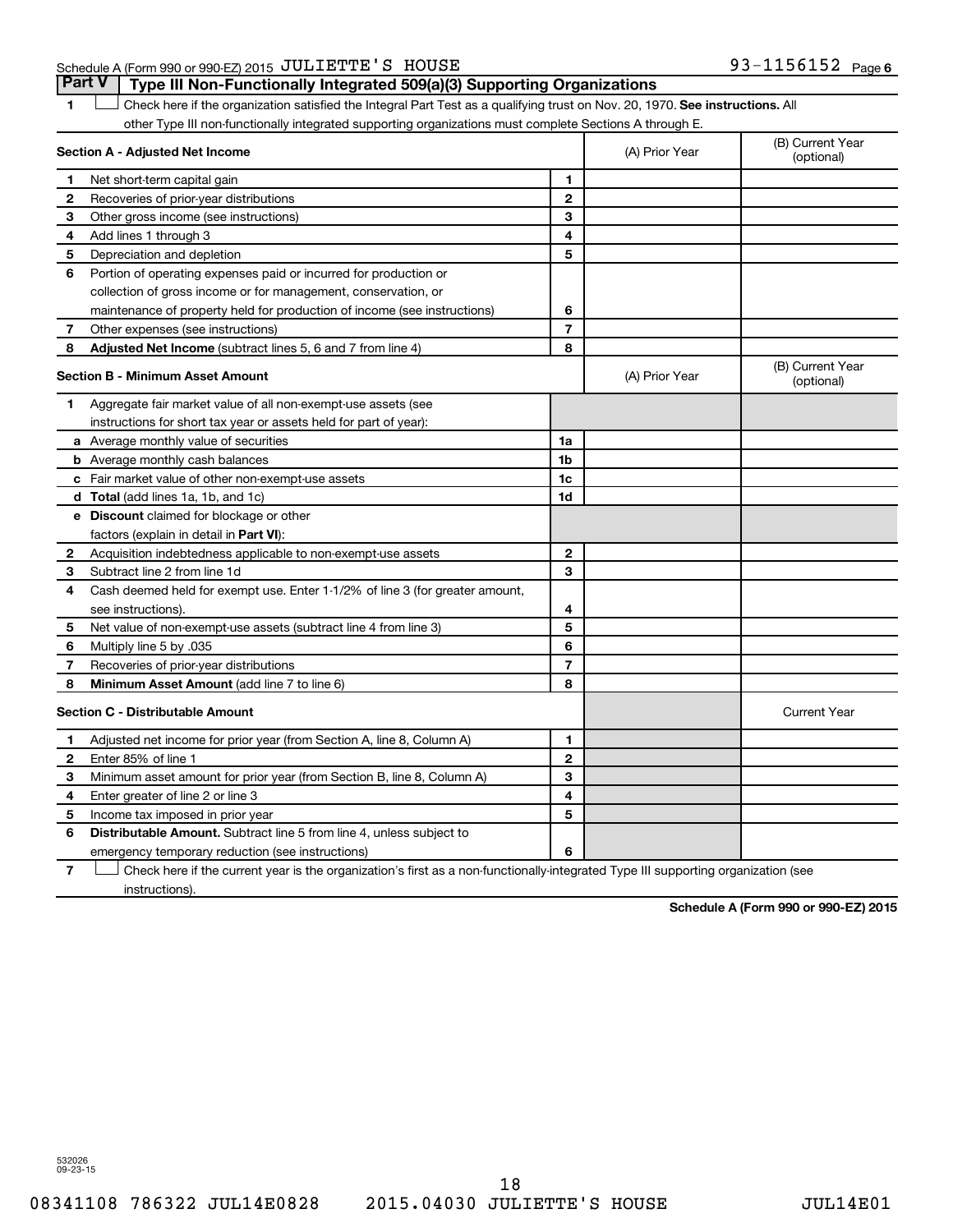| ∣ Part V∣<br>Type III Non-Functionally Integrated 509(a)(3) Supporting Organizations (continued) |                                                                                            |                             |                                       |                                         |  |  |  |
|--------------------------------------------------------------------------------------------------|--------------------------------------------------------------------------------------------|-----------------------------|---------------------------------------|-----------------------------------------|--|--|--|
|                                                                                                  | <b>Section D - Distributions</b>                                                           |                             |                                       | <b>Current Year</b>                     |  |  |  |
| 1                                                                                                | Amounts paid to supported organizations to accomplish exempt purposes                      |                             |                                       |                                         |  |  |  |
| 2                                                                                                | Amounts paid to perform activity that directly furthers exempt purposes of supported       |                             |                                       |                                         |  |  |  |
|                                                                                                  | organizations, in excess of income from activity                                           |                             |                                       |                                         |  |  |  |
| 3                                                                                                | Administrative expenses paid to accomplish exempt purposes of supported organizations      |                             |                                       |                                         |  |  |  |
| 4                                                                                                | Amounts paid to acquire exempt-use assets                                                  |                             |                                       |                                         |  |  |  |
| 5                                                                                                | Qualified set-aside amounts (prior IRS approval required)                                  |                             |                                       |                                         |  |  |  |
| 6                                                                                                | Other distributions (describe in <b>Part VI</b> ). See instructions.                       |                             |                                       |                                         |  |  |  |
| 7                                                                                                | <b>Total annual distributions.</b> Add lines 1 through 6.                                  |                             |                                       |                                         |  |  |  |
| 8                                                                                                | Distributions to attentive supported organizations to which the organization is responsive |                             |                                       |                                         |  |  |  |
|                                                                                                  | (provide details in Part VI). See instructions.                                            |                             |                                       |                                         |  |  |  |
| 9                                                                                                | Distributable amount for 2015 from Section C, line 6                                       |                             |                                       |                                         |  |  |  |
| 10                                                                                               | Line 8 amount divided by Line 9 amount                                                     |                             |                                       |                                         |  |  |  |
|                                                                                                  |                                                                                            | (i)                         | (ii)                                  | (iii)                                   |  |  |  |
|                                                                                                  | Section E - Distribution Allocations (see instructions)                                    | <b>Excess Distributions</b> | <b>Underdistributions</b><br>Pre-2015 | <b>Distributable</b><br>Amount for 2015 |  |  |  |
|                                                                                                  |                                                                                            |                             |                                       |                                         |  |  |  |
| 1                                                                                                | Distributable amount for 2015 from Section C, line 6                                       |                             |                                       |                                         |  |  |  |
| $\mathbf{2}$                                                                                     | Underdistributions, if any, for years prior to 2015                                        |                             |                                       |                                         |  |  |  |
|                                                                                                  | (reasonable cause required-see instructions)                                               |                             |                                       |                                         |  |  |  |
| 3                                                                                                | Excess distributions carryover, if any, to 2015:                                           |                             |                                       |                                         |  |  |  |
| a                                                                                                |                                                                                            |                             |                                       |                                         |  |  |  |
| b                                                                                                |                                                                                            |                             |                                       |                                         |  |  |  |
| c                                                                                                |                                                                                            |                             |                                       |                                         |  |  |  |
|                                                                                                  | <b>d</b> From 2013<br>e From 2014                                                          |                             |                                       |                                         |  |  |  |
| f                                                                                                | <b>Total</b> of lines 3a through e                                                         |                             |                                       |                                         |  |  |  |
|                                                                                                  | g Applied to underdistributions of prior years                                             |                             |                                       |                                         |  |  |  |
|                                                                                                  | h Applied to 2015 distributable amount                                                     |                             |                                       |                                         |  |  |  |
|                                                                                                  | Carryover from 2010 not applied (see instructions)                                         |                             |                                       |                                         |  |  |  |
|                                                                                                  | Remainder. Subtract lines 3g, 3h, and 3i from 3f.                                          |                             |                                       |                                         |  |  |  |
| 4                                                                                                | Distributions for 2015 from Section D,                                                     |                             |                                       |                                         |  |  |  |
|                                                                                                  | line $7:$                                                                                  |                             |                                       |                                         |  |  |  |
|                                                                                                  | a Applied to underdistributions of prior years                                             |                             |                                       |                                         |  |  |  |
|                                                                                                  | <b>b</b> Applied to 2015 distributable amount                                              |                             |                                       |                                         |  |  |  |
| с                                                                                                | Remainder. Subtract lines 4a and 4b from 4.                                                |                             |                                       |                                         |  |  |  |
| 5                                                                                                | Remaining underdistributions for years prior to 2015, if                                   |                             |                                       |                                         |  |  |  |
|                                                                                                  | any. Subtract lines 3g and 4a from line 2 (if amount                                       |                             |                                       |                                         |  |  |  |
|                                                                                                  | greater than zero, see instructions).                                                      |                             |                                       |                                         |  |  |  |
| 6                                                                                                | Remaining underdistributions for 2015. Subtract lines 3h                                   |                             |                                       |                                         |  |  |  |
|                                                                                                  | and 4b from line 1 (if amount greater than zero, see                                       |                             |                                       |                                         |  |  |  |
|                                                                                                  | instructions).                                                                             |                             |                                       |                                         |  |  |  |
| $\mathbf{7}$                                                                                     | Excess distributions carryover to 2016. Add lines 3j                                       |                             |                                       |                                         |  |  |  |
|                                                                                                  | and 4c.                                                                                    |                             |                                       |                                         |  |  |  |
| 8                                                                                                | Breakdown of line 7:                                                                       |                             |                                       |                                         |  |  |  |
| а                                                                                                |                                                                                            |                             |                                       |                                         |  |  |  |
| b                                                                                                |                                                                                            |                             |                                       |                                         |  |  |  |
|                                                                                                  | c Excess from 2013                                                                         |                             |                                       |                                         |  |  |  |
|                                                                                                  | d Excess from 2014                                                                         |                             |                                       |                                         |  |  |  |
|                                                                                                  | e Excess from 2015                                                                         |                             |                                       |                                         |  |  |  |

**Schedule A (Form 990 or 990-EZ) 2015**

532027 09-23-15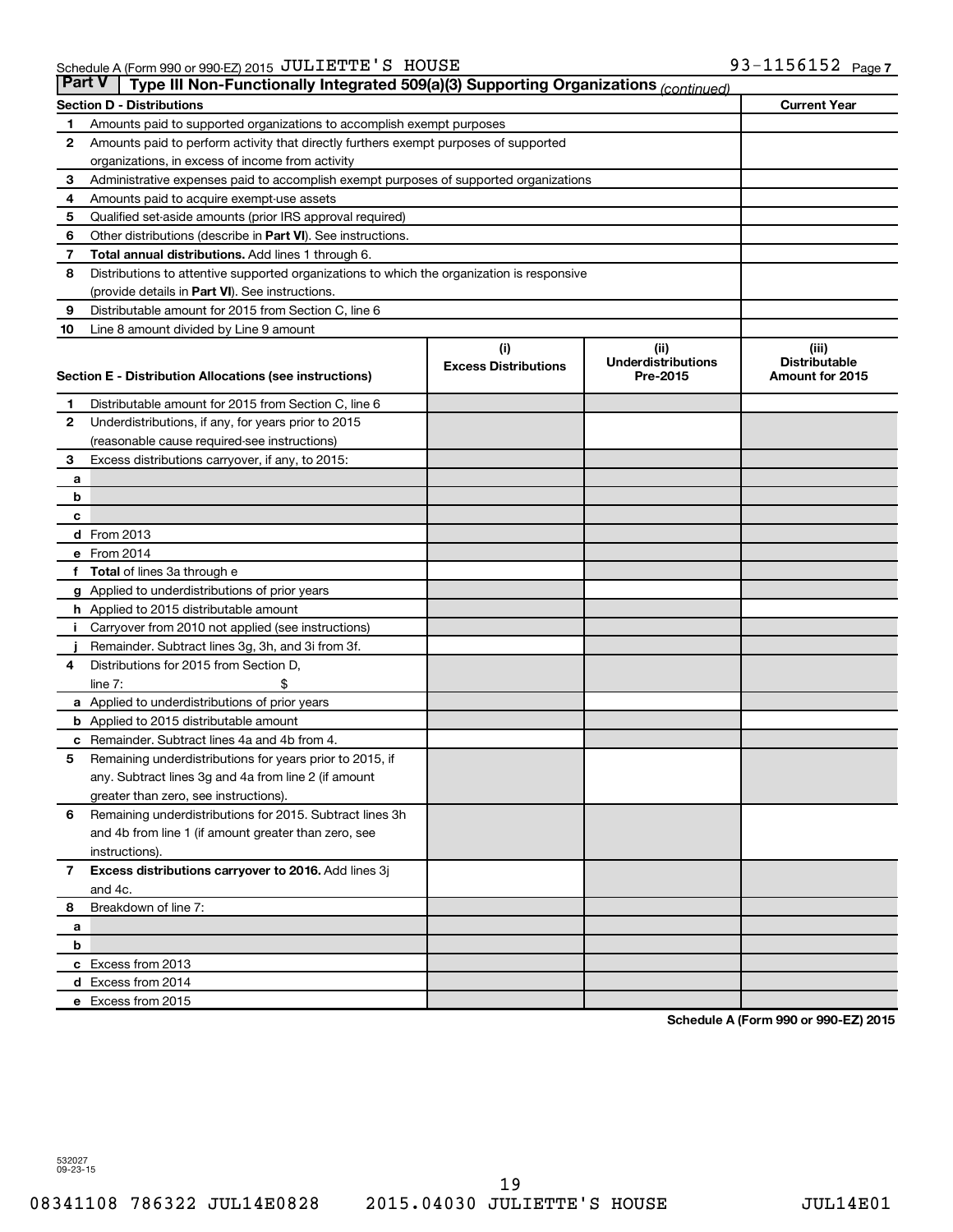#### Schedule A (Form 990 or 990-EZ) 2015 Page JULIETTE'S HOUSE 93-1156152

| <b>Part VI</b><br>(See instructions.) | Supplemental Information. Provide the explanations required by Part II, line 10; Part II, line 17a or 17b; Part III, line 12;<br>Part IV, Section A, lines 1, 2, 3b, 3c, 4b, 4c, 5a, 6, 9a, 9b, 9c, 11a, 11b, and 11c; Part IV, Section B, lines 1 and 2; Part IV, Section C, line 1; Part IV, Section D, lines 2 and 3; Part IV, Section E, lines 1c, 2a, 2b,<br>Section D, lines 5, 6, and 8; and Part V, Section E, lines 2, 5, and 6. Also complete this part for any additional information. |
|---------------------------------------|---------------------------------------------------------------------------------------------------------------------------------------------------------------------------------------------------------------------------------------------------------------------------------------------------------------------------------------------------------------------------------------------------------------------------------------------------------------------------------------------------|
|                                       |                                                                                                                                                                                                                                                                                                                                                                                                                                                                                                   |
|                                       |                                                                                                                                                                                                                                                                                                                                                                                                                                                                                                   |
|                                       |                                                                                                                                                                                                                                                                                                                                                                                                                                                                                                   |
|                                       |                                                                                                                                                                                                                                                                                                                                                                                                                                                                                                   |
|                                       |                                                                                                                                                                                                                                                                                                                                                                                                                                                                                                   |
|                                       |                                                                                                                                                                                                                                                                                                                                                                                                                                                                                                   |
|                                       |                                                                                                                                                                                                                                                                                                                                                                                                                                                                                                   |
|                                       |                                                                                                                                                                                                                                                                                                                                                                                                                                                                                                   |
|                                       |                                                                                                                                                                                                                                                                                                                                                                                                                                                                                                   |
|                                       |                                                                                                                                                                                                                                                                                                                                                                                                                                                                                                   |
|                                       |                                                                                                                                                                                                                                                                                                                                                                                                                                                                                                   |
|                                       |                                                                                                                                                                                                                                                                                                                                                                                                                                                                                                   |
|                                       |                                                                                                                                                                                                                                                                                                                                                                                                                                                                                                   |
|                                       |                                                                                                                                                                                                                                                                                                                                                                                                                                                                                                   |
|                                       |                                                                                                                                                                                                                                                                                                                                                                                                                                                                                                   |
|                                       |                                                                                                                                                                                                                                                                                                                                                                                                                                                                                                   |
|                                       |                                                                                                                                                                                                                                                                                                                                                                                                                                                                                                   |
|                                       |                                                                                                                                                                                                                                                                                                                                                                                                                                                                                                   |
|                                       |                                                                                                                                                                                                                                                                                                                                                                                                                                                                                                   |
|                                       |                                                                                                                                                                                                                                                                                                                                                                                                                                                                                                   |
|                                       |                                                                                                                                                                                                                                                                                                                                                                                                                                                                                                   |
|                                       |                                                                                                                                                                                                                                                                                                                                                                                                                                                                                                   |
|                                       |                                                                                                                                                                                                                                                                                                                                                                                                                                                                                                   |
|                                       |                                                                                                                                                                                                                                                                                                                                                                                                                                                                                                   |
|                                       |                                                                                                                                                                                                                                                                                                                                                                                                                                                                                                   |
|                                       |                                                                                                                                                                                                                                                                                                                                                                                                                                                                                                   |
|                                       |                                                                                                                                                                                                                                                                                                                                                                                                                                                                                                   |
|                                       |                                                                                                                                                                                                                                                                                                                                                                                                                                                                                                   |
|                                       |                                                                                                                                                                                                                                                                                                                                                                                                                                                                                                   |
|                                       |                                                                                                                                                                                                                                                                                                                                                                                                                                                                                                   |
|                                       |                                                                                                                                                                                                                                                                                                                                                                                                                                                                                                   |
|                                       |                                                                                                                                                                                                                                                                                                                                                                                                                                                                                                   |
|                                       |                                                                                                                                                                                                                                                                                                                                                                                                                                                                                                   |
| 532028 09-23-15                       | Schedule A (Form 990 or 990-EZ) 2015<br>20                                                                                                                                                                                                                                                                                                                                                                                                                                                        |
| 08341108 786322 JUL14E0828            | 2015.04030 JULIETTE'S HOUSE<br><b>JUL14E01</b>                                                                                                                                                                                                                                                                                                                                                                                                                                                    |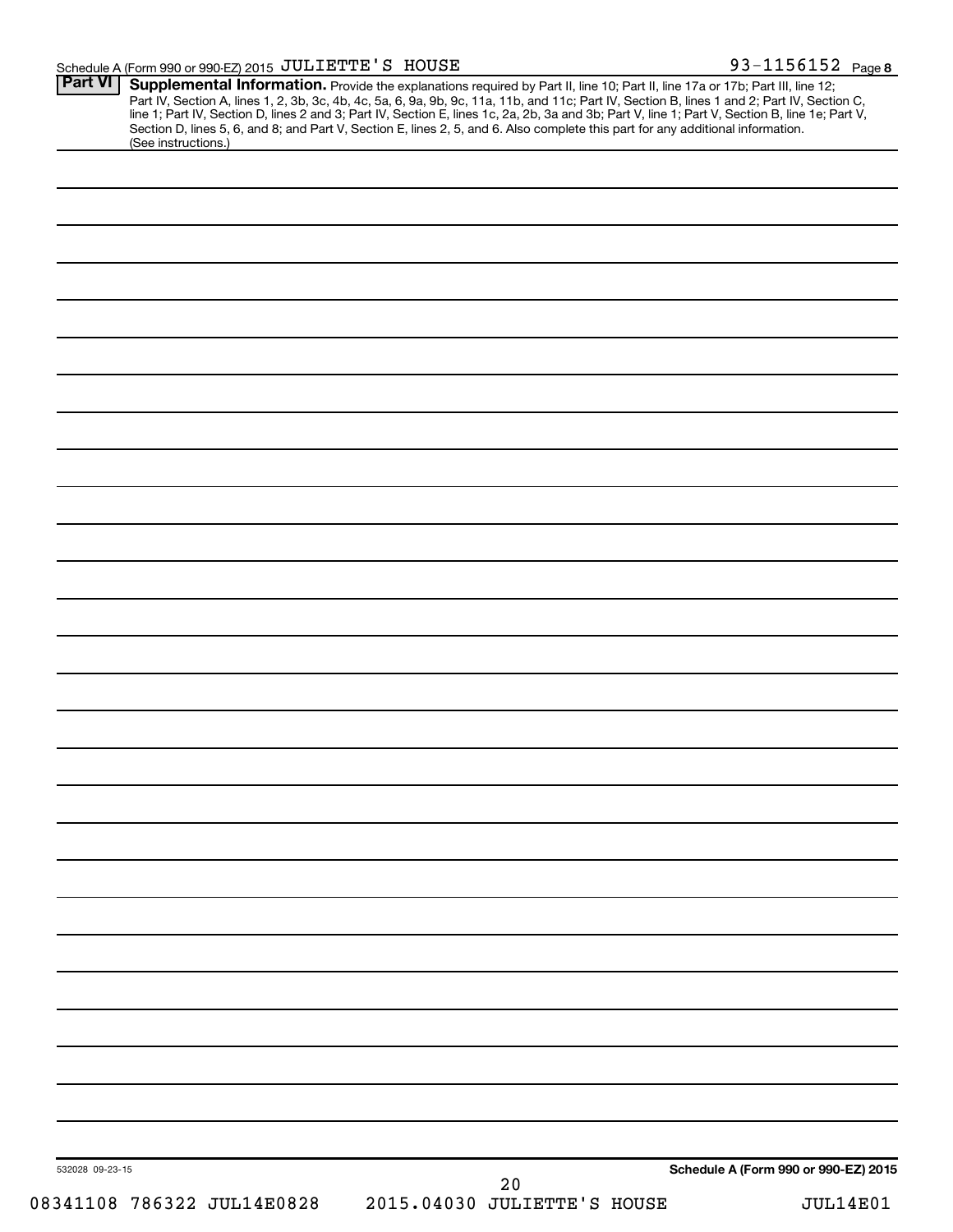|         | <b>SCHEDULE D</b>                                                                                                   |                                                                                                        | <b>Supplemental Financial Statements</b>                                                                                                                  |                          | OMB No. 1545-0047                   |  |  |  |  |  |
|---------|---------------------------------------------------------------------------------------------------------------------|--------------------------------------------------------------------------------------------------------|-----------------------------------------------------------------------------------------------------------------------------------------------------------|--------------------------|-------------------------------------|--|--|--|--|--|
|         | (Form 990)                                                                                                          |                                                                                                        |                                                                                                                                                           |                          |                                     |  |  |  |  |  |
|         | Department of the Treasury                                                                                          |                                                                                                        | Part IV, line 6, 7, 8, 9, 10, 11a, 11b, 11c, 11d, 11e, 11f, 12a, or 12b.<br>Attach to Form 990.                                                           |                          | <b>Open to Public</b><br>Inspection |  |  |  |  |  |
|         | Information about Schedule D (Form 990) and its instructions is at www.irs.gov/form990.<br>Internal Revenue Service |                                                                                                        |                                                                                                                                                           |                          |                                     |  |  |  |  |  |
|         | <b>Employer identification number</b><br>Name of the organization<br>93-1156152<br><b>JULIETTE'S HOUSE</b>          |                                                                                                        |                                                                                                                                                           |                          |                                     |  |  |  |  |  |
|         | Organizations Maintaining Donor Advised Funds or Other Similar Funds or Accounts. Complete if the<br>Part I         |                                                                                                        |                                                                                                                                                           |                          |                                     |  |  |  |  |  |
|         |                                                                                                                     | organization answered "Yes" on Form 990, Part IV, line 6.                                              |                                                                                                                                                           |                          |                                     |  |  |  |  |  |
|         | (a) Donor advised funds<br>(b) Funds and other accounts                                                             |                                                                                                        |                                                                                                                                                           |                          |                                     |  |  |  |  |  |
| 1       |                                                                                                                     |                                                                                                        |                                                                                                                                                           |                          |                                     |  |  |  |  |  |
| 2       |                                                                                                                     | Aggregate value of contributions to (during year)                                                      |                                                                                                                                                           |                          |                                     |  |  |  |  |  |
| З       |                                                                                                                     | Aggregate value of grants from (during year)                                                           |                                                                                                                                                           |                          |                                     |  |  |  |  |  |
| 4       |                                                                                                                     |                                                                                                        |                                                                                                                                                           |                          |                                     |  |  |  |  |  |
| 5       |                                                                                                                     |                                                                                                        | Did the organization inform all donors and donor advisors in writing that the assets held in donor advised funds                                          |                          |                                     |  |  |  |  |  |
|         |                                                                                                                     |                                                                                                        |                                                                                                                                                           |                          | <b>No</b><br>Yes                    |  |  |  |  |  |
| 6       |                                                                                                                     |                                                                                                        | Did the organization inform all grantees, donors, and donor advisors in writing that grant funds can be used only                                         |                          |                                     |  |  |  |  |  |
|         |                                                                                                                     |                                                                                                        | for charitable purposes and not for the benefit of the donor or donor advisor, or for any other purpose conferring                                        |                          |                                     |  |  |  |  |  |
|         | impermissible private benefit?                                                                                      |                                                                                                        |                                                                                                                                                           |                          | Yes<br>No                           |  |  |  |  |  |
| Part II |                                                                                                                     |                                                                                                        | Conservation Easements. Complete if the organization answered "Yes" on Form 990, Part IV, line 7.                                                         |                          |                                     |  |  |  |  |  |
| 1       |                                                                                                                     | Purpose(s) of conservation easements held by the organization (check all that apply).                  |                                                                                                                                                           |                          |                                     |  |  |  |  |  |
|         |                                                                                                                     | Preservation of land for public use (e.g., recreation or education)                                    | Preservation of a historically important land area                                                                                                        |                          |                                     |  |  |  |  |  |
|         |                                                                                                                     | Protection of natural habitat                                                                          | Preservation of a certified historic structure                                                                                                            |                          |                                     |  |  |  |  |  |
|         |                                                                                                                     | Preservation of open space                                                                             |                                                                                                                                                           |                          |                                     |  |  |  |  |  |
| 2       | day of the tax year.                                                                                                |                                                                                                        | Complete lines 2a through 2d if the organization held a qualified conservation contribution in the form of a conservation easement on the last            |                          | Held at the End of the Tax Year     |  |  |  |  |  |
| а       |                                                                                                                     |                                                                                                        |                                                                                                                                                           | 2a                       |                                     |  |  |  |  |  |
| b       |                                                                                                                     |                                                                                                        |                                                                                                                                                           | 2 <sub>b</sub>           |                                     |  |  |  |  |  |
| c       |                                                                                                                     |                                                                                                        |                                                                                                                                                           | 2c                       |                                     |  |  |  |  |  |
| d       |                                                                                                                     |                                                                                                        | Number of conservation easements included in (c) acquired after 8/17/06, and not on a historic structure                                                  |                          |                                     |  |  |  |  |  |
|         |                                                                                                                     |                                                                                                        |                                                                                                                                                           | 2d                       |                                     |  |  |  |  |  |
| З       |                                                                                                                     |                                                                                                        | Number of conservation easements modified, transferred, released, extinguished, or terminated by the organization during the tax                          |                          |                                     |  |  |  |  |  |
|         | year                                                                                                                |                                                                                                        |                                                                                                                                                           |                          |                                     |  |  |  |  |  |
| 4       |                                                                                                                     | Number of states where property subject to conservation easement is located $\blacktriangleright$      |                                                                                                                                                           |                          |                                     |  |  |  |  |  |
| 5       |                                                                                                                     | Does the organization have a written policy regarding the periodic monitoring, inspection, handling of |                                                                                                                                                           |                          |                                     |  |  |  |  |  |
|         |                                                                                                                     | violations, and enforcement of the conservation easements it holds?                                    |                                                                                                                                                           |                          | Yes<br><b>No</b>                    |  |  |  |  |  |
| 6       |                                                                                                                     |                                                                                                        | Staff and volunteer hours devoted to monitoring, inspecting, handling of violations, and enforcing conservation easements during the year                 |                          |                                     |  |  |  |  |  |
|         |                                                                                                                     |                                                                                                        |                                                                                                                                                           |                          |                                     |  |  |  |  |  |
| 7       |                                                                                                                     |                                                                                                        | Amount of expenses incurred in monitoring, inspecting, handling of violations, and enforcing conservation easements during the year                       |                          |                                     |  |  |  |  |  |
|         | $\blacktriangleright$ \$                                                                                            |                                                                                                        |                                                                                                                                                           |                          |                                     |  |  |  |  |  |
| 8       |                                                                                                                     |                                                                                                        | Does each conservation easement reported on line 2(d) above satisfy the requirements of section 170(h)(4)(B)(i)                                           |                          |                                     |  |  |  |  |  |
|         |                                                                                                                     |                                                                                                        |                                                                                                                                                           |                          | No<br>Yes                           |  |  |  |  |  |
| 9       |                                                                                                                     |                                                                                                        | In Part XIII, describe how the organization reports conservation easements in its revenue and expense statement, and balance sheet, and                   |                          |                                     |  |  |  |  |  |
|         |                                                                                                                     |                                                                                                        | include, if applicable, the text of the footnote to the organization's financial statements that describes the organization's accounting for              |                          |                                     |  |  |  |  |  |
|         | conservation easements.                                                                                             |                                                                                                        | Part III   Organizations Maintaining Collections of Art, Historical Treasures, or Other Similar Assets.                                                   |                          |                                     |  |  |  |  |  |
|         |                                                                                                                     | Complete if the organization answered "Yes" on Form 990, Part IV, line 8.                              |                                                                                                                                                           |                          |                                     |  |  |  |  |  |
|         |                                                                                                                     |                                                                                                        | 1a If the organization elected, as permitted under SFAS 116 (ASC 958), not to report in its revenue statement and balance sheet works of art,             |                          |                                     |  |  |  |  |  |
|         |                                                                                                                     |                                                                                                        | historical treasures, or other similar assets held for public exhibition, education, or research in furtherance of public service, provide, in Part XIII, |                          |                                     |  |  |  |  |  |
|         |                                                                                                                     | the text of the footnote to its financial statements that describes these items.                       |                                                                                                                                                           |                          |                                     |  |  |  |  |  |
|         |                                                                                                                     |                                                                                                        | b If the organization elected, as permitted under SFAS 116 (ASC 958), to report in its revenue statement and balance sheet works of art, historical       |                          |                                     |  |  |  |  |  |
|         |                                                                                                                     |                                                                                                        | treasures, or other similar assets held for public exhibition, education, or research in furtherance of public service, provide the following amounts     |                          |                                     |  |  |  |  |  |
|         | relating to these items:                                                                                            |                                                                                                        |                                                                                                                                                           |                          |                                     |  |  |  |  |  |
|         |                                                                                                                     |                                                                                                        |                                                                                                                                                           |                          | $\blacktriangleright$ \$            |  |  |  |  |  |
|         |                                                                                                                     | (ii) Assets included in Form 990, Part X                                                               |                                                                                                                                                           |                          | $\triangleright$ \$                 |  |  |  |  |  |
| 2       |                                                                                                                     |                                                                                                        | If the organization received or held works of art, historical treasures, or other similar assets for financial gain, provide                              |                          |                                     |  |  |  |  |  |
|         |                                                                                                                     | the following amounts required to be reported under SFAS 116 (ASC 958) relating to these items:        |                                                                                                                                                           |                          |                                     |  |  |  |  |  |
| а       |                                                                                                                     |                                                                                                        |                                                                                                                                                           | - \$                     |                                     |  |  |  |  |  |
|         |                                                                                                                     |                                                                                                        |                                                                                                                                                           | $\blacktriangleright$ \$ |                                     |  |  |  |  |  |

|                          |  | LHA For Paperwork Reduction Act Notice, see the Instructions for Form 990. |
|--------------------------|--|----------------------------------------------------------------------------|
| 532051<br>$11 - 02 - 15$ |  |                                                                            |

25

08341108 786322 JUL14E0828 2015.04030 JULIETTE'S HOUSE JUL14E01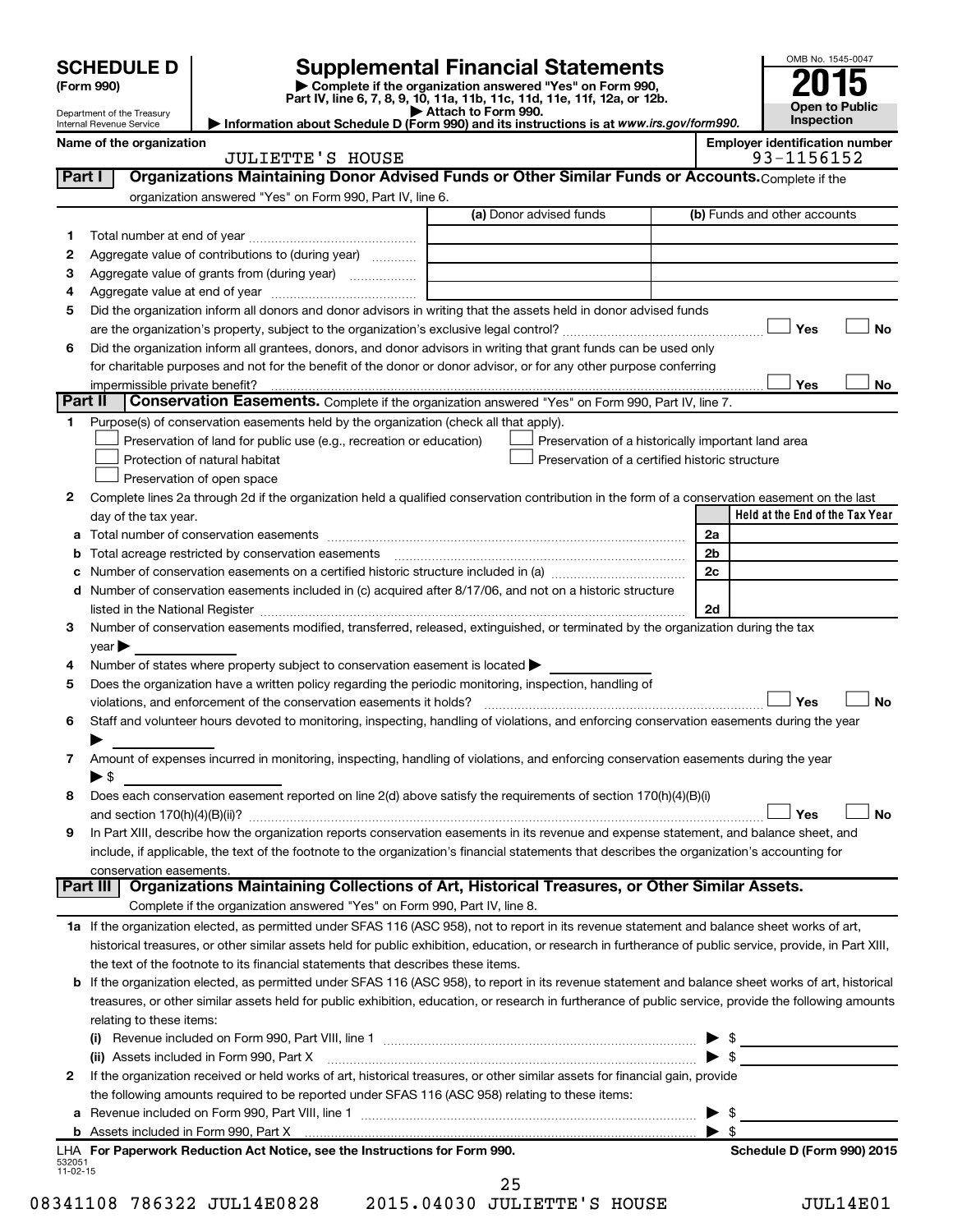|               | Schedule D (Form 990) 2015                                                                                                                                                                                                     | JULIETTE'S HOUSE   |          |                |                           |      |                 | 93-1156152 <sub>Page</sub> 2         |                     |          |           |
|---------------|--------------------------------------------------------------------------------------------------------------------------------------------------------------------------------------------------------------------------------|--------------------|----------|----------------|---------------------------|------|-----------------|--------------------------------------|---------------------|----------|-----------|
|               | Part III<br>Organizations Maintaining Collections of Art, Historical Treasures, or Other Similar Assets(continued)                                                                                                             |                    |          |                |                           |      |                 |                                      |                     |          |           |
| 3             | Using the organization's acquisition, accession, and other records, check any of the following that are a significant use of its collection items                                                                              |                    |          |                |                           |      |                 |                                      |                     |          |           |
|               | (check all that apply):                                                                                                                                                                                                        |                    |          |                |                           |      |                 |                                      |                     |          |           |
| a             | Public exhibition                                                                                                                                                                                                              | d                  |          |                | Loan or exchange programs |      |                 |                                      |                     |          |           |
| b             | Scholarly research                                                                                                                                                                                                             | e                  |          | Other          |                           |      |                 |                                      |                     |          |           |
| c             | Preservation for future generations                                                                                                                                                                                            |                    |          |                |                           |      |                 |                                      |                     |          |           |
| 4             | Provide a description of the organization's collections and explain how they further the organization's exempt purpose in Part XIII.                                                                                           |                    |          |                |                           |      |                 |                                      |                     |          |           |
| 5             | During the year, did the organization solicit or receive donations of art, historical treasures, or other similar assets                                                                                                       |                    |          |                |                           |      |                 |                                      |                     |          |           |
|               | Yes<br>No                                                                                                                                                                                                                      |                    |          |                |                           |      |                 |                                      |                     |          |           |
|               | <b>Part IV</b><br>Escrow and Custodial Arrangements. Complete if the organization answered "Yes" on Form 990, Part IV, line 9, or<br>reported an amount on Form 990, Part X, line 21.                                          |                    |          |                |                           |      |                 |                                      |                     |          |           |
|               | 1a Is the organization an agent, trustee, custodian or other intermediary for contributions or other assets not included                                                                                                       |                    |          |                |                           |      |                 |                                      |                     |          |           |
|               |                                                                                                                                                                                                                                |                    |          |                |                           |      |                 |                                      | Yes                 |          | <b>No</b> |
|               | <b>b</b> If "Yes," explain the arrangement in Part XIII and complete the following table:                                                                                                                                      |                    |          |                |                           |      |                 |                                      |                     |          |           |
|               |                                                                                                                                                                                                                                |                    |          |                |                           |      |                 |                                      | Amount              |          |           |
| с             | Beginning balance measure communications and all the contract of the contract of the contract of the contract o                                                                                                                |                    |          |                |                           |      | 1c              |                                      |                     |          |           |
|               |                                                                                                                                                                                                                                |                    |          |                |                           |      | 1d              |                                      |                     |          |           |
|               | Distributions during the year manufactured and an account of the year manufactured and the year manufactured and the year manufactured and the year manufactured and the year manufactured and the state of the state of the s |                    |          |                |                           |      | 1e              |                                      |                     |          |           |
|               |                                                                                                                                                                                                                                |                    |          |                |                           |      | 1f              |                                      |                     |          |           |
|               | 2a Did the organization include an amount on Form 990, Part X, line 21, for escrow or custodial account liability?                                                                                                             |                    |          |                |                           |      |                 |                                      | Yes                 |          | No        |
|               | <b>b</b> If "Yes," explain the arrangement in Part XIII. Check here if the explanation has been provided on Part XIII                                                                                                          |                    |          |                |                           |      |                 |                                      |                     |          |           |
| <b>Part V</b> | Endowment Funds. Complete if the organization answered "Yes" on Form 990, Part IV, line 10.                                                                                                                                    |                    |          |                |                           |      |                 |                                      |                     |          |           |
|               |                                                                                                                                                                                                                                | (a) Current year   |          | (b) Prior year | (c) Two years back        |      |                 | $\vert$ (d) Three years back $\vert$ | (e) Four years back |          |           |
| 1a            | Beginning of year balance                                                                                                                                                                                                      | 73,049.            |          | 73,179.        | 63,200                    |      |                 | 108,428                              |                     |          | 109,952.  |
| b             |                                                                                                                                                                                                                                |                    |          |                |                           |      |                 |                                      |                     |          | 2,284.    |
|               | Net investment earnings, gains, and losses                                                                                                                                                                                     | $-1,927.$          |          | 503.           | 10,531.                   |      |                 | 12,307.                              |                     |          | 3,802.    |
| d             | Grants or scholarships                                                                                                                                                                                                         |                    |          |                |                           |      |                 |                                      |                     |          |           |
|               | e Other expenditures for facilities                                                                                                                                                                                            |                    |          |                |                           |      |                 |                                      |                     |          |           |
|               | and programs                                                                                                                                                                                                                   |                    |          |                |                           |      |                 | 56,600.                              |                     |          | 6,429.    |
|               | f Administrative expenses                                                                                                                                                                                                      | 586.               |          | 633.           |                           | 552. |                 | 935.                                 |                     |          | 1,181.    |
| g             | End of year balance                                                                                                                                                                                                            | 70,536.            |          | 73,049.        | 73,179.                   |      |                 | 63,200.                              |                     |          | 108,428.  |
| 2             | Provide the estimated percentage of the current year end balance (line 1g, column (a)) held as:                                                                                                                                |                    |          |                |                           |      |                 |                                      |                     |          |           |
|               | Board designated or quasi-endowment<br>Permanent endowment > 100.00                                                                                                                                                            |                    | %        |                |                           |      |                 |                                      |                     |          |           |
|               | Temporarily restricted endowment                                                                                                                                                                                               | %                  |          |                |                           |      |                 |                                      |                     |          |           |
| с             | The percentages on lines 2a, 2b, and 2c should equal 100%.                                                                                                                                                                     | %                  |          |                |                           |      |                 |                                      |                     |          |           |
|               | 3a Are there endowment funds not in the possession of the organization that are held and administered for the organization                                                                                                     |                    |          |                |                           |      |                 |                                      |                     |          |           |
|               | by:                                                                                                                                                                                                                            |                    |          |                |                           |      |                 |                                      |                     | Yes      | No        |
|               | (i)                                                                                                                                                                                                                            |                    |          |                |                           |      |                 |                                      | 3a(i)               | х        |           |
|               | (ii) related organizations                                                                                                                                                                                                     |                    |          |                |                           |      |                 |                                      | 3a(ii)              |          | x         |
|               |                                                                                                                                                                                                                                |                    |          |                |                           |      |                 |                                      | 3b                  |          |           |
|               | Describe in Part XIII the intended uses of the organization's endowment funds.                                                                                                                                                 |                    |          |                |                           |      |                 |                                      |                     |          |           |
|               | Land, Buildings, and Equipment.<br><b>Part VI</b>                                                                                                                                                                              |                    |          |                |                           |      |                 |                                      |                     |          |           |
|               | Complete if the organization answered "Yes" on Form 990, Part IV, line 11a. See Form 990, Part X, line 10.                                                                                                                     |                    |          |                |                           |      |                 |                                      |                     |          |           |
|               | Description of property                                                                                                                                                                                                        | (a) Cost or other  |          |                | (b) Cost or other         |      | (c) Accumulated |                                      | (d) Book value      |          |           |
|               |                                                                                                                                                                                                                                | basis (investment) |          |                | basis (other)             |      | depreciation    |                                      |                     |          |           |
|               |                                                                                                                                                                                                                                | 235,000.           |          |                |                           |      |                 |                                      |                     | 235,000. |           |
| b             |                                                                                                                                                                                                                                | 412,879.           |          |                |                           |      | 205,998.        |                                      |                     | 206,881. |           |
|               |                                                                                                                                                                                                                                |                    |          |                |                           |      |                 |                                      |                     |          |           |
|               |                                                                                                                                                                                                                                |                    | 99, 156. |                |                           |      | 90, 158.        |                                      |                     | 8,998.   |           |
|               | e Other                                                                                                                                                                                                                        |                    |          |                |                           |      |                 |                                      |                     |          |           |
|               | Total. Add lines 1a through 1e. (Column (d) must equal Form 990, Part X, column (B), line 10c.)                                                                                                                                |                    |          |                |                           |      |                 |                                      |                     | 450,879. |           |
|               |                                                                                                                                                                                                                                |                    |          |                |                           |      |                 | Schedule D (Form 990) 2015           |                     |          |           |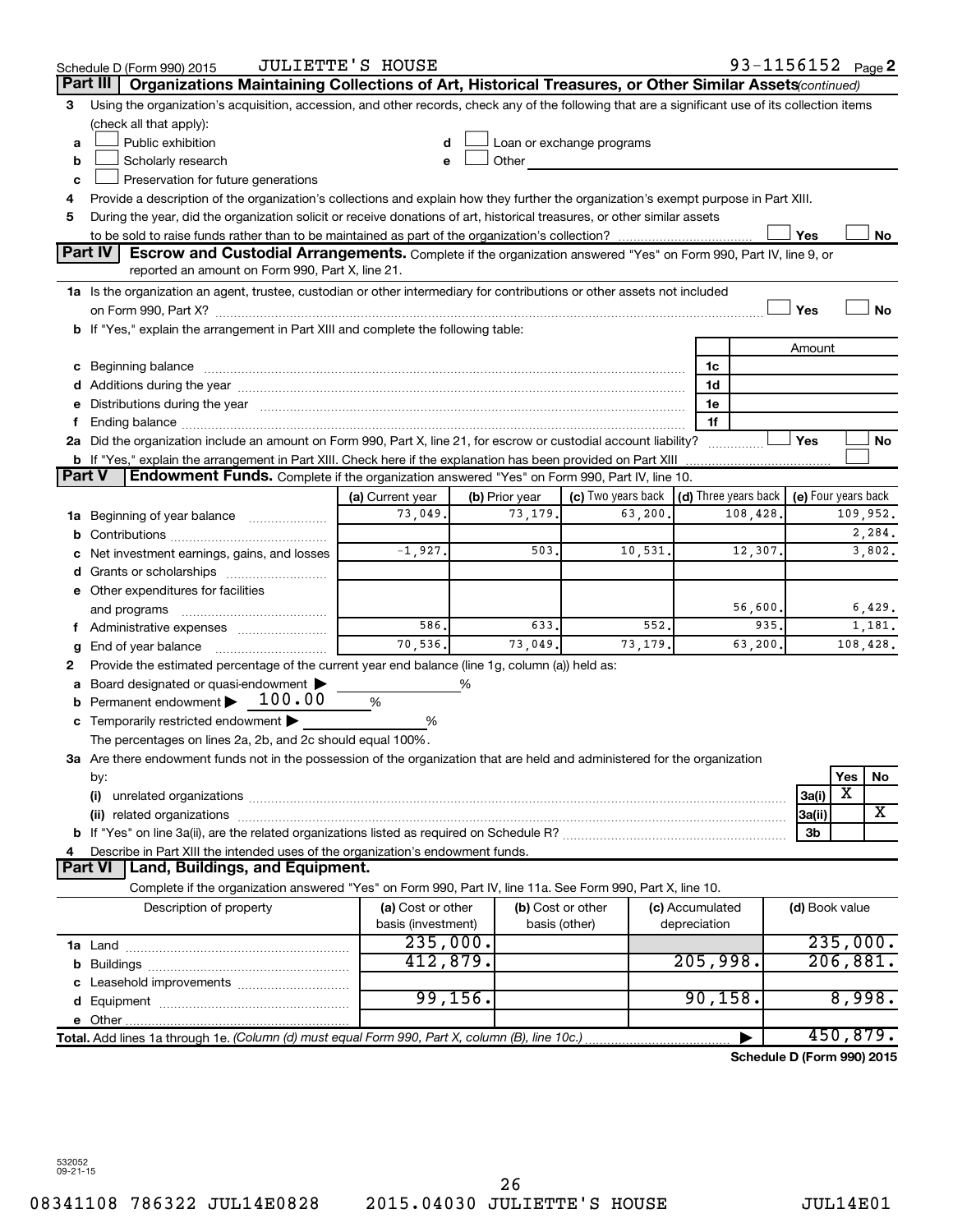|                                                                                                                   | (b) Book value  |                | (c) Method of valuation: Cost or end-of-year market value |
|-------------------------------------------------------------------------------------------------------------------|-----------------|----------------|-----------------------------------------------------------|
| (1) Financial derivatives                                                                                         |                 |                |                                                           |
|                                                                                                                   |                 |                |                                                           |
| $(3)$ Other                                                                                                       |                 |                |                                                           |
| (A)                                                                                                               |                 |                |                                                           |
| (B)                                                                                                               |                 |                |                                                           |
| (C)                                                                                                               |                 |                |                                                           |
| (D)                                                                                                               |                 |                |                                                           |
| (E)                                                                                                               |                 |                |                                                           |
| (F)                                                                                                               |                 |                |                                                           |
| (G)                                                                                                               |                 |                |                                                           |
| (H)                                                                                                               |                 |                |                                                           |
| Total. (Col. (b) must equal Form 990, Part X, col. (B) line 12.) $\blacktriangleright$                            |                 |                |                                                           |
| Part VIII Investments - Program Related.                                                                          |                 |                |                                                           |
| Complete if the organization answered "Yes" on Form 990, Part IV, line 11c. See Form 990, Part X, line 13.        |                 |                |                                                           |
| (a) Description of investment                                                                                     | (b) Book value  |                | (c) Method of valuation: Cost or end-of-year market value |
| (1)                                                                                                               |                 |                |                                                           |
| (2)                                                                                                               |                 |                |                                                           |
| (3)                                                                                                               |                 |                |                                                           |
| (4)                                                                                                               |                 |                |                                                           |
| (5)                                                                                                               |                 |                |                                                           |
| (6)                                                                                                               |                 |                |                                                           |
| (7)                                                                                                               |                 |                |                                                           |
|                                                                                                                   |                 |                |                                                           |
| (8)                                                                                                               |                 |                |                                                           |
| (9)<br>Total. (Col. (b) must equal Form 990, Part X, col. (B) line 13.) $\blacktriangleright$                     |                 |                |                                                           |
| Part IX                                                                                                           |                 |                |                                                           |
| Complete if the organization answered "Yes" on Form 990, Part IV, line 11d. See Form 990, Part X, line 15.        | (a) Description |                | (b) Book value                                            |
| OREGON COMMUNITY FOUNDATION ENDOWMENT FUND<br>(1)                                                                 |                 |                |                                                           |
| (2)                                                                                                               |                 |                |                                                           |
| (3)                                                                                                               |                 |                |                                                           |
| (4)                                                                                                               |                 |                |                                                           |
| (5)                                                                                                               |                 |                |                                                           |
| (6)                                                                                                               |                 |                |                                                           |
| (7)                                                                                                               |                 |                |                                                           |
| (8)                                                                                                               |                 |                |                                                           |
| (9)                                                                                                               |                 |                |                                                           |
| Total. (Column (b) must equal Form 990, Part X, col. (B) line 15.)                                                |                 |                | 70,536.<br>70,536.                                        |
| <b>Other Liabilities.</b><br>Part X                                                                               |                 |                |                                                           |
| Complete if the organization answered "Yes" on Form 990, Part IV, line 11e or 11f. See Form 990, Part X, line 25. |                 |                |                                                           |
| (a) Description of liability<br>1.                                                                                |                 | (b) Book value |                                                           |
| Federal income taxes<br>(1)                                                                                       |                 |                |                                                           |
| (2)                                                                                                               |                 |                |                                                           |
|                                                                                                                   |                 |                |                                                           |
| (3)                                                                                                               |                 |                |                                                           |
| (4)                                                                                                               |                 |                |                                                           |
| (5)                                                                                                               |                 |                |                                                           |
| (6)                                                                                                               |                 |                |                                                           |
| (7)                                                                                                               |                 |                |                                                           |
| (8)                                                                                                               |                 |                |                                                           |
| (9)<br>Total. (Column (b) must equal Form 990, Part X, col. (B) line 25.)                                         |                 |                |                                                           |

**Schedule D (Form 990) 2015**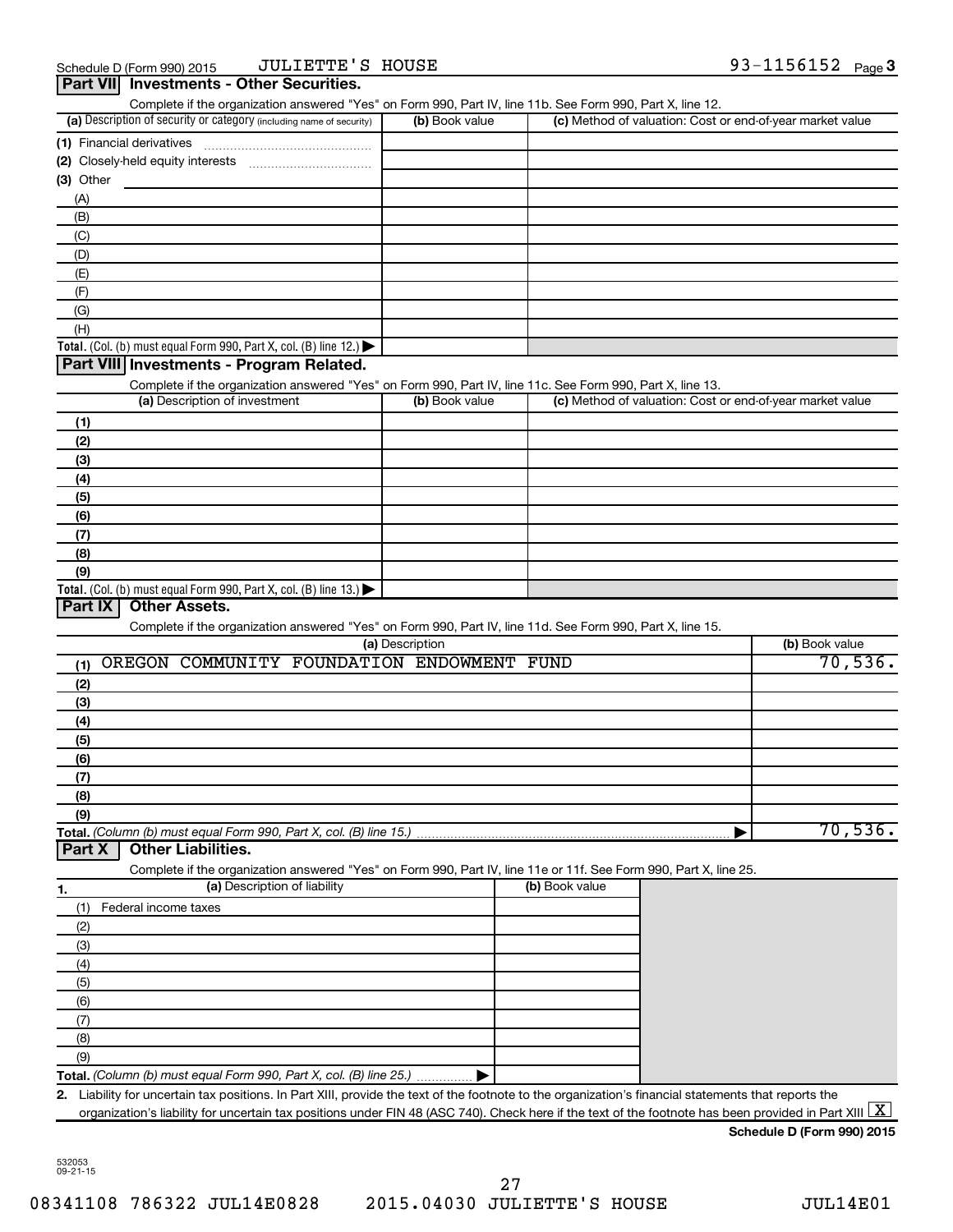|                | <b>JULIETTE'S HOUSE</b><br>Schedule D (Form 990) 2015                                                                                                          |                |           |                      | 93-1156152 Page 4 |
|----------------|----------------------------------------------------------------------------------------------------------------------------------------------------------------|----------------|-----------|----------------------|-------------------|
| <b>Part XI</b> | Reconciliation of Revenue per Audited Financial Statements With Revenue per Return.                                                                            |                |           |                      |                   |
|                | Complete if the organization answered "Yes" on Form 990, Part IV, line 12a.                                                                                    |                |           |                      |                   |
| 1              | Total revenue, gains, and other support per audited financial statements                                                                                       |                |           | $\blacksquare$       | 569,904.          |
| 2              | Amounts included on line 1 but not on Form 990, Part VIII, line 12:                                                                                            |                |           |                      |                   |
| a              | Net unrealized gains (losses) on investments [111] Met unrealized gains (losses) on investments [11] Metamanian                                                | 2a             | $-2,485.$ |                      |                   |
| b              |                                                                                                                                                                | 2 <sub>b</sub> |           |                      |                   |
| с              |                                                                                                                                                                | 2c             |           |                      |                   |
| d              |                                                                                                                                                                | 2d             | 24,070.   |                      |                   |
| е              | Add lines 2a through 2d                                                                                                                                        |                |           | 2е                   | 21,585.           |
| 3              |                                                                                                                                                                |                |           | 3                    | 548, 319.         |
|                | Amounts included on Form 990, Part VIII, line 12, but not on line 1:                                                                                           |                |           |                      |                   |
| a              | Investment expenses not included on Form 990, Part VIII, line 7b [100] [100] [100] [100] [100] [100] [100] [10                                                 | 4a             |           |                      |                   |
| b              | Other (Describe in Part XIII.)                                                                                                                                 | 4 <sub>h</sub> |           |                      |                   |
|                | c Add lines 4a and 4b                                                                                                                                          |                |           | 4с                   | 0.                |
| 5              |                                                                                                                                                                |                |           | 5                    | 548, 319.         |
|                | Part XII   Reconciliation of Expenses per Audited Financial Statements With Expenses per Return.                                                               |                |           |                      |                   |
|                | Complete if the organization answered "Yes" on Form 990, Part IV, line 12a.                                                                                    |                |           |                      |                   |
| 1              |                                                                                                                                                                |                |           | $\blacktriangleleft$ | 559,099.          |
| 2              | Amounts included on line 1 but not on Form 990, Part IX, line 25:                                                                                              |                |           |                      |                   |
| a              |                                                                                                                                                                | 2a             |           |                      |                   |
| b              |                                                                                                                                                                | 2 <sub>b</sub> |           |                      |                   |
|                | Other losses                                                                                                                                                   | 2c             |           |                      |                   |
|                |                                                                                                                                                                | 2d             | 24,070.   |                      |                   |
|                |                                                                                                                                                                |                |           | 2e                   | 24,070.           |
| 3              | Subtract line 2e from line 1 <b>Manual Community of the Community of the Community Community</b> Subtract line 2e from line 1                                  |                |           | 3                    | 535,029.          |
| 4              | Amounts included on Form 990, Part IX, line 25, but not on line 1:                                                                                             |                |           |                      |                   |
| a              |                                                                                                                                                                | 4a             |           |                      |                   |
|                | Other (Describe in Part XIII.)                                                                                                                                 | 4 <sub>h</sub> |           |                      |                   |
| c              | Add lines 4a and 4b                                                                                                                                            |                |           | 4c                   | 0.                |
| 5              |                                                                                                                                                                |                |           | 5                    | 535,029.          |
|                | <b>Part XIII Supplemental Information.</b>                                                                                                                     |                |           |                      |                   |
|                | Provide the descriptions required for Part II, lines 3, 5, and 9; Part III, lines 1a and 4; Part IV, lines 1b and 2b; Part V, line 4; Part X, line 2; Part XI, |                |           |                      |                   |
|                | lines 2d and 4b; and Part XII, lines 2d and 4b. Also complete this part to provide any additional information.                                                 |                |           |                      |                   |
|                |                                                                                                                                                                |                |           |                      |                   |

PART X, LINE 2:

|  |  |  |  |  | AS REQUIRED BY ASC 740, MANAGEMENT HAS EVALUATED TAX POSITIONS TAKEN AND |  |  |  |  |  |  |
|--|--|--|--|--|--------------------------------------------------------------------------|--|--|--|--|--|--|
|--|--|--|--|--|--------------------------------------------------------------------------|--|--|--|--|--|--|

HAS DETERMINED THAT ANY UNCERTAINTY IN THOSE POSITIONS WOULD NOT HAVE A

MATERIAL EFFECT ON THE FINANCIAL STATEMENTS.

PART XI, LINE 2D - OTHER ADJUSTMENTS:

EXPENSES TAKEN DIRECTLY AGAINST REVENUE 24,070.

PART XII, LINE 2D - OTHER ADJUSTMENTS:

# EXPENSES TAKEN DIRECTLY AGAINST REVENUE 24,070.

08341108 786322 JUL14E0828 2015.04030 JULIETTE'S HOUSE JUL14E01 28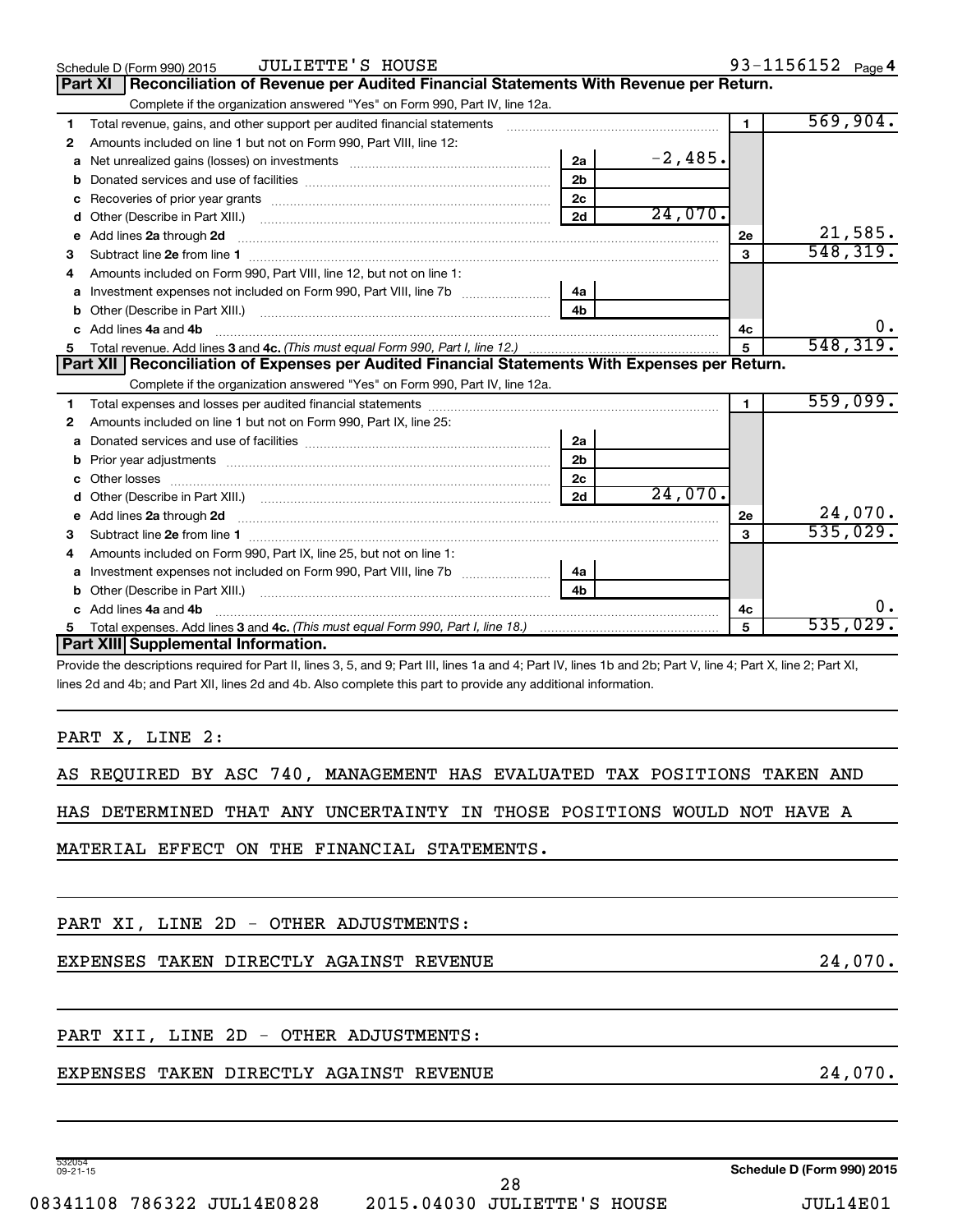| 532055<br>09-21-15 | $\Omega$ | Schedule D (Form 990) 2015 |
|--------------------|----------|----------------------------|
|                    |          |                            |
|                    |          |                            |
|                    |          |                            |
|                    |          |                            |
|                    |          |                            |
|                    |          |                            |
|                    |          |                            |
|                    |          |                            |
|                    |          |                            |
|                    |          |                            |
|                    |          |                            |
|                    |          |                            |
|                    |          |                            |
|                    |          |                            |
|                    |          |                            |
|                    |          |                            |
|                    |          |                            |
|                    |          |                            |
|                    |          |                            |
|                    |          |                            |
|                    |          |                            |
|                    |          |                            |
|                    |          |                            |
|                    |          |                            |
|                    |          |                            |
|                    |          |                            |
|                    |          |                            |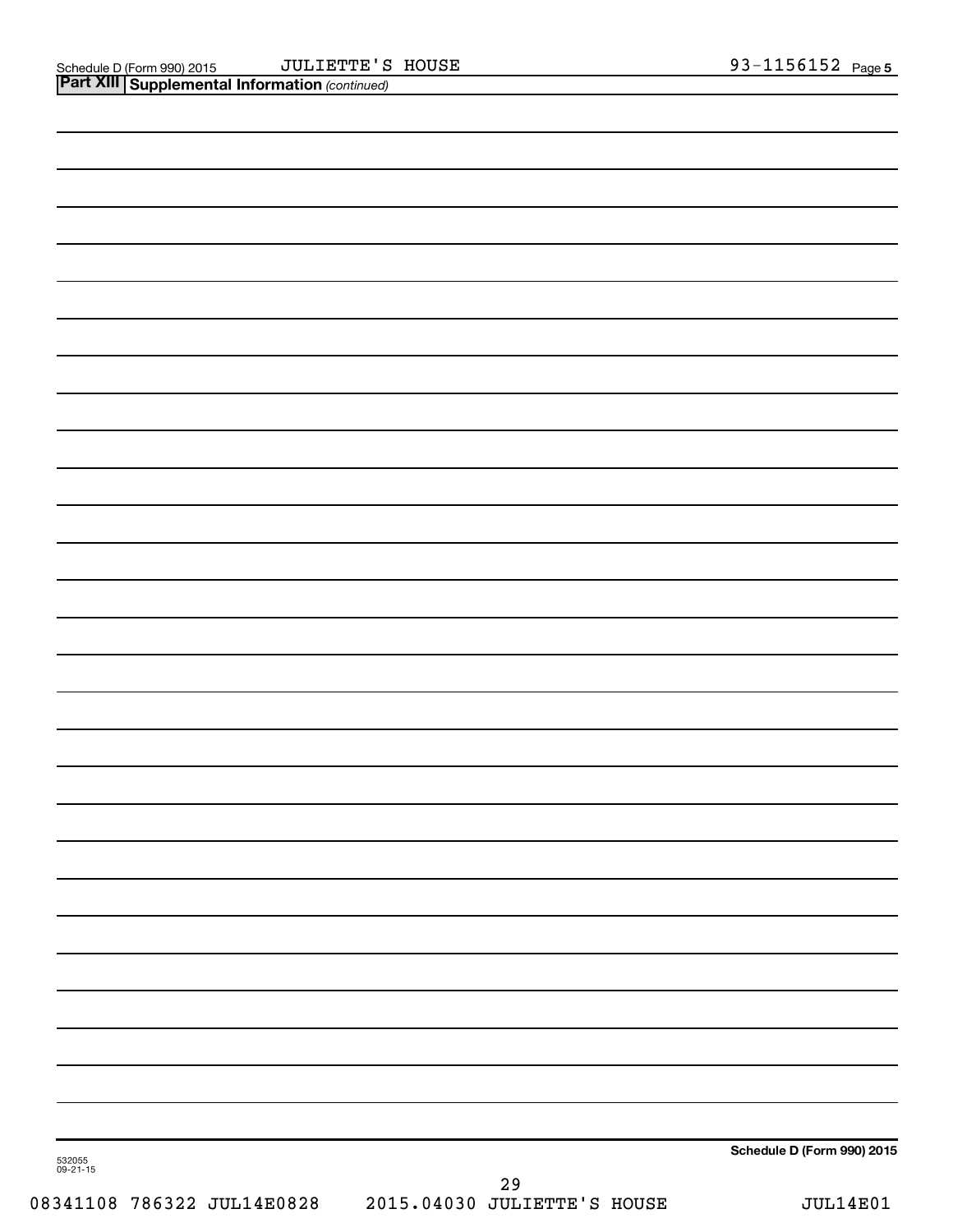| <b>SCHEDULE G</b><br>(Form 990 or 990-EZ)<br>Department of the Treasury<br>Internal Revenue Service |                                  | <b>Supplemental Information Regarding Fundraising or Gaming Activities</b><br>Complete if the organization answered "Yes" on Form 990, Part IV, lines 17, 18, or 19, or if the<br>organization entered more than \$15,000 on Form 990-EZ, line 6a.<br>Attach to Form 990 or Form 990-EZ.<br>Information about Schedule G (Form 990 or 990-EZ) and its instructions is at WWW.irs.gov/form990.            |                                                                            |    |                                                                            |                                                                            | OMB No. 1545-0047<br>N 15<br><b>Open to Public</b><br>Inspection |           |
|-----------------------------------------------------------------------------------------------------|----------------------------------|----------------------------------------------------------------------------------------------------------------------------------------------------------------------------------------------------------------------------------------------------------------------------------------------------------------------------------------------------------------------------------------------------------|----------------------------------------------------------------------------|----|----------------------------------------------------------------------------|----------------------------------------------------------------------------|------------------------------------------------------------------|-----------|
| Name of the organization                                                                            |                                  |                                                                                                                                                                                                                                                                                                                                                                                                          |                                                                            |    |                                                                            |                                                                            | <b>Employer identification number</b>                            |           |
|                                                                                                     |                                  | <b>JULIETTE'S HOUSE</b>                                                                                                                                                                                                                                                                                                                                                                                  |                                                                            |    |                                                                            | 93-1156152                                                                 |                                                                  |           |
| Part I                                                                                              | required to complete this part.  | Fundraising Activities. Complete if the organization answered "Yes" on Form 990, Part IV, line 17. Form 990-EZ filers are not                                                                                                                                                                                                                                                                            |                                                                            |    |                                                                            |                                                                            |                                                                  |           |
| Mail solicitations<br>a<br>b<br>Phone solicitations<br>c<br>In-person solicitations<br>d            | Internet and email solicitations | 1 Indicate whether the organization raised funds through any of the following activities. Check all that apply.<br>е<br>f<br>Special fundraising events<br>g<br>2 a Did the organization have a written or oral agreement with any individual (including officers, directors, trustees or<br>key employees listed in Form 990, Part VII) or entity in connection with professional fundraising services? |                                                                            |    | Solicitation of non-government grants<br>Solicitation of government grants |                                                                            | Yes                                                              | <b>No</b> |
| compensated at least \$5,000 by the organization.                                                   |                                  | b If "Yes," list the ten highest paid individuals or entities (fundraisers) pursuant to agreements under which the fundraiser is to be                                                                                                                                                                                                                                                                   |                                                                            |    |                                                                            |                                                                            |                                                                  |           |
| (i) Name and address of individual<br>or entity (fundraiser)                                        |                                  | (ii) Activity                                                                                                                                                                                                                                                                                                                                                                                            | (iii) Did<br>fundraiser<br>have custody<br>or control of<br>contributions? |    | (iv) Gross receipts<br>from activity                                       | (v) Amount paid<br>to (or retained by)<br>fundraiser<br>listed in col. (i) | (vi) Amount paid<br>to (or retained by)<br>organization          |           |
|                                                                                                     |                                  |                                                                                                                                                                                                                                                                                                                                                                                                          | Yes                                                                        | No |                                                                            |                                                                            |                                                                  |           |
|                                                                                                     |                                  |                                                                                                                                                                                                                                                                                                                                                                                                          |                                                                            |    |                                                                            |                                                                            |                                                                  |           |
|                                                                                                     |                                  |                                                                                                                                                                                                                                                                                                                                                                                                          |                                                                            |    |                                                                            |                                                                            |                                                                  |           |
|                                                                                                     |                                  |                                                                                                                                                                                                                                                                                                                                                                                                          |                                                                            |    |                                                                            |                                                                            |                                                                  |           |
|                                                                                                     |                                  |                                                                                                                                                                                                                                                                                                                                                                                                          |                                                                            |    |                                                                            |                                                                            |                                                                  |           |
|                                                                                                     |                                  |                                                                                                                                                                                                                                                                                                                                                                                                          |                                                                            |    |                                                                            |                                                                            |                                                                  |           |
|                                                                                                     |                                  |                                                                                                                                                                                                                                                                                                                                                                                                          |                                                                            |    |                                                                            |                                                                            |                                                                  |           |
|                                                                                                     |                                  |                                                                                                                                                                                                                                                                                                                                                                                                          |                                                                            |    |                                                                            |                                                                            |                                                                  |           |
|                                                                                                     |                                  |                                                                                                                                                                                                                                                                                                                                                                                                          |                                                                            |    |                                                                            |                                                                            |                                                                  |           |
|                                                                                                     |                                  |                                                                                                                                                                                                                                                                                                                                                                                                          |                                                                            |    |                                                                            |                                                                            |                                                                  |           |
| Total                                                                                               |                                  |                                                                                                                                                                                                                                                                                                                                                                                                          |                                                                            |    |                                                                            |                                                                            |                                                                  |           |
| or licensing.                                                                                       |                                  | 3 List all states in which the organization is registered or licensed to solicit contributions or has been notified it is exempt from registration                                                                                                                                                                                                                                                       |                                                                            |    |                                                                            |                                                                            |                                                                  |           |
|                                                                                                     |                                  |                                                                                                                                                                                                                                                                                                                                                                                                          |                                                                            |    |                                                                            |                                                                            |                                                                  |           |
|                                                                                                     |                                  |                                                                                                                                                                                                                                                                                                                                                                                                          |                                                                            |    |                                                                            |                                                                            |                                                                  |           |
|                                                                                                     |                                  |                                                                                                                                                                                                                                                                                                                                                                                                          |                                                                            |    |                                                                            |                                                                            |                                                                  |           |
|                                                                                                     |                                  |                                                                                                                                                                                                                                                                                                                                                                                                          |                                                                            |    |                                                                            |                                                                            |                                                                  |           |
|                                                                                                     |                                  |                                                                                                                                                                                                                                                                                                                                                                                                          |                                                                            |    |                                                                            |                                                                            |                                                                  |           |
|                                                                                                     |                                  |                                                                                                                                                                                                                                                                                                                                                                                                          |                                                                            |    |                                                                            |                                                                            |                                                                  |           |
|                                                                                                     |                                  |                                                                                                                                                                                                                                                                                                                                                                                                          |                                                                            |    |                                                                            |                                                                            |                                                                  |           |
|                                                                                                     |                                  |                                                                                                                                                                                                                                                                                                                                                                                                          |                                                                            |    |                                                                            |                                                                            |                                                                  |           |

532081 09-14-15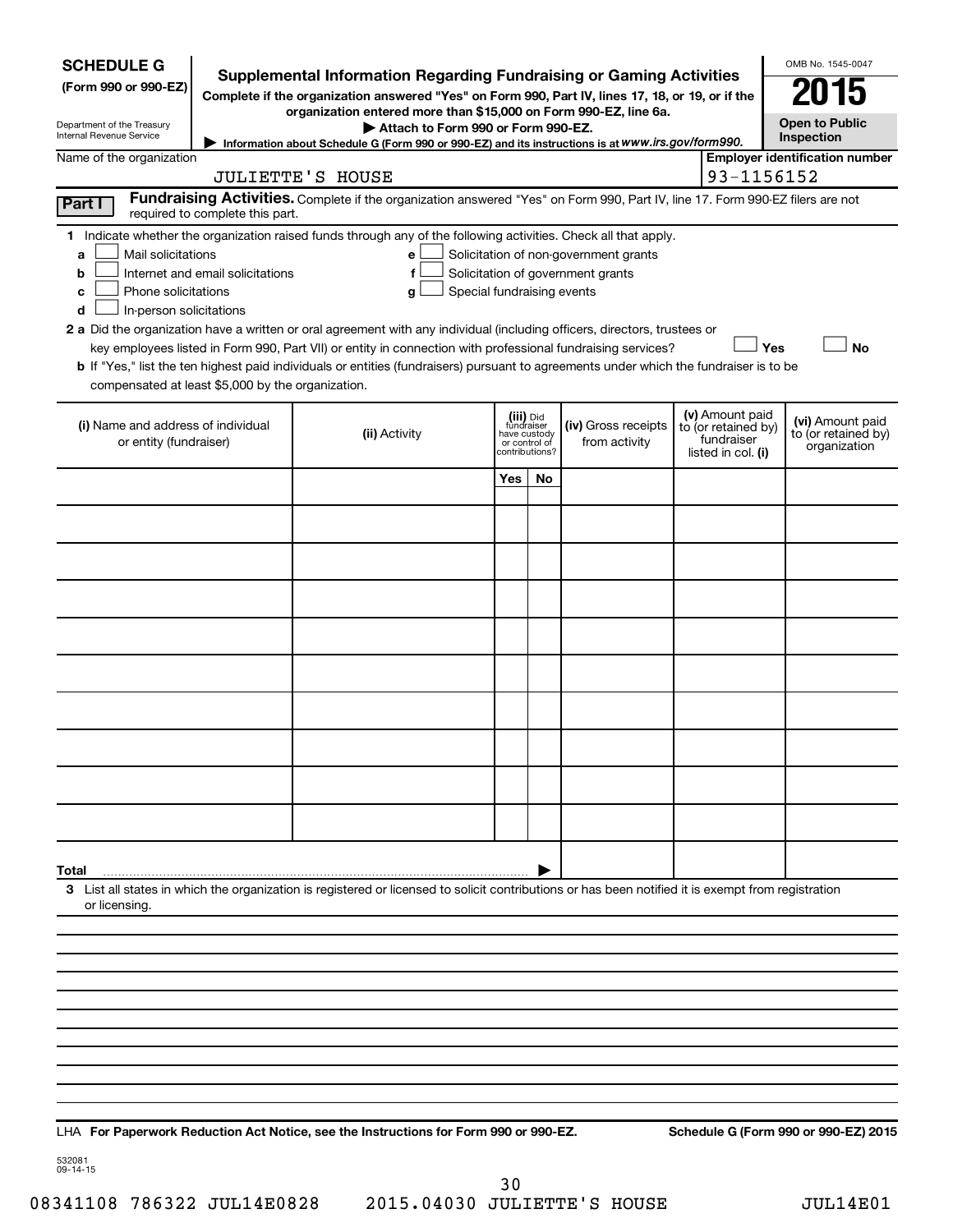#### Schedule G (Form 990 or 990-EZ) 2015 Page JULIETTE'S HOUSE 93-1156152

Part II | Fundraising Events. Complete if the organization answered "Yes" on Form 990, Part IV, line 18, or reported more than \$15,000 of fundraising event contributions and gross income on Form 990-EZ, lines 1 and 6b. List events with gross receipts greater than \$5,000.

|                        |              | of fundraising event contributions and gross income on Form 990-EZ, lines 1 and 6b. List events with gross receipts greater than \$5,000.                                                                                                                                                                                                             |                                    |                                                  |                  |                                                     |
|------------------------|--------------|-------------------------------------------------------------------------------------------------------------------------------------------------------------------------------------------------------------------------------------------------------------------------------------------------------------------------------------------------------|------------------------------------|--------------------------------------------------|------------------|-----------------------------------------------------|
|                        |              |                                                                                                                                                                                                                                                                                                                                                       | (a) Event $#1$<br><b>CELEBRATE</b> | (b) Event #2<br>COMMUNITY                        | (c) Other events | (d) Total events                                    |
|                        |              |                                                                                                                                                                                                                                                                                                                                                       |                                    | THE CHILDRENCARING CAMPA                         | 6                | (add col. (a) through                               |
|                        |              |                                                                                                                                                                                                                                                                                                                                                       | (event type)                       | (event type)                                     | (total number)   | col. (c)                                            |
|                        |              |                                                                                                                                                                                                                                                                                                                                                       |                                    |                                                  |                  |                                                     |
| Revenue                | 1.           |                                                                                                                                                                                                                                                                                                                                                       | 94,445.                            | 7,946.                                           | 1,936.           | 104,327.                                            |
|                        |              |                                                                                                                                                                                                                                                                                                                                                       | 44,335.                            | 7,946.                                           | 1,936.           | <u>54,217.</u>                                      |
|                        | 3            | Gross income (line 1 minus line 2)                                                                                                                                                                                                                                                                                                                    | 50, 110.                           |                                                  |                  | 50, 110.                                            |
|                        |              |                                                                                                                                                                                                                                                                                                                                                       |                                    |                                                  |                  |                                                     |
|                        | 5            |                                                                                                                                                                                                                                                                                                                                                       |                                    |                                                  |                  |                                                     |
| Direct Expenses        |              |                                                                                                                                                                                                                                                                                                                                                       | 1,875.                             |                                                  |                  | 1,875.                                              |
|                        | $\mathbf{7}$ |                                                                                                                                                                                                                                                                                                                                                       | 7,799.                             |                                                  |                  | 7,799.                                              |
|                        |              |                                                                                                                                                                                                                                                                                                                                                       |                                    |                                                  |                  |                                                     |
|                        | 8<br>9       |                                                                                                                                                                                                                                                                                                                                                       | 14,396.                            |                                                  |                  | 14,396.                                             |
|                        |              | 10 Direct expense summary. Add lines 4 through 9 in column (d)                                                                                                                                                                                                                                                                                        |                                    |                                                  |                  | 24,070.                                             |
|                        |              | 11 Net income summary. Subtract line 10 from line 3, column (d)                                                                                                                                                                                                                                                                                       |                                    |                                                  |                  | 26,040.                                             |
| <b>Part III</b>        |              | Gaming. Complete if the organization answered "Yes" on Form 990, Part IV, line 19, or reported more than                                                                                                                                                                                                                                              |                                    |                                                  |                  |                                                     |
|                        |              | \$15,000 on Form 990-EZ, line 6a.                                                                                                                                                                                                                                                                                                                     |                                    |                                                  |                  |                                                     |
| Revenue                |              |                                                                                                                                                                                                                                                                                                                                                       | (a) Bingo                          | (b) Pull tabs/instant<br>bingo/progressive bingo | (c) Other gaming | (d) Total gaming (add<br>col. (a) through col. (c)) |
|                        | 1            |                                                                                                                                                                                                                                                                                                                                                       |                                    |                                                  |                  |                                                     |
|                        |              |                                                                                                                                                                                                                                                                                                                                                       |                                    |                                                  |                  |                                                     |
|                        |              |                                                                                                                                                                                                                                                                                                                                                       |                                    |                                                  |                  |                                                     |
| <b>Direct Expenses</b> | 3            |                                                                                                                                                                                                                                                                                                                                                       |                                    |                                                  |                  |                                                     |
|                        | 4            |                                                                                                                                                                                                                                                                                                                                                       |                                    |                                                  |                  |                                                     |
|                        |              | 5 Other direct expenses                                                                                                                                                                                                                                                                                                                               |                                    |                                                  |                  |                                                     |
|                        |              |                                                                                                                                                                                                                                                                                                                                                       | Yes<br>%                           | Yes<br>%                                         | Yes<br>%         |                                                     |
|                        |              |                                                                                                                                                                                                                                                                                                                                                       | No                                 | No                                               | No               |                                                     |
|                        | 7            | Direct expense summary. Add lines 2 through 5 in column (d)                                                                                                                                                                                                                                                                                           |                                    |                                                  |                  |                                                     |
|                        | 8            |                                                                                                                                                                                                                                                                                                                                                       |                                    |                                                  |                  |                                                     |
|                        |              |                                                                                                                                                                                                                                                                                                                                                       |                                    |                                                  |                  |                                                     |
|                        |              | 9 Enter the state(s) in which the organization conducts gaming activities:                                                                                                                                                                                                                                                                            |                                    |                                                  |                  |                                                     |
|                        |              |                                                                                                                                                                                                                                                                                                                                                       |                                    |                                                  |                  | Yes<br>No                                           |
|                        |              | <b>b</b> If "No," explain:<br><u> 1989 - John Stein, Amerikaansk politiker († 1908)</u>                                                                                                                                                                                                                                                               |                                    |                                                  |                  |                                                     |
|                        |              |                                                                                                                                                                                                                                                                                                                                                       |                                    |                                                  |                  |                                                     |
|                        |              | 10a Were any of the organization's gaming licenses revoked, suspended or terminated during the tax year?<br><b>b</b> If "Yes," explain: <u>All and the set of the set of the set of the set of the set of the set of the set of the set of the set of the set of the set of the set of the set of the set of the set of the set of the set of the</u> |                                    |                                                  |                  | Yes<br>No                                           |
|                        |              |                                                                                                                                                                                                                                                                                                                                                       |                                    |                                                  |                  |                                                     |
|                        |              |                                                                                                                                                                                                                                                                                                                                                       |                                    |                                                  |                  |                                                     |
|                        |              | 532082 09-14-15                                                                                                                                                                                                                                                                                                                                       |                                    |                                                  |                  | Schedule G (Form 990 or 990-EZ) 2015                |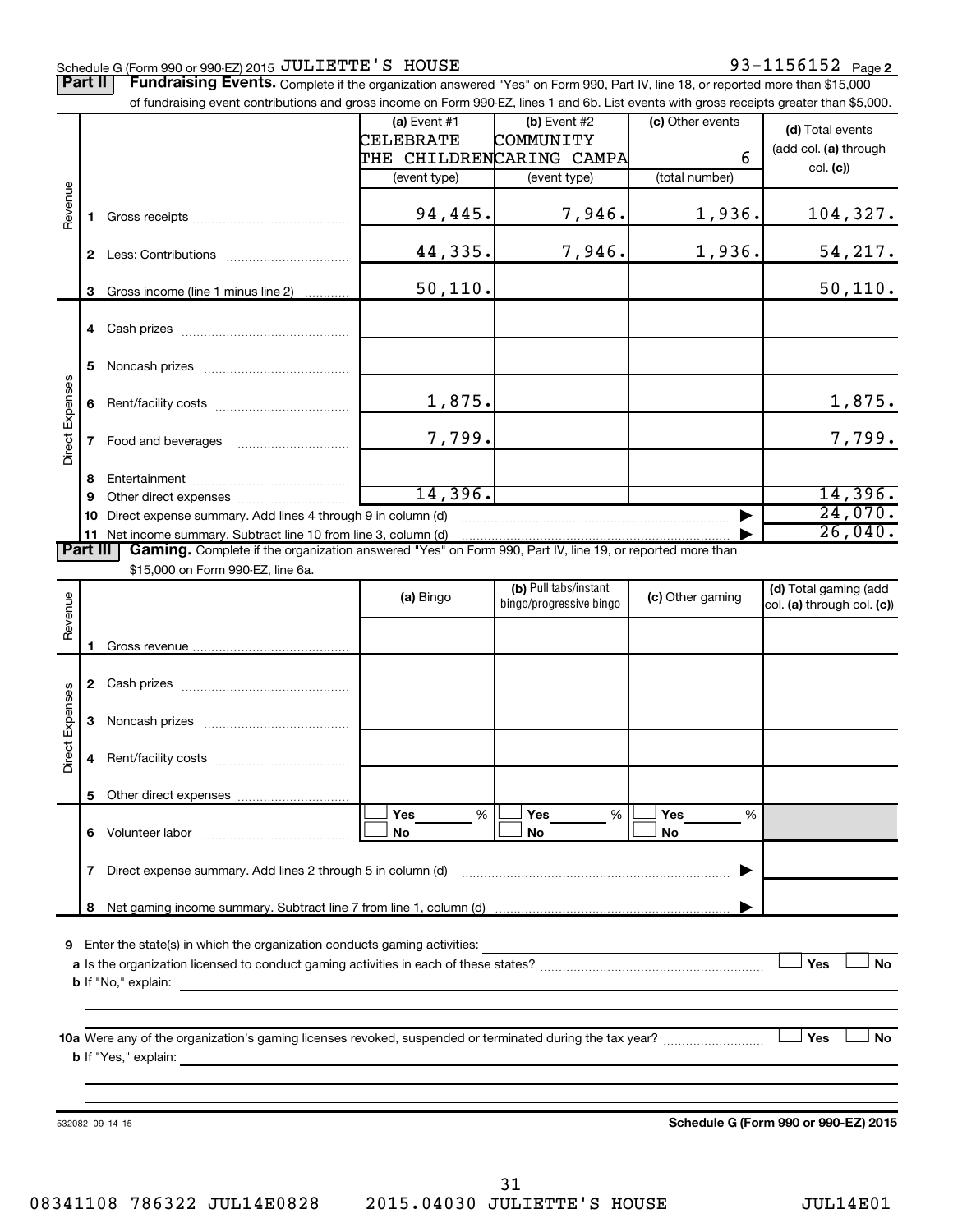|    | Schedule G (Form 990 or 990-EZ) 2015 JULIETTE'S HOUSE                                                                                                         |                 |       | 93-1156152 $Page 3$  |
|----|---------------------------------------------------------------------------------------------------------------------------------------------------------------|-----------------|-------|----------------------|
|    |                                                                                                                                                               |                 | ∣ Yes | <b>No</b>            |
|    | 12 Is the organization a grantor, beneficiary or trustee of a trust or a member of a partnership or other entity formed                                       |                 |       |                      |
|    |                                                                                                                                                               |                 | ∣ Yes | <b>No</b>            |
|    | 13 Indicate the percentage of gaming activity conducted in:                                                                                                   |                 |       |                      |
|    |                                                                                                                                                               |                 |       | %<br>%               |
|    |                                                                                                                                                               | 13 <sub>b</sub> |       |                      |
|    | 14 Enter the name and address of the person who prepares the organization's gaming/special events books and records:                                          |                 |       |                      |
|    | Name $\blacktriangleright$<br><u>and the contract of the contract of the contract of the contract of the contract of the contract of the contract of</u>      |                 |       |                      |
|    |                                                                                                                                                               |                 |       |                      |
|    |                                                                                                                                                               |                 |       | <b>No</b>            |
|    |                                                                                                                                                               |                 |       |                      |
|    | of gaming revenue retained by the third party $\triangleright$ \$ _________________.                                                                          |                 |       |                      |
|    | c If "Yes," enter name and address of the third party:                                                                                                        |                 |       |                      |
|    |                                                                                                                                                               |                 |       |                      |
|    | Address ><br><u>some started and the started and the started and the started and the started and the started and the started and</u>                          |                 |       |                      |
|    | 16 Gaming manager information:                                                                                                                                |                 |       |                      |
|    |                                                                                                                                                               |                 |       |                      |
|    | Name $\blacktriangleright$<br><u> 1989 - Johann Barnett, fransk politiker (d. 1989)</u>                                                                       |                 |       |                      |
|    | Gaming manager compensation > \$                                                                                                                              |                 |       |                      |
|    |                                                                                                                                                               |                 |       |                      |
|    |                                                                                                                                                               |                 |       |                      |
|    |                                                                                                                                                               |                 |       |                      |
|    | Director/officer<br>Employee<br>Independent contractor                                                                                                        |                 |       |                      |
|    |                                                                                                                                                               |                 |       |                      |
| 17 | Mandatory distributions:                                                                                                                                      |                 |       |                      |
|    | a Is the organization required under state law to make charitable distributions from the gaming proceeds to                                                   |                 |       |                      |
|    |                                                                                                                                                               |                 |       | $\Box$ Yes $\Box$ No |
|    | <b>b</b> Enter the amount of distributions required under state law to be distributed to other exempt organizations or spent in the                           |                 |       |                      |
|    | organization's own exempt activities during the tax year $\triangleright$ \$                                                                                  |                 |       |                      |
|    | <b>Part IV</b><br>Supplemental Information. Provide the explanations required by Part I, line 2b, columns (iii) and (v); and Part III, lines 9, 9b, 10b, 15b, |                 |       |                      |
|    | 15c, 16, and 17b, as applicable. Also provide any additional information (see instructions).                                                                  |                 |       |                      |
|    |                                                                                                                                                               |                 |       |                      |
|    |                                                                                                                                                               |                 |       |                      |
|    |                                                                                                                                                               |                 |       |                      |
|    |                                                                                                                                                               |                 |       |                      |
|    |                                                                                                                                                               |                 |       |                      |
|    |                                                                                                                                                               |                 |       |                      |
|    |                                                                                                                                                               |                 |       |                      |
|    |                                                                                                                                                               |                 |       |                      |
|    |                                                                                                                                                               |                 |       |                      |
|    |                                                                                                                                                               |                 |       |                      |
|    |                                                                                                                                                               |                 |       |                      |
|    |                                                                                                                                                               |                 |       |                      |
|    | Schedule G (Form 990 or 990-EZ) 2015<br>532083 09-14-15                                                                                                       |                 |       |                      |
|    | 32                                                                                                                                                            |                 |       |                      |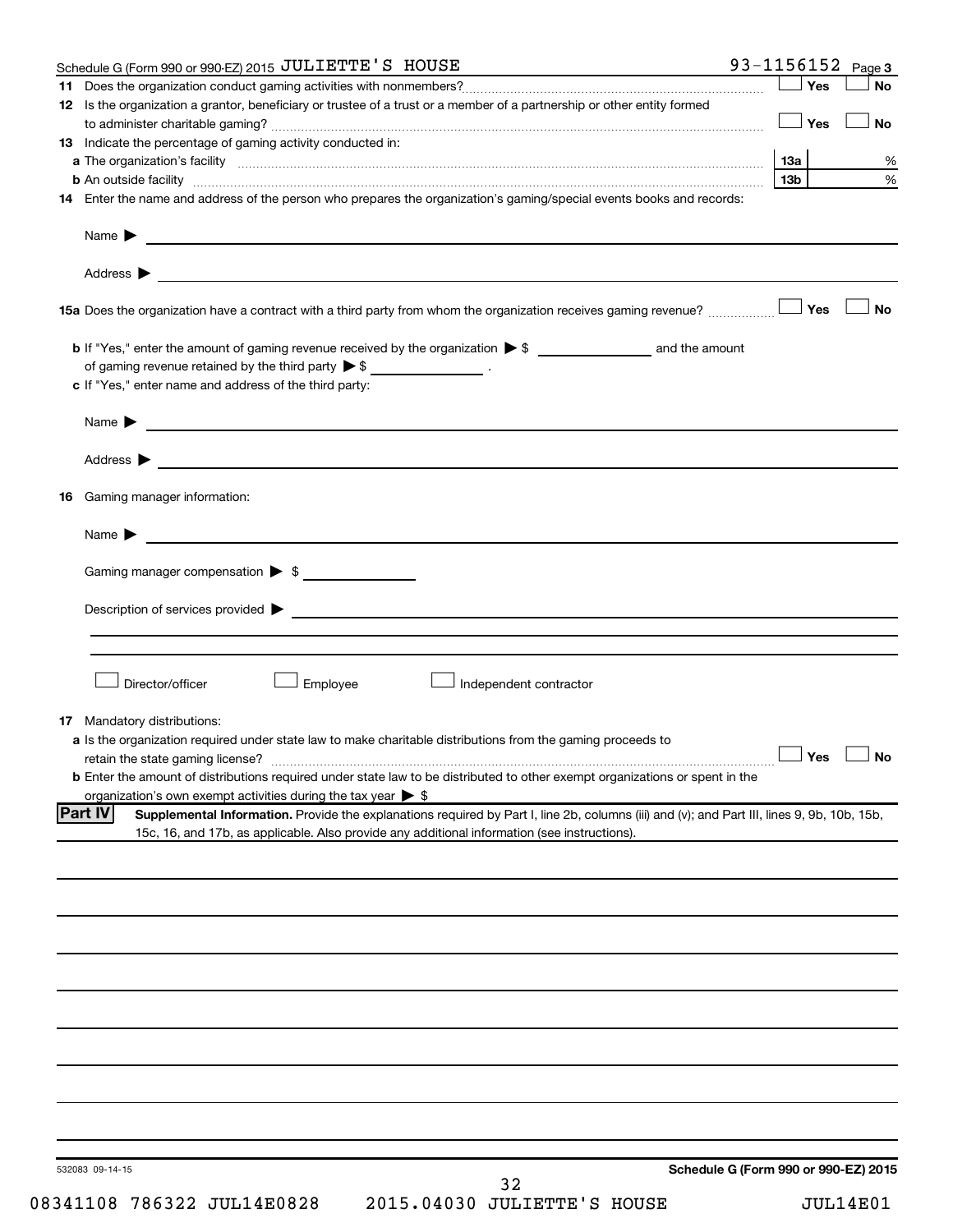|                    | Schedule G (Form 990 or 990-EZ) |
|--------------------|---------------------------------|
| 532084<br>04-01-15 |                                 |